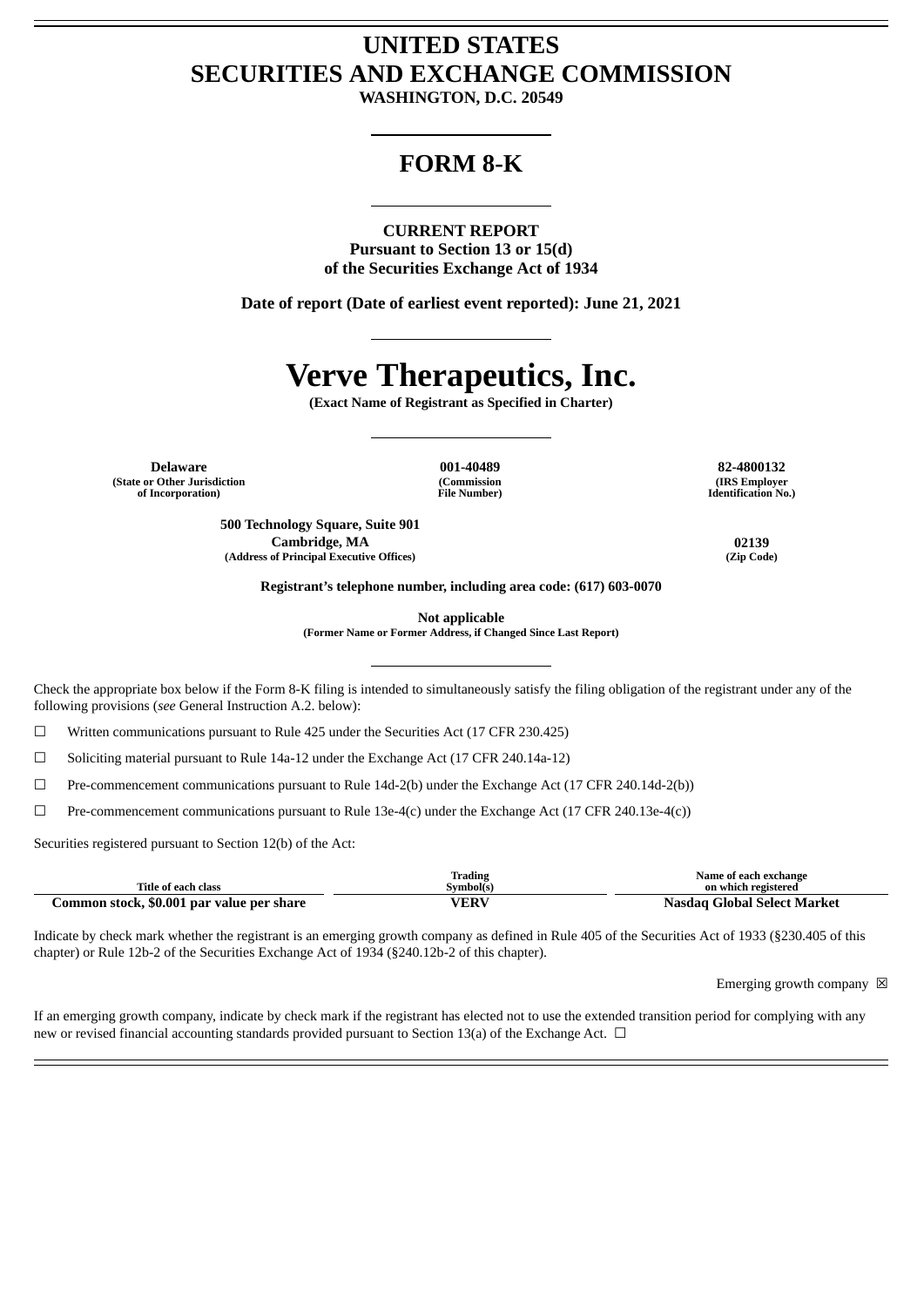#### **Item 5.03 Amendments to Articles of Incorporation or Bylaws; Change in Fiscal Year.**

On June 21, 2021, Verve Therapeutics, Inc. (the "Company") filed a restated certificate of incorporation (the "Restated Certificate") with the Secretary of State of the State of Delaware in connection with the closing of the Company's initial public offering of common stock (the "IPO"). The Company's board of directors and stockholders previously approved the Restated Certificate to be filed in connection with, and to be effective upon, the closing of the IPO.

The Restated Certificate amends and restates the Company's certificate of incorporation in its entirety to, among other things: (i) authorize 200,000,000 shares of common stock; (ii) eliminate all references to the previously existing series of preferred stock; (iii) authorize 5,000,000 shares of undesignated preferred stock that may be issued from time to time by the Company's board of directors in one or more series; (iv) establish a classified board of directors, divided into three classes, each of whose members will serve for staggered three-year terms; (v) provide that directors may be removed from office only for cause and only by the affirmative vote of the holders of at least 75% of the votes that all of the Company's stockholders would be entitled to cast in an election of directors or class of directors; (vi) provide that any vacancy on the Company's board of directors, however occurring, may be filled only by vote of a majority of directors then in office; (vii) eliminate the ability of the Company's stockholders to take action by written consent in lieu of a meeting and to call special meetings of stockholders; (viii) provide that, unless the Company consents in writing to the selection of an alternative forum, the Court of Chancery of the State of Delaware (or, if the Court of Chancery of the State of Delaware does not have jurisdiction, the federal district court for the District of Delaware) shall, to the fullest extent permitted by law, be the sole and exclusive forum for (a) any derivative action or proceeding brought on behalf of the Company, (b) any action asserting a claim of breach of fiduciary duty owed by any director, officer, other employee or stockholder of the Company to the Company or its stockholders, (c) any action asserting a claim arising pursuant to any provision of the General Corporation Law of the State of Delaware or as to which the General Corporation Law of the State of Delaware confers jurisdiction on the Court of Chancery of the State of Delaware or (d) any action asserting a claim arising pursuant to any provision of the Restated Certificate or bylaws of the Company (in each case, as they may be amended from time to time) or governed by the internal affairs doctrine, provided, however, that the choice of forum provisions in clauses (a) through (d) herein shall not apply to claims arising under the Securities Act of 1933, as amended (the "Securities Act"), or the Securities Exchange Act of 1934, as amended, or any other claim for which the federal courts have exclusive jurisdiction; and (ix) provide that, unless the Company consents in writing to the selection of an alternative forum, the federal district courts of the United States of America shall, to the fullest extent permitted by law, be the sole and exclusive forum for the resolution of any claims arising under the Securities Act.

The foregoing description of the amendments made by the Restated Certificate is qualified in its entirety by reference to the Restated Certificate, a copy of which is attached hereto as Exhibit 3.1 and is incorporated herein by reference.

On June 21, 2021, in connection with the closing of the IPO, amended and restated bylaws of the Company (the "Amended and Restated Bylaws"), which were previously approved by the Company's board of directors and stockholders, became effective upon the closing of the IPO. The Amended and Restated Bylaws amend and restate the Company's bylaws in their entirety to, among other things: (i) eliminate the ability of the Company's stockholders to take action by written consent in lieu of a meeting; (ii) establish procedures relating to the presentation of stockholder proposals at stockholder meetings; (iii) establish procedures relating to the nomination of directors; and (iv) conform to the provisions of the Restated Certificate.

The foregoing description of the amendments made by the Amended and Restated Bylaws is qualified in its entirety by reference to the Amended and Restated Bylaws, a copy of which is attached hereto as Exhibit 3.2 and is incorporated herein by reference.

#### **Item 9.01 Financial Statements and Exhibits.**

(d) Exhibits

| <b>Exhibit</b><br><u>No.</u> | <b>Description</b>                                      |
|------------------------------|---------------------------------------------------------|
| 3.1                          | Restated Certificate of Incorporation of the Registrant |
| 3.2                          | <b>Amended and Restated Bylaws of the Registrant</b>    |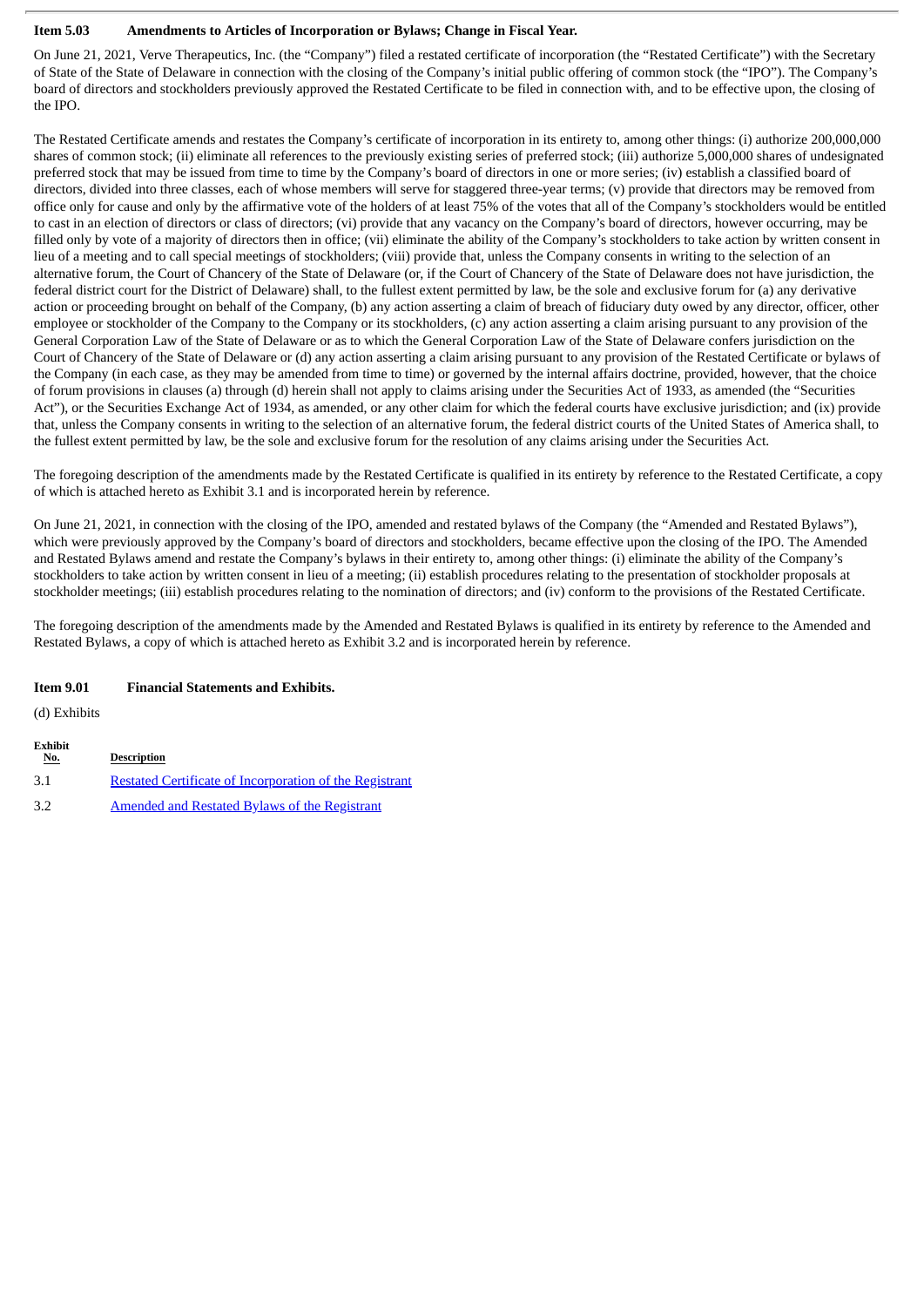**SIGNATURES**

Pursuant to the requirements of the Securities Exchange Act of 1934, as amended, the registrant has duly caused this report to be signed on its behalf by the undersigned hereunto duly authorized.

## VERVE THERAPEUTICS, INC.

Date: June 21, 2021 By: /s/ Andrew Ashe

Name: Andrew Ashe Title: President and Chief Operating Officer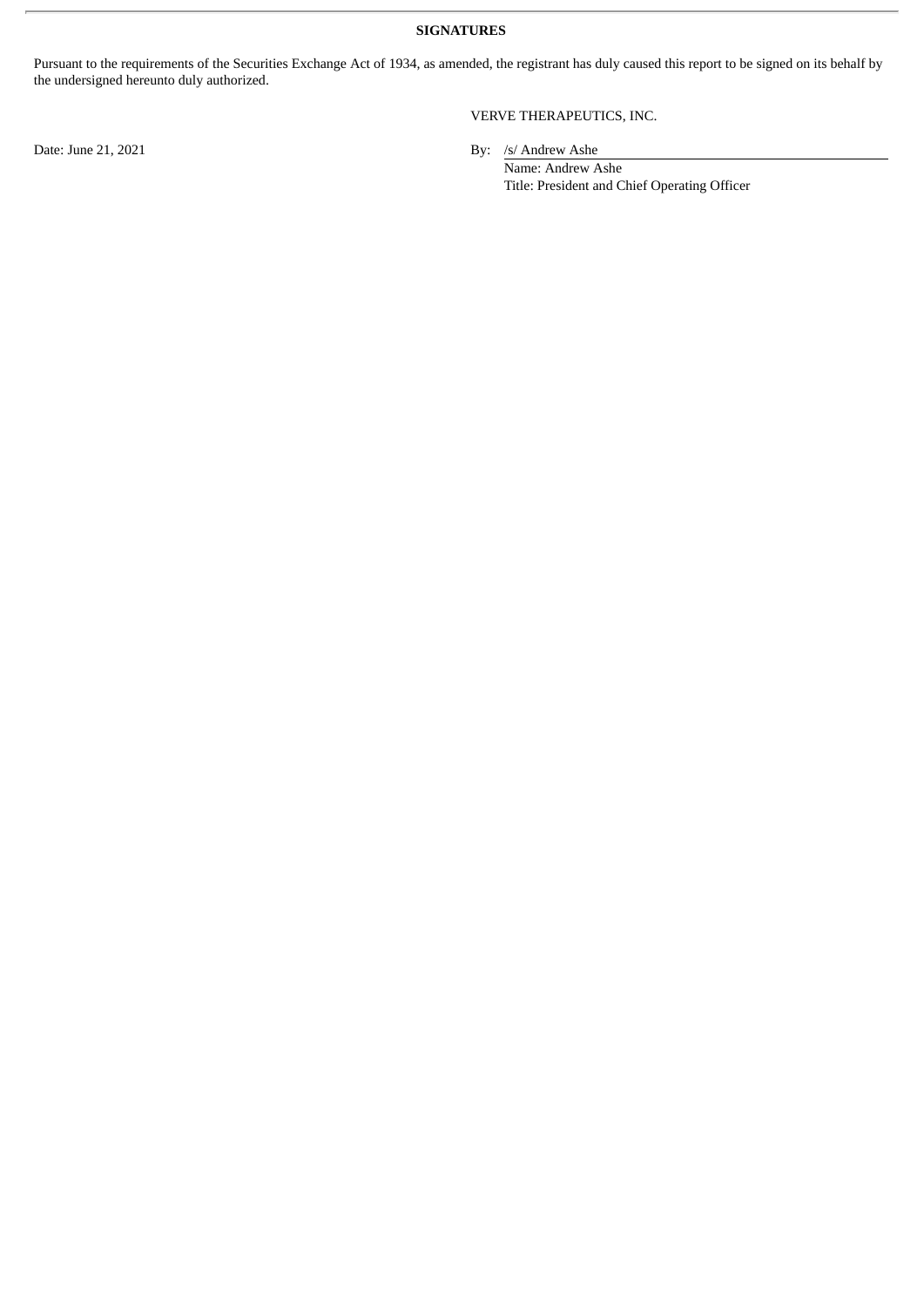#### **RESTATED CERTIFICATE OF INCORPORATION**

#### **OF**

#### **VERVE THERAPEUTICS, INC.**

<span id="page-3-0"></span>Verve Therapeutics, Inc., a corporation organized and existing under the General Corporation Law of the State of Delaware, does hereby certify that the name of the corporation is Verve Therapeutics, Inc. and the original certificate of incorporation of the corporation was filed with the Secretary of State of the State of Delaware on March 9, 2018 under the name Endcadia, Inc. The name of the corporation was changed on January 15, 2019 to Verve Therapeutics, Inc. This Restated Certificate of Incorporation, having been duly adopted in accordance with Sections 228, 242 and 245 of the General Corporation Law of the State of Delaware, restates, integrates and amends the certificate of incorporation of the Corporation as follows:

FIRST: The name of the Corporation is Verve Therapeutics, Inc.

SECOND: The address of the Corporation's registered office in the State of Delaware is Corporation Trust Center, 1209 Orange Street, in the City of Wilmington, County of New Castle, 19801. The name of its registered agent at that address is The Corporation Trust Company.

THIRD: The nature of the business or purposes to be conducted or promoted by the Corporation is to engage in any lawful act or activity for which corporations may be organized under the General Corporation Law of the State of Delaware.

FOURTH: The total number of shares of all classes of stock that the Corporation shall have authority to issue is 205,000,000 shares, consisting of (i) 200,000,000 shares of Common Stock, \$0.001 par value per share ("Common Stock"), and (ii) 5,000,000 shares of Preferred Stock, \$0.001 par value per share ("Preferred Stock").

The following is a statement of the designations and the powers, privileges and rights, and the qualifications, limitations or restrictions thereof in respect of each class of capital stock of the Corporation.

#### A COMMON STOCK.

1. General. The voting, dividend and liquidation rights of the holders of the Common Stock are subject to and qualified by the rights of the holders of the Preferred Stock of any series as may be designated by the Board of Directors upon any issuance of the Preferred Stock of any series.

2. Voting. The holders of the Common Stock shall have voting rights at all meetings of stockholders, each such holder being entitled to one vote for each share thereof held by such holder; provided, however, that, except as otherwise required by law, holders of Common Stock shall not be entitled to vote on any amendment to this Certificate of Incorporation (which, as used herein, shall mean the certificate of incorporation of the Corporation, as amended from time to time, including the terms of any certificate of designations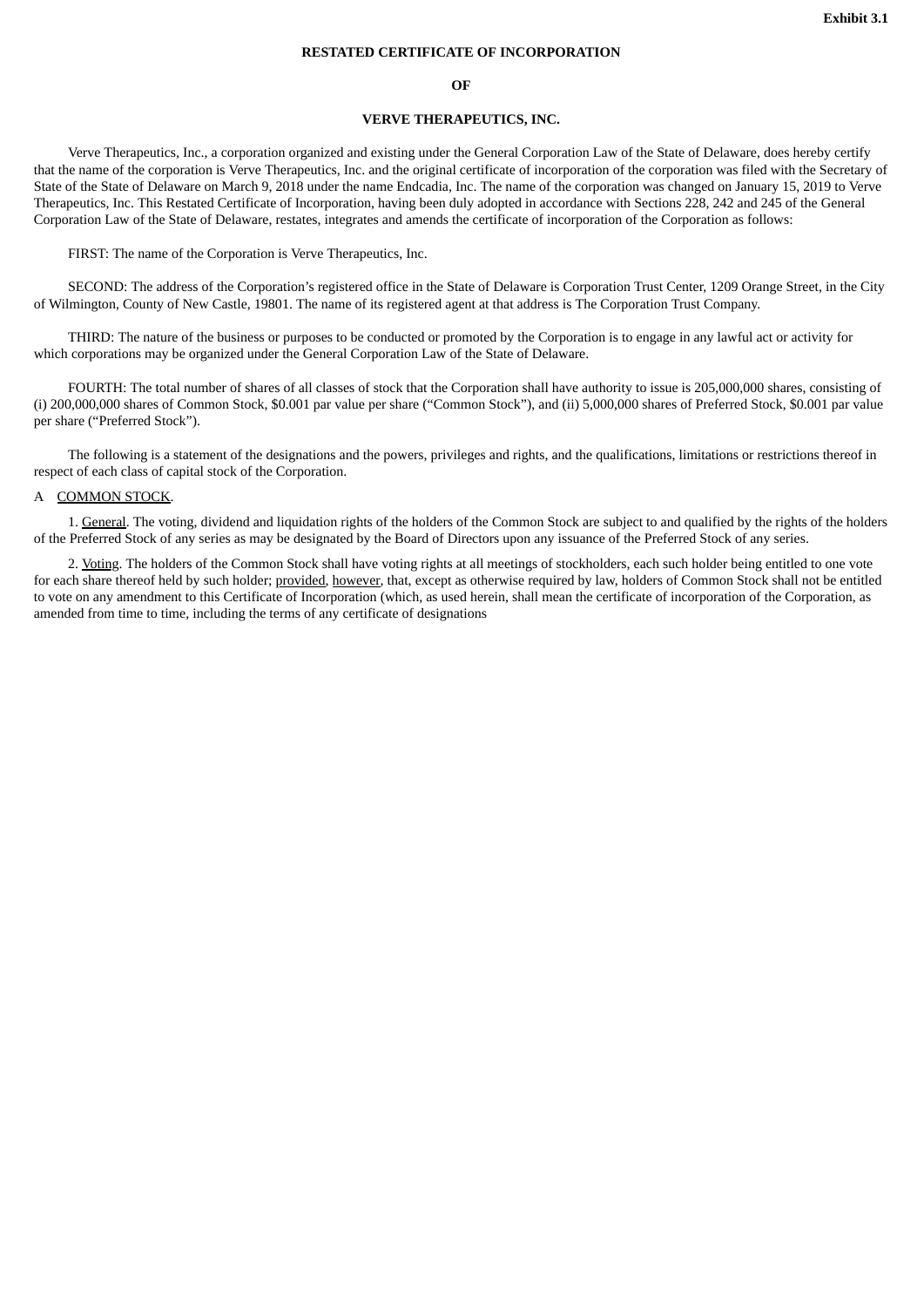of any series of Preferred Stock) that relates solely to the terms of one or more outstanding series of Preferred Stock if the holders of such affected series are entitled, either separately or together as a class with the holders of one or more other such series, to vote thereon pursuant to this Certificate of Incorporation or the General Corporation Law of the State of Delaware. There shall be no cumulative voting.

The number of authorized shares of Common Stock may be increased or decreased (but not below the number of shares thereof then outstanding) by the affirmative vote of the holders of a majority of the stock of the Corporation entitled to vote, irrespective of the provisions of Section 242(b)(2) of the General Corporation Law of the State of Delaware.

3. Dividends. Dividends may be declared and paid on the Common Stock from funds lawfully available therefor if, as and when determined by the Board of Directors and subject to any preferential dividend or other rights of any then outstanding Preferred Stock.

4. Liquidation. Upon the dissolution, liquidation or winding up of the Corporation, whether voluntary or involuntary, holders of Common Stock will be entitled to receive all assets of the Corporation available for distribution to its stockholders, subject to any preferential or other rights of any then outstanding Preferred Stock.

#### B PREFERRED STOCK.

Preferred Stock may be issued from time to time in one or more series, each of such series to have such terms as stated or expressed herein and in the resolution or resolutions providing for the issue of such series adopted by the Board of Directors of the Corporation as hereinafter provided. Any shares of Preferred Stock that may be redeemed, purchased or acquired by the Corporation may be reissued except as otherwise provided by law.

Authority is hereby expressly granted to the Board of Directors from time to time to issue the Preferred Stock in one or more series, and in connection with the creation of any such series, by adopting a resolution or resolutions providing for the issuance of the shares thereof and by filing a certificate of designations relating thereto in accordance with the General Corporation Law of the State of Delaware, to determine and fix the number of shares of such series and such voting powers, full or limited, or no voting powers, and such designations, preferences and relative, participating, optional or other special rights, and qualifications, limitations or restrictions thereof, including dividend rights, conversion rights, redemption privileges and liquidation preferences, as shall be stated and expressed in such resolutions, all to the full extent now or hereafter permitted by the General Corporation Law of the State of Delaware. Without limiting the generality of the foregoing, the resolutions providing for issuance of any series of Preferred Stock may provide that such series shall be superior or rank equally or be junior to any other series of Preferred Stock to the extent permitted by law. The powers, preferences and relative, participating, optional and other special rights of each series of Preferred Stock, and the qualifications, limitations or restrictions thereof, if any, may differ from those of any and all other series at any time outstanding.

-2-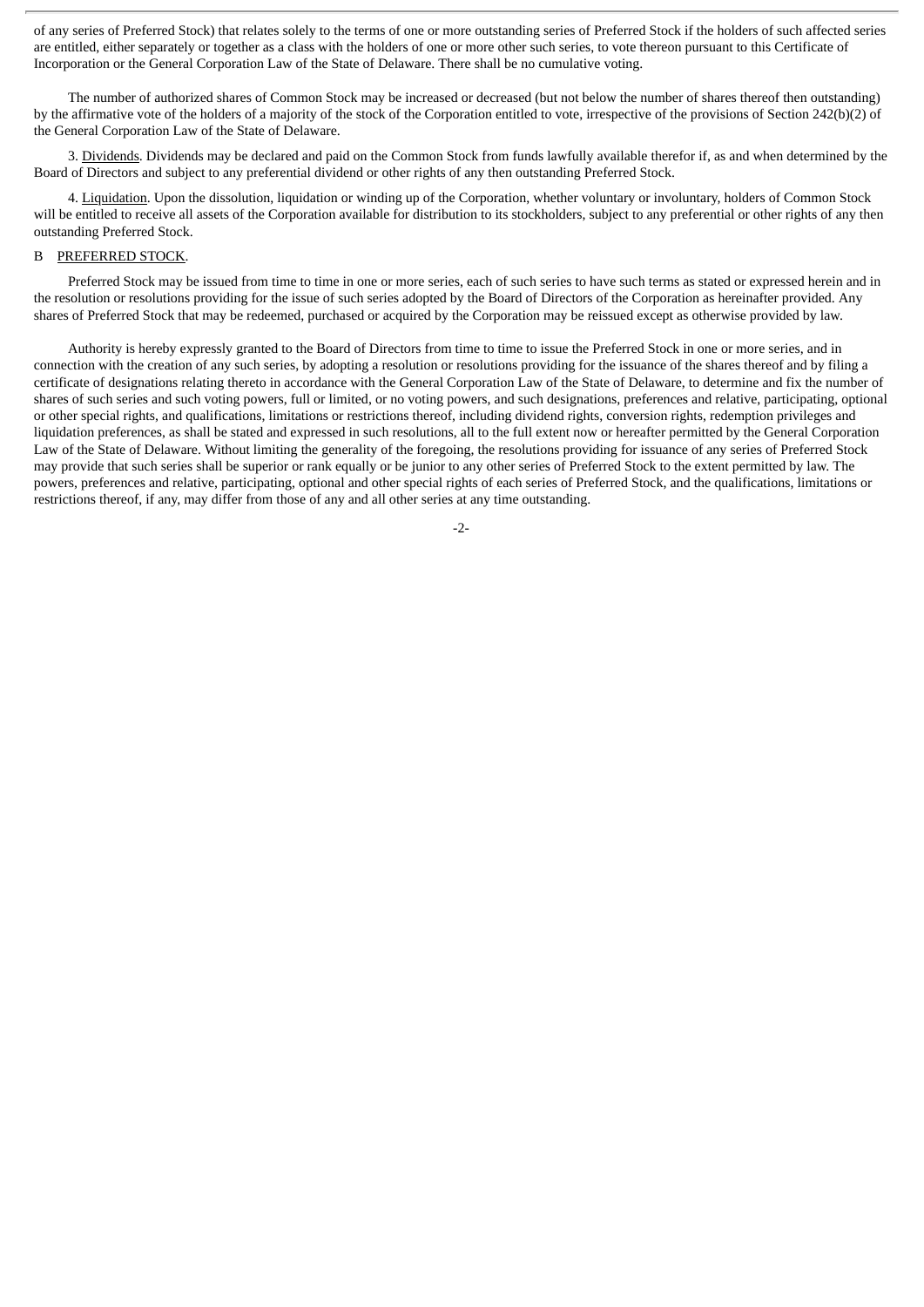The number of authorized shares of Preferred Stock may be increased or decreased (but not below the number of shares then outstanding) by the affirmative vote of the holders of a majority of the voting power of the capital stock of the Corporation entitled to vote thereon, voting as a single class, irrespective of the provisions of Section 242(b)(2) of the General Corporation Law of the State of Delaware.

FIFTH: Except as otherwise provided herein, the Corporation reserves the right to amend, alter, change or repeal any provision contained in this Certificate of Incorporation, in the manner now or hereafter prescribed by statute and this Certificate of Incorporation, and all rights conferred upon stockholders herein are granted subject to this reservation.

SIXTH: In furtherance and not in limitation of the powers conferred upon it by the General Corporation Law of the State of Delaware, and subject to the terms of any series of Preferred Stock, the Board of Directors shall have the power to adopt, amend, alter or repeal the Bylaws of the Corporation by the affirmative vote of a majority of the directors present at any regular or special meeting of the Board of Directors at which a quorum is present. The stockholders may not adopt, amend, alter or repeal the Bylaws of the Corporation, or adopt any provision inconsistent therewith, unless such action is approved, in addition to any other vote required by this Certificate of Incorporation, by the affirmative vote of the holders of at least seventy-five percent (75%) of the votes that all the stockholders would be entitled to cast in an election of directors or class of directors. Notwithstanding any other provisions of law, this Certificate of Incorporation or the Bylaws of the Corporation, and notwithstanding the fact that a lesser percentage may be specified by law, the affirmative vote of the holders of at least seventy-five percent (75%) of the votes that all the stockholders would be entitled to cast in an election of directors or class of directors shall be required to amend or repeal, or to adopt any provision inconsistent with, this Article SIXTH.

SEVENTH: Except to the extent that the General Corporation Law of the State of Delaware prohibits the elimination or limitation of liability of directors for breaches of fiduciary duty, no director of the Corporation shall be personally liable to the Corporation or its stockholders for monetary damages for any breach of fiduciary duty as a director, notwithstanding any provision of law imposing such liability. No amendment, repeal or elimination of this provision shall apply to or have any effect on its application with respect to any act or omission of a director occurring before such amendment, repeal or elimination. If the General Corporation Law of the State of Delaware is amended to permit further elimination or limitation of the personal liability of directors, then the liability of a director of the Corporation shall be eliminated or limited to the fullest extent permitted by the General Corporation Law of the State of Delaware as so amended.

EIGHTH: The Corporation shall provide indemnification and advancement of expenses as follows:

1. Actions, Suits and Proceedings Other than by or in the Right of the Corporation. The Corporation shall indemnify each person who was or is a party or threatened to be made a party to any threatened, pending or completed action, suit or proceeding, whether civil, criminal, administrative or investigative (other than an action by or in the right of the Corporation) by reason of the fact that he or she is or was, or has agreed to become, a director or officer of the Corporation, or is or was serving, or has agreed to serve, at the request of the Corporation, as a director, officer, partner, employee or trustee of, or in a similar capacity with, another

-3-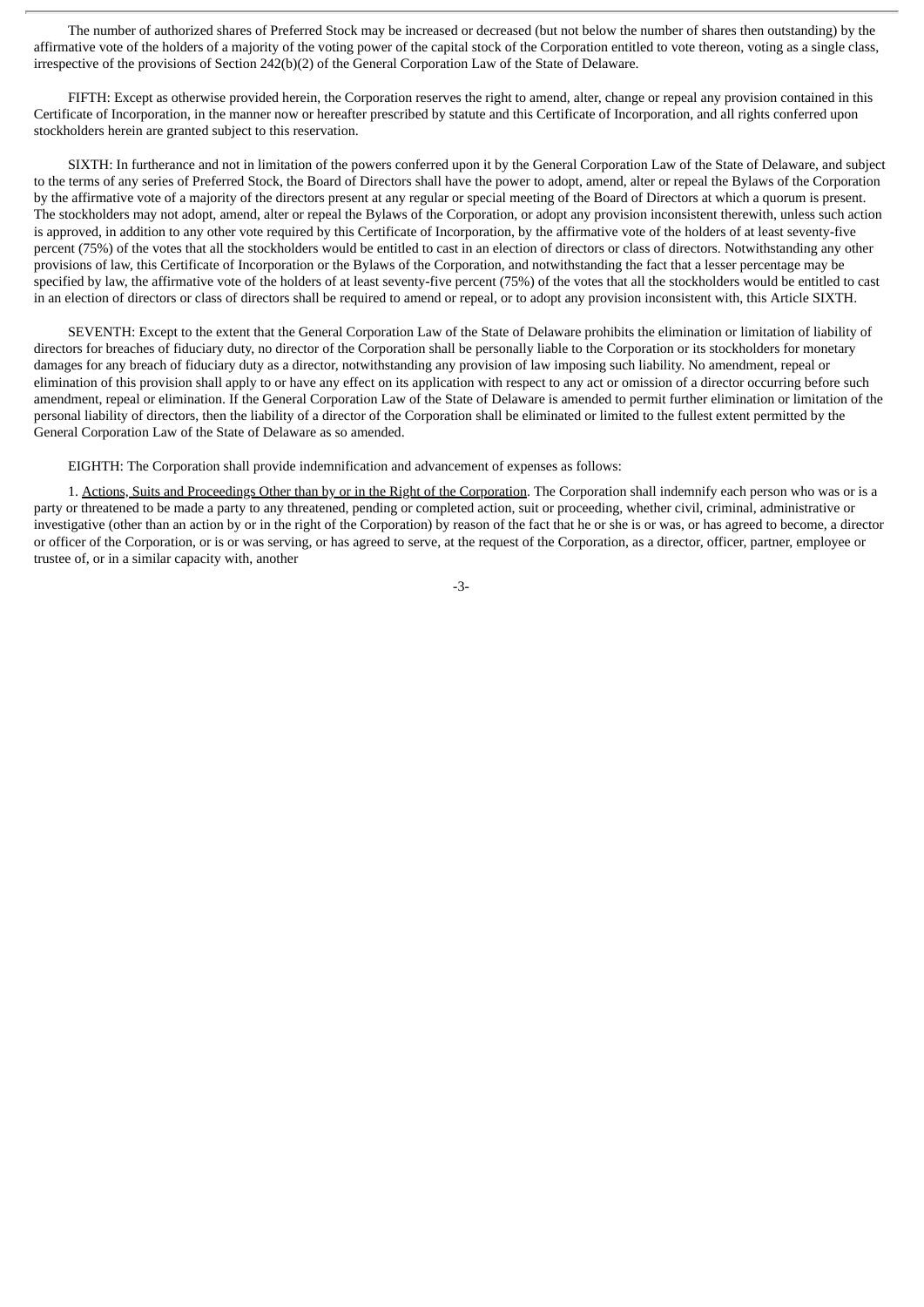corporation, partnership, joint venture, trust or other enterprise (including any employee benefit plan) (all such persons being referred to hereafter as an "Indemnitee"), or by reason of any action alleged to have been taken or omitted in such capacity, against all expenses (including attorneys' fees), liabilities, losses, judgments, fines (including excise taxes and penalties arising under the Employee Retirement Income Security Act of 1974), and amounts paid in settlement actually and reasonably incurred by or on behalf of Indemnitee in connection with such action, suit or proceeding and any appeal therefrom, if Indemnitee acted in good faith and in a manner which Indemnitee reasonably believed to be in, or not opposed to, the best interests of the Corporation, and, with respect to any criminal action or proceeding, had no reasonable cause to believe his or her conduct was unlawful. The termination of any action, suit or proceeding by judgment, order, settlement, conviction or upon a plea of nolo contendere or its equivalent, shall not, of itself, create a presumption that Indemnitee did not act in good faith and in a manner which Indemnitee reasonably believed to be in, or not opposed to, the best interests of the Corporation, and, with respect to any criminal action or proceeding, had reasonable cause to believe that his or her conduct was unlawful.

2. Actions or Suits by or in the Right of the Corporation. The Corporation shall indemnify any Indemnitee who was or is a party to or threatened to be made a party to any threatened, pending or completed action or suit by or in the right of the Corporation to procure a judgment in its favor by reason of the fact that Indemnitee is or was, or has agreed to become, a director or officer of the Corporation, or is or was serving, or has agreed to serve, at the request of the Corporation, as a director, officer, partner, employee or trustee of, or in a similar capacity with, another corporation, partnership, joint venture, trust or other enterprise (including any employee benefit plan), or by reason of any action alleged to have been taken or omitted in such capacity, against all expenses (including attorneys' fees) and, to the extent permitted by law, amounts paid in settlement actually and reasonably incurred by or on behalf of Indemnitee in connection with such action, suit or proceeding and any appeal therefrom, if Indemnitee acted in good faith and in a manner which Indemnitee reasonably believed to be in, or not opposed to, the best interests of the Corporation, except that no indemnification shall be made under this Section 2 in respect of any claim, issue or matter as to which Indemnitee shall have been adjudged to be liable to the Corporation, unless, and only to the extent, that the Court of Chancery of Delaware or the court in which such action or suit was brought shall determine upon application that, despite the adjudication of such liability but in view of all the circumstances of the case, Indemnitee is fairly and reasonably entitled to indemnity for such expenses (including attorneys' fees) which the Court of Chancery of Delaware or such other court shall deem proper.

3. Indemnification for Expenses of Successful Party. Notwithstanding any other provisions of this Article EIGHTH, to the extent that an Indemnitee has been successful, on the merits or otherwise, in defense of any action, suit or proceeding referred to in Sections 1 and 2 of this Article EIGHTH, or in defense of any claim, issue or matter therein, or on appeal from any such action, suit or proceeding, Indemnitee shall be indemnified against all expenses (including attorneys' fees) actually and reasonably incurred by or on behalf of Indemnitee in connection therewith. Without limiting the foregoing, if any action, suit or proceeding is disposed of, on the merits or otherwise (including a disposition without prejudice), without (i) the disposition being adverse to Indemnitee, (ii) an adjudication that Indemnitee was liable to the Corporation, (iii) a plea of guilty or nolo contendere by Indemnitee, (iv) an adjudication that Indemnitee did not act in good faith and in a manner he or she reasonably believed to be in or not opposed to the best interests of the Corporation, and (v) with respect to any criminal proceeding, an adjudication that Indemnitee had reasonable cause to believe his or her conduct was unlawful, Indemnitee shall be considered for the purposes hereof to have been wholly successful with respect thereto.

 $-4$ -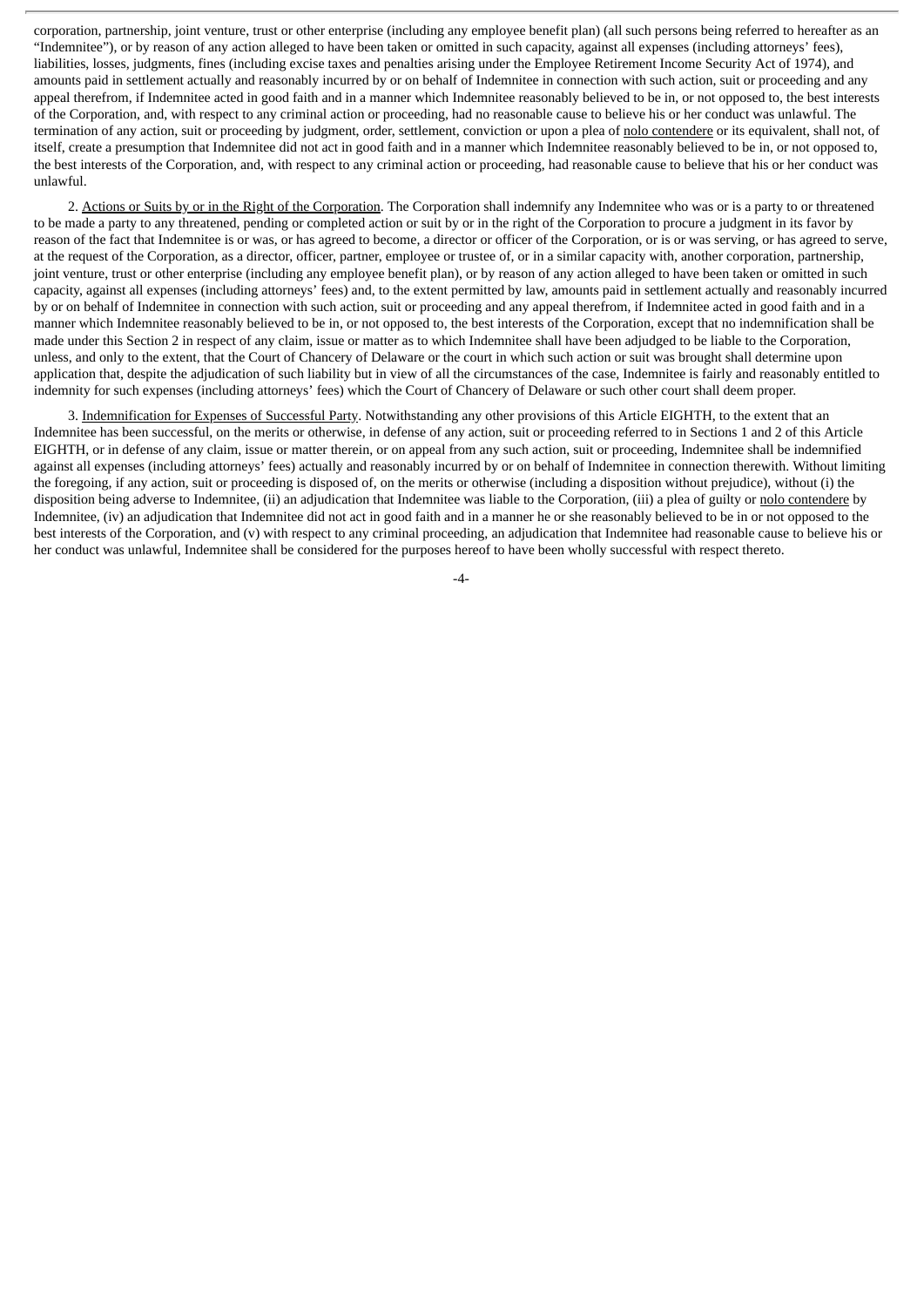4. Notification and Defense of Claim. As a condition precedent to an Indemnitee's right to be indemnified, such Indemnitee must notify the Corporation in writing as soon as practicable of any action, suit, proceeding or investigation involving such Indemnitee for which indemnity will or could be sought. With respect to any action, suit, proceeding or investigation of which the Corporation is so notified, the Corporation will be entitled to participate therein at its own expense and/or to assume the defense thereof at its own expense, with legal counsel reasonably acceptable to Indemnitee. After notice from the Corporation to Indemnitee of its election so to assume such defense, the Corporation shall not be liable to Indemnitee for any legal or other expenses subsequently incurred by Indemnitee in connection with such action, suit, proceeding or investigation, other than as provided below in this Section 4. Indemnitee shall have the right to employ his or her own counsel in connection with such action, suit, proceeding or investigation, but the fees and expenses of such counsel incurred after notice from the Corporation of its assumption of the defense thereof shall be at the expense of Indemnitee unless (i) the employment of counsel by Indemnitee has been authorized by the Corporation, (ii) counsel to Indemnitee shall have reasonably concluded that there may be a conflict of interest or position on any significant issue between the Corporation and Indemnitee in the conduct of the defense of such action, suit, proceeding or investigation or (iii) the Corporation shall not in fact have employed counsel to assume the defense of such action, suit, proceeding or investigation, in each of which cases the fees and expenses of counsel for Indemnitee shall be at the expense of the Corporation, except as otherwise expressly provided by this Article EIGHTH. The Corporation shall not be entitled, without the consent of Indemnitee, to assume the defense of any claim brought by or in the right of the Corporation or as to which counsel for Indemnitee shall have reasonably made the conclusion provided for in clause (ii) above. The Corporation shall not be required to indemnify Indemnitee under this Article EIGHTH for any amounts paid in settlement of any action, suit, proceeding or investigation effected without its written consent. The Corporation shall not settle any action, suit, proceeding or investigation in any manner which would impose any penalty or limitation on Indemnitee without Indemnitee's written consent. Neither the Corporation nor Indemnitee will unreasonably withhold or delay its consent to any proposed settlement.

5. Advancement of Expenses. Subject to the provisions of Section 6 of this Article EIGHTH, in the event of any threatened or pending action, suit, proceeding or investigation of which the Corporation receives notice under this Article EIGHTH, any expenses (including attorneys' fees) incurred by or on behalf of Indemnitee in defending an action, suit, proceeding or investigation or any appeal therefrom shall be paid by the Corporation in advance of the final disposition of such matter; provided, however, that the payment of such expenses incurred by or on behalf of Indemnitee in advance of the final disposition of such matter shall be made only upon receipt of an undertaking by or on behalf of Indemnitee to repay all amounts so advanced in the event that it shall ultimately be determined by final judicial decision from which there is no further right to appeal that Indemnitee is not entitled to be indemnified by the Corporation as authorized in this Article EIGHTH; and provided further that no such advancement of expenses shall be made under this Article EIGHTH if it is determined (in the manner described in Section 6) that (i) Indemnitee did not act in good faith and in a manner he or she reasonably believed to be in, or not opposed to, the best interests of the Corporation, or (ii) with respect to any criminal action or proceeding, Indemnitee had reasonable cause to believe his or her conduct was unlawful. Such undertaking shall be accepted without reference to the financial ability of Indemnitee to make such repayment.

-5-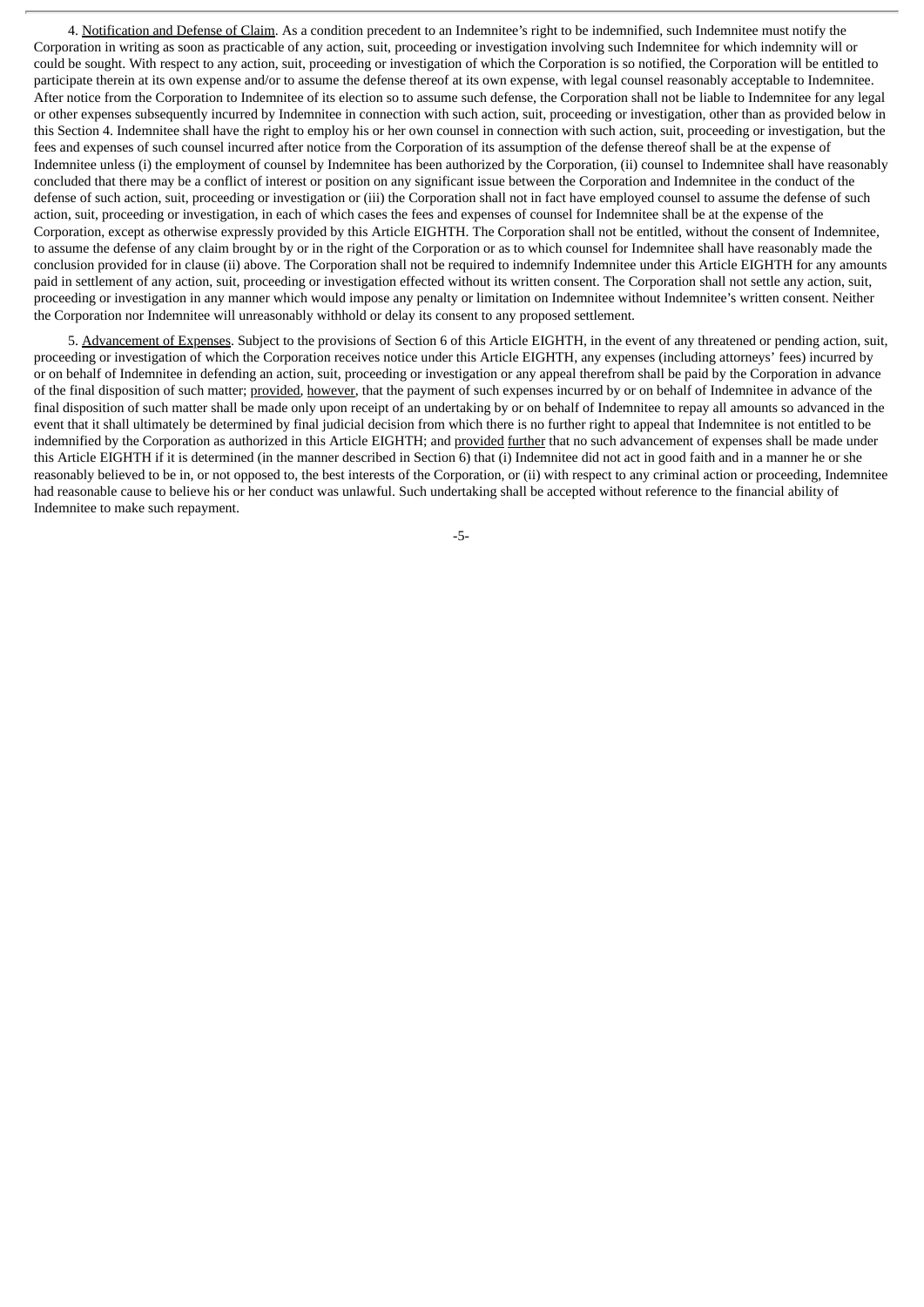6. Procedure for Indemnification and Advancement of Expenses. In order to obtain indemnification or advancement of expenses pursuant to Section 1, 2, 3 or 5 of this Article EIGHTH, an Indemnitee shall submit to the Corporation a written request. Any such advancement of expenses shall be made promptly, and in any event within 60 days after receipt by the Corporation of the written request of Indemnitee, unless (i) the Corporation has assumed the defense pursuant to Section 4 of this Article EIGHTH (and none of the circumstances described in Section 4 of this Article EIGHTH that would nonetheless entitle the Indemnitee to indemnification for the fees and expenses of separate counsel have occurred) or (ii) the Corporation determines within such 60-day period that Indemnitee did not meet the applicable standard of conduct set forth in Section 1, 2 or 5 of this Article EIGHTH, as the case may be. Any such indemnification, unless ordered by a court, shall be made with respect to requests under Section 1 or 2 of this Article EIGHTH only as authorized in the specific case upon a determination by the Corporation that the indemnification of Indemnitee is proper because Indemnitee has met the applicable standard of conduct set forth in Section 1 or 2 of this Article EIGHTH, as the case may be. Such determination shall be made in each instance (a) by a majority vote of the directors of the Corporation consisting of persons who are not at that time parties to the action, suit or proceeding in question ("disinterested directors"), whether or not a quorum, (b) by a committee of disinterested directors designated by majority vote of disinterested directors, whether or not a quorum, (c) if there are no disinterested directors, or if the disinterested directors so direct, by independent legal counsel (who may, to the extent permitted by law, be regular legal counsel to the Corporation) in a written opinion, or (d) by the stockholders of the Corporation.

7. Remedies. Subject to Article TWELFTH, the right to indemnification or advancement of expenses as granted by this Article EIGHTH shall be enforceable by Indemnitee in any court of competent jurisdiction. Neither the failure of the Corporation to have made a determination prior to the commencement of such action that indemnification is proper in the circumstances because Indemnitee has met the applicable standard of conduct, nor an actual determination by the Corporation pursuant to Section 6 of this Article EIGHTH that Indemnitee has not met such applicable standard of conduct, shall be a defense to the action or create a presumption that Indemnitee has not met the applicable standard of conduct. In any suit brought by Indemnitee to enforce a right to indemnification or advancement of expenses, or brought by the Corporation to recover an advancement of expenses pursuant to the terms of an undertaking, the Corporation shall have the burden of proving that Indemnitee is not entitled to be indemnified, or to such advancement of expenses, under this Article EIGHTH. Indemnitee's expenses (including attorneys' fees) reasonably incurred in connection with successfully establishing Indemnitee's right to indemnification or advancement of expenses, in whole or in part, in any such proceeding shall also be indemnified by the Corporation to the fullest extent permitted by applicable law. Notwithstanding the foregoing, in any suit brought by Indemnitee to enforce a right to indemnification or advancement of expenses hereunder it shall be a defense that the Indemnitee has not met any applicable standard for indemnification set forth in the General Corporation Law of the State of Delaware.

-6-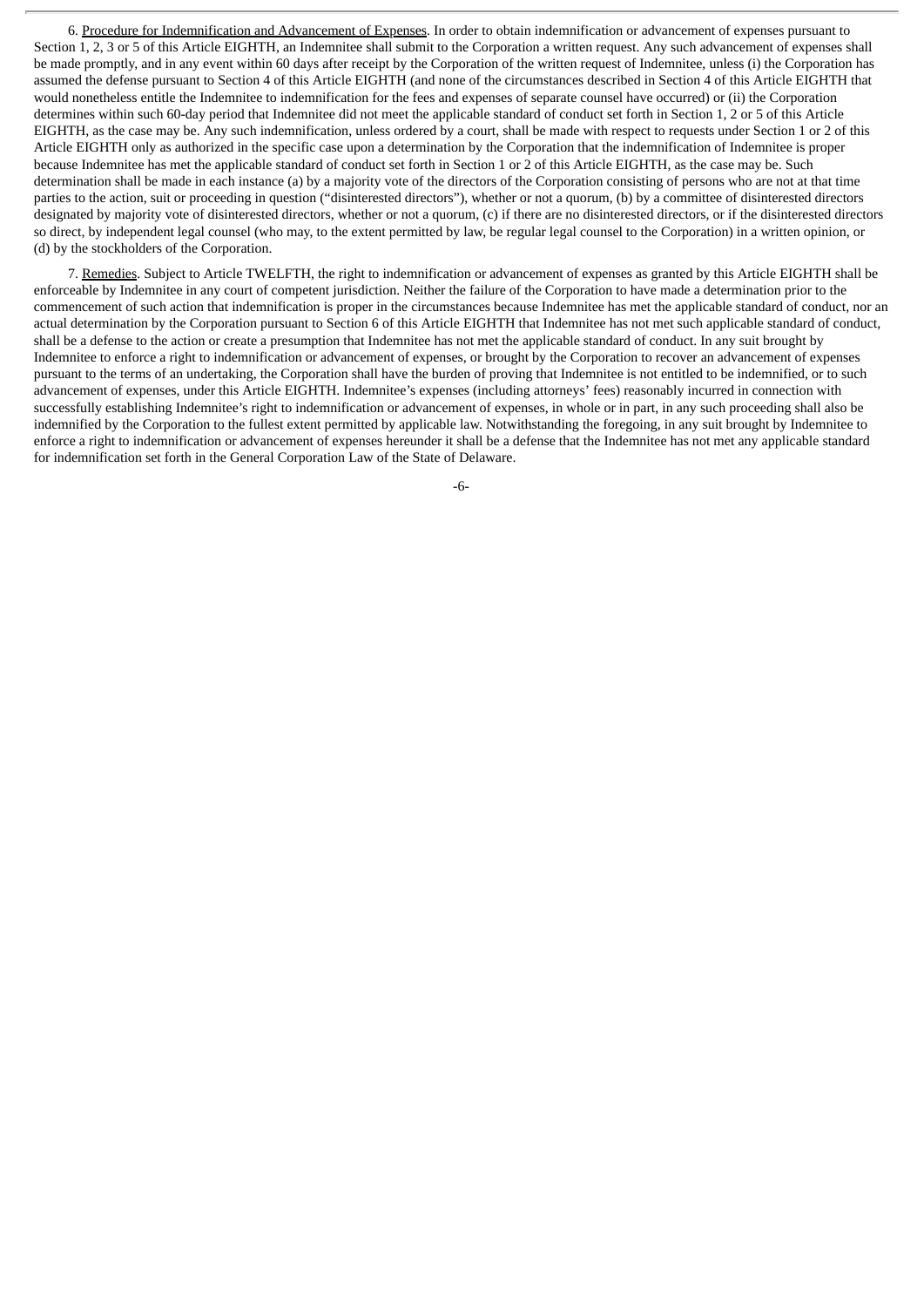8. Limitations. Notwithstanding anything to the contrary in this Article EIGHTH, except as set forth in Section 7 of this Article EIGHTH, the Corporation shall not indemnify, or advance expenses to, an Indemnitee pursuant to this Article EIGHTH in connection with a proceeding (or part thereof) initiated by such Indemnitee unless the initiation thereof was approved by the Board of Directors. Notwithstanding anything to the contrary in this Article EIGHTH, the Corporation shall not indemnify or advance expenses to an Indemnitee to the extent such Indemnitee is reimbursed from the proceeds of insurance, and in the event the Corporation makes any indemnification or advancement payments to an Indemnitee and such Indemnitee is subsequently reimbursed from the proceeds of insurance, such Indemnitee shall promptly refund indemnification or advancement payments to the Corporation to the extent of such insurance reimbursement.

9. Subsequent Amendment. No amendment, termination or repeal of this Article EIGHTH or of the relevant provisions of the General Corporation Law of the State of Delaware or any other applicable laws shall adversely affect or diminish in any way the rights of any Indemnitee to indemnification or advancement of expenses under the provisions hereof with respect to any action, suit, proceeding or investigation arising out of or relating to any actions, transactions or facts occurring prior to the final adoption of such amendment, termination or repeal.

10. Other Rights. The indemnification and advancement of expenses provided by this Article EIGHTH shall not be deemed exclusive of any other rights to which an Indemnitee seeking indemnification or advancement of expenses may be entitled under any law (common or statutory), agreement or vote of stockholders or disinterested directors or otherwise, both as to action in Indemnitee's official capacity and as to action in any other capacity while holding office for the Corporation, and shall continue as to an Indemnitee who has ceased to be a director or officer, and shall inure to the benefit of the estate, heirs, executors and administrators of Indemnitee. Nothing contained in this Article EIGHTH shall be deemed to prohibit, and the Corporation is specifically authorized to enter into, agreements with officers and directors providing indemnification and expense advancement rights and procedures different from those set forth in this Article EIGHTH. In addition, the Corporation may, to the extent authorized from time to time by its Board of Directors, grant indemnification and expense advancement rights to other employees or agents of the Corporation or other persons serving the Corporation and such rights may be equivalent to, or greater or less than, those set forth in this Article EIGHTH.

11. Partial Indemnification. If an Indemnitee is entitled under any provision of this Article EIGHTH to indemnification by the Corporation for some or a portion of the expenses (including attorneys' fees), liabilities, losses, judgments, fines (including excise taxes and penalties arising under the Employee Retirement Income Security Act of 1974) or amounts paid in settlement actually and reasonably incurred by or on behalf of Indemnitee in connection with any action, suit, proceeding or investigation and any appeal therefrom but not, however, for the total amount thereof, the Corporation shall nevertheless indemnify Indemnitee for the portion of such expenses (including attorneys' fees), liabilities, losses, judgments, fines (including excise taxes and penalties arising under the Employee Retirement Income Security Act of 1974) or amounts paid in settlement to which Indemnitee is entitled.

-7-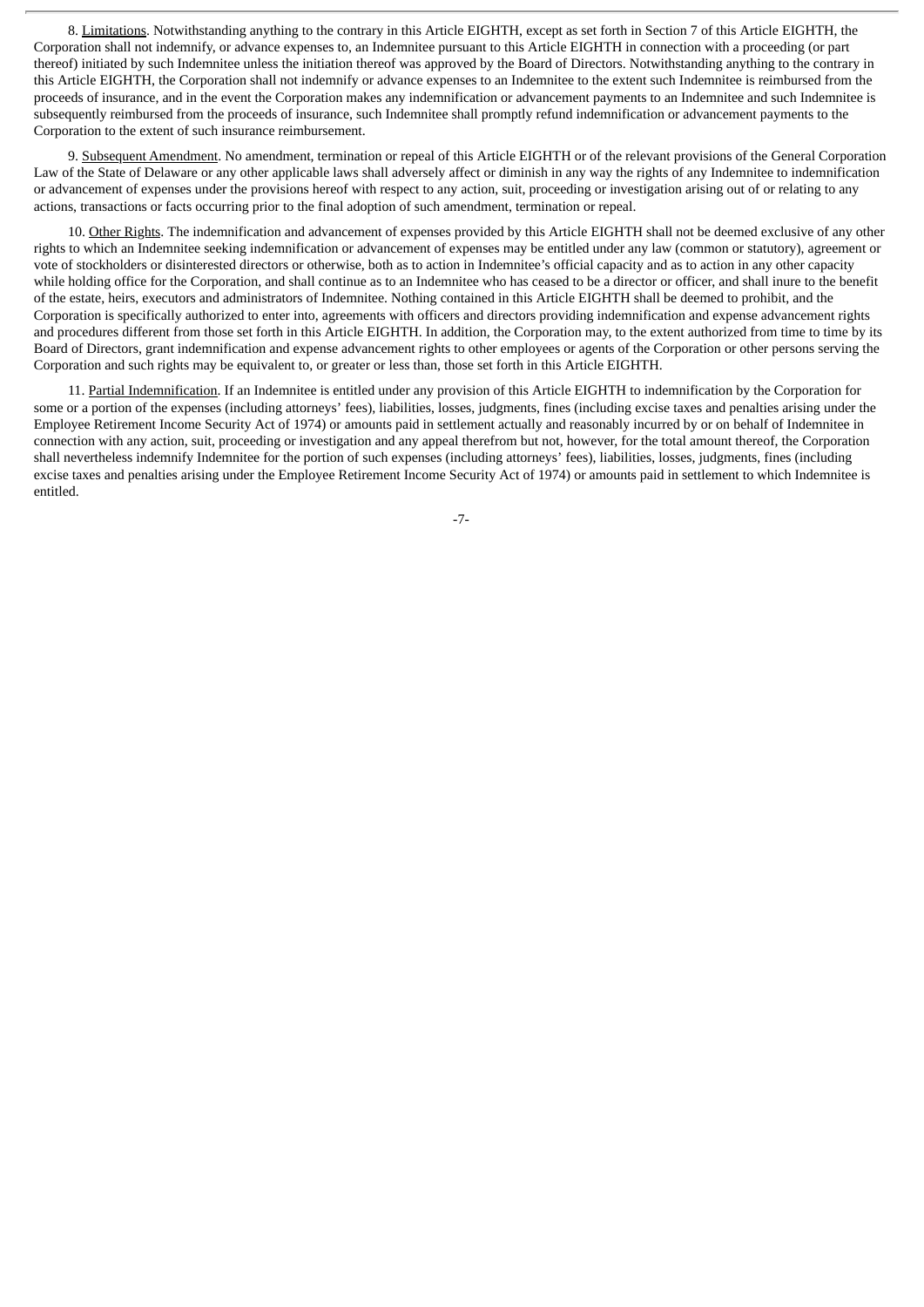12. Insurance. The Corporation may purchase and maintain insurance, at its expense, to protect itself and any director, officer, employee or agent of the Corporation or another corporation, partnership, joint venture, trust or other enterprise (including any employee benefit plan) against any expense, liability or loss incurred by him or her in any such capacity, or arising out of his or her status as such, whether or not the Corporation would have the power to indemnify such person against such expense, liability or loss under the General Corporation Law of the State of Delaware.

13. Savings Clause. If this Article EIGHTH or any portion hereof shall be invalidated on any ground by any court of competent jurisdiction, then the Corporation shall nevertheless indemnify each Indemnitee as to any expenses (including attorneys' fees), liabilities, losses, judgments, fines (including excise taxes and penalties arising under the Employee Retirement Income Security Act of 1974) and amounts paid in settlement in connection with any action, suit, proceeding or investigation, whether civil, criminal or administrative, including an action by or in the right of the Corporation, to the fullest extent permitted by any applicable portion of this Article EIGHTH that shall not have been invalidated and to the fullest extent permitted by applicable law.

14. Definitions. Terms used herein and defined in Section 145(h) and Section 145(i) of the General Corporation Law of the State of Delaware shall have the respective meanings assigned to such terms in such Section 145(h) and Section 145(i).

NINTH: This Article NINTH is inserted for the management of the business and for the conduct of the affairs of the Corporation.

1. General Powers. The business and affairs of the Corporation shall be managed by or under the direction of the Board of Directors.

2. Number of Directors; Election of Directors. Subject to the rights of holders of any series of Preferred Stock to elect directors, the number of directors of the Corporation shall be established from time to time by the Board of Directors. Election of directors need not be by written ballot, except as and to the extent provided in the Bylaws of the Corporation.

3. Classes of Directors. Subject to the rights of holders of any series of Preferred Stock to elect directors, the Board of Directors shall be and is divided into three classes, designated Class I, Class II and Class III. Each class shall consist, as nearly as may be possible, of one-third of the total number of directors constituting the entire Board of Directors. The Board of Directors is authorized to assign members of the Board of Directors already in office to Class I, Class II or Class III at the time such classification becomes effective.

4. Terms of Office. Subject to the rights of holders of any series of Preferred Stock to elect directors, each director shall serve for a term ending on the date of the third annual meeting of stockholders following the annual meeting of stockholders at which such director was elected; provided that each director initially assigned to Class I shall serve for a term expiring at the Corporation's first annual meeting of stockholders held after the effectiveness of this Restated Certificate of Incorporation; each director initially assigned to Class II shall serve for a term expiring at the Corporation's second annual meeting of stockholders held after the

-8-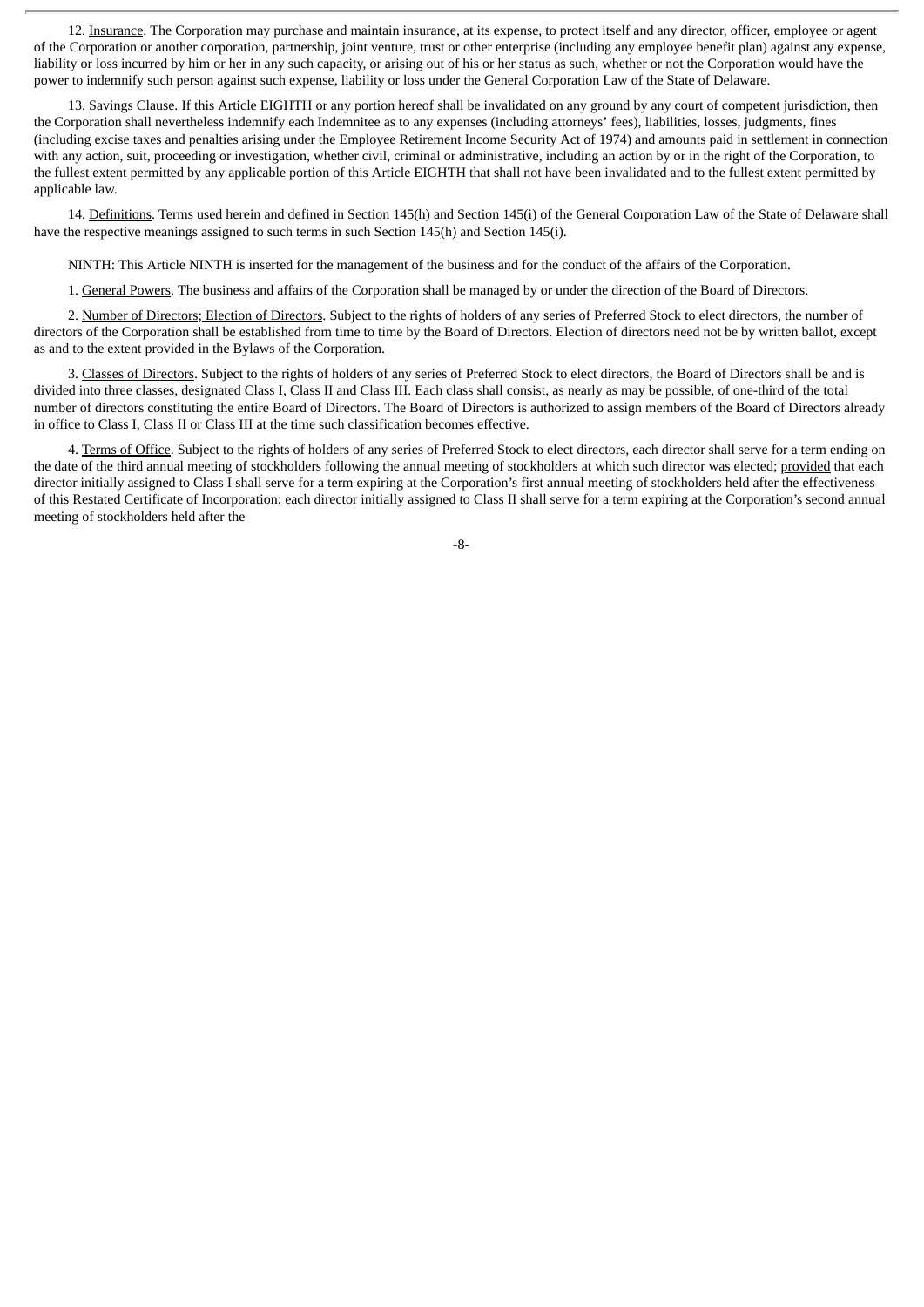effectiveness of this Restated Certificate of Incorporation; and each director initially assigned to Class III shall serve for a term expiring at the Corporation's third annual meeting of stockholders held after the effectiveness of this Restated Certificate of Incorporation; provided further, that the term of each director shall continue until the election and qualification of his or her successor and be subject to his or her earlier death, resignation or removal.

5. Quorum. The greater of (a) a majority of the directors at any time in office and (b) one-third of the number of directors fixed pursuant to Section 2 of this Article NINTH shall constitute a quorum of the Board of Directors. If at any meeting of the Board of Directors there shall be less than such a quorum, a majority of the directors present may adjourn the meeting from time to time without further notice other than announcement at the meeting, until a quorum shall be present.

6. Action at Meeting. Every act or decision done or made by a majority of the directors present at a meeting duly held at which a quorum is present shall be regarded as the act of the Board of Directors unless a greater number is required by law or by this Certificate of Incorporation.

7. Removal. Subject to the rights of holders of any series of Preferred Stock, directors of the Corporation may be removed only for cause and only by the affirmative vote of the holders of at least seventy-five percent (75%) of the votes that all the stockholders would be entitled to cast in an election of directors or class of directors.

8. Vacancies. Subject to the rights of holders of any series of Preferred Stock, any vacancies or newly-created directorships on the Board of Directors, however occurring, shall be filled only by vote of a majority of the directors then in office, although less than a quorum, or by a sole remaining director and shall not be filled by the stockholders. A director elected to fill a vacancy or to fill a position resulting from a newly-created directorship shall hold office until the next election of the class for which such director shall have been chosen, subject to the election and qualification of a successor and to such director's earlier death, resignation or removal.

9. Stockholder Nominations and Introduction of Business, Etc. Advance notice of stockholder nominations for election of directors and other business to be brought by stockholders before a meeting of stockholders shall be given in the manner provided by the Bylaws of the Corporation.

10. Amendments to Article. Notwithstanding any other provisions of law, this Certificate of Incorporation or the Bylaws of the Corporation, and notwithstanding the fact that a lesser percentage may be specified by law, the affirmative vote of the holders of at least seventy-five percent (75%) of the votes that all the stockholders would be entitled to cast in an election of directors or class of directors shall be required to amend or repeal, or to adopt any provision inconsistent with, this Article NINTH.

-9-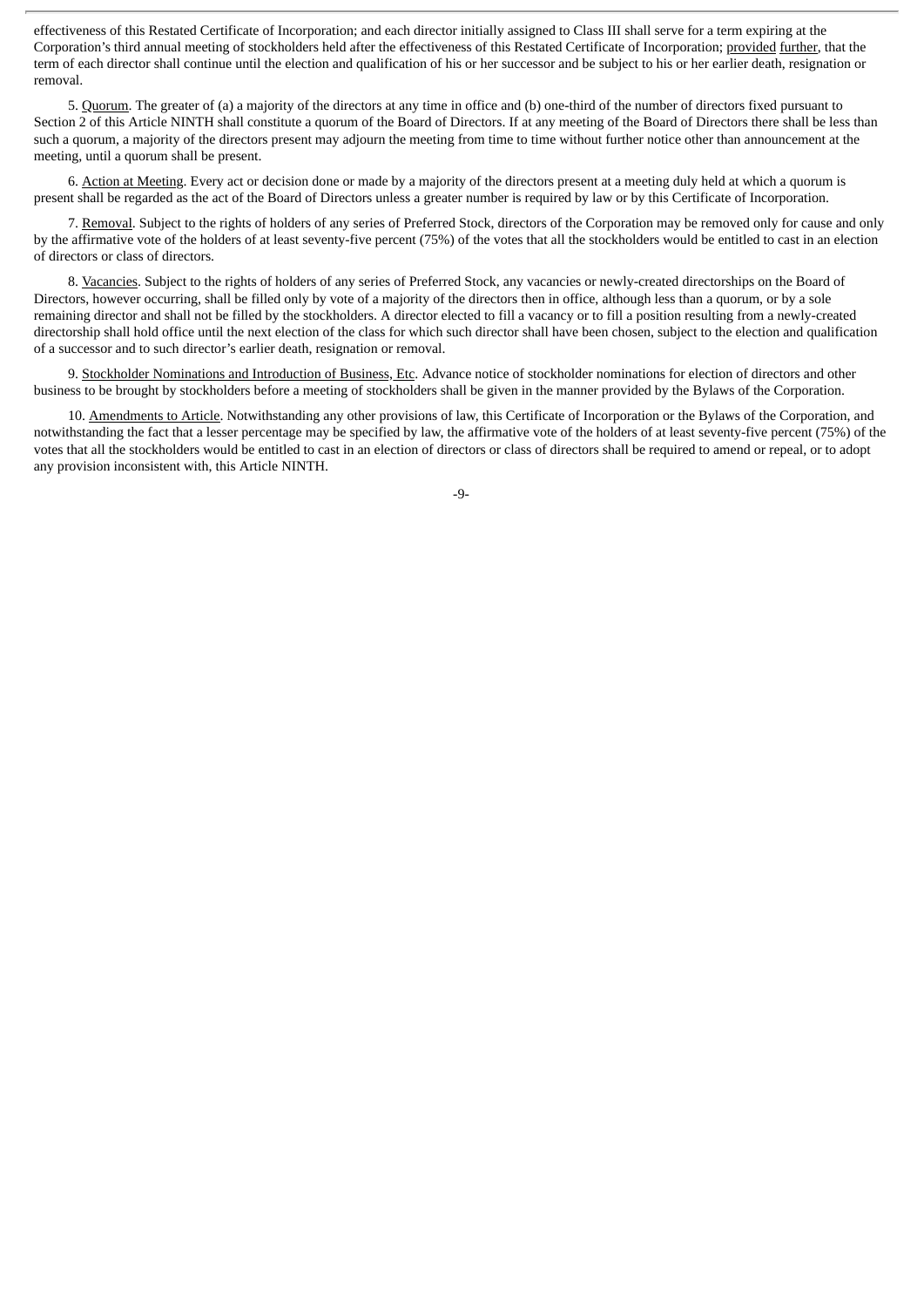TENTH: Stockholders of the Corporation may not take any action by written consent in lieu of a meeting. Notwithstanding any other provisions of law, this Certificate of Incorporation or the Bylaws of the Corporation, and notwithstanding the fact that a lesser percentage may be specified by law, the affirmative vote of the holders of at least seventy-five percent (75%) of the votes that all the stockholders would be entitled to cast in an election of directors or class of directors shall be required to amend or repeal, or to adopt any provision inconsistent with, this Article TENTH.

ELEVENTH: Special meetings of stockholders for any purpose or purposes may be called at any time only by the Board of Directors and may not be called by any other person or persons. Business transacted at any special meeting of stockholders shall be limited to matters relating to the purpose or purposes stated in the notice of meeting. Notwithstanding any other provisions of law, this Certificate of Incorporation or the Bylaws of the Corporation, and notwithstanding the fact that a lesser percentage may be specified by law, the affirmative vote of the holders of at least seventy-five percent (75%) of the votes that all the stockholders would be entitled to cast in an election of directors or class of directors shall be required to amend or repeal, or to adopt any provision inconsistent with, this Article ELEVENTH.

TWELFTH: (a) Unless the Corporation consents in writing to the selection of an alternative forum, the Court of Chancery of the State of Delaware (or, if the Court of Chancery of the State of Delaware does not have jurisdiction, the federal district court for the District of Delaware) shall, to the fullest extent permitted by law, be the sole and exclusive forum for: (i) any derivative action or proceeding brought on behalf of the Corporation, (ii) any action asserting a claim of breach of a fiduciary duty owed by any director, officer, other employee or stockholder of the Corporation to the Corporation or the Corporation's stockholders, (iii) any action asserting a claim arising pursuant to any provision of the General Corporation Law of the State of Delaware or as to which the General Corporation Law of the State of Delaware confers jurisdiction on the Court of Chancery of the State of Delaware, or (iv) any action asserting a claim arising pursuant to any provision of this Certificate of Incorporation or the Bylaws of the Corporation (in each case, as they may be amended from time to time) or governed by the internal affairs doctrine. This paragraph (a) of Article TWELFTH does not apply to claims arising under the Securities Act of 1933 or the Securities Exchange Act of 1934 or any other claim for which the federal courts have exclusive jurisdiction.

(b) Unless the Corporation consents in writing to the selection of an alternative forum, the federal district courts of the United States of America shall, to the fullest extent permitted by law, be the sole and exclusive forum for the resolution of any claims arising under the Securities Act of 1933.

(c) Any person or entity purchasing or otherwise acquiring or holding any interest in shares of capital stock of the Corporation shall be deemed to have notice of and consented to the provisions of this Article TWELFTH.

-10-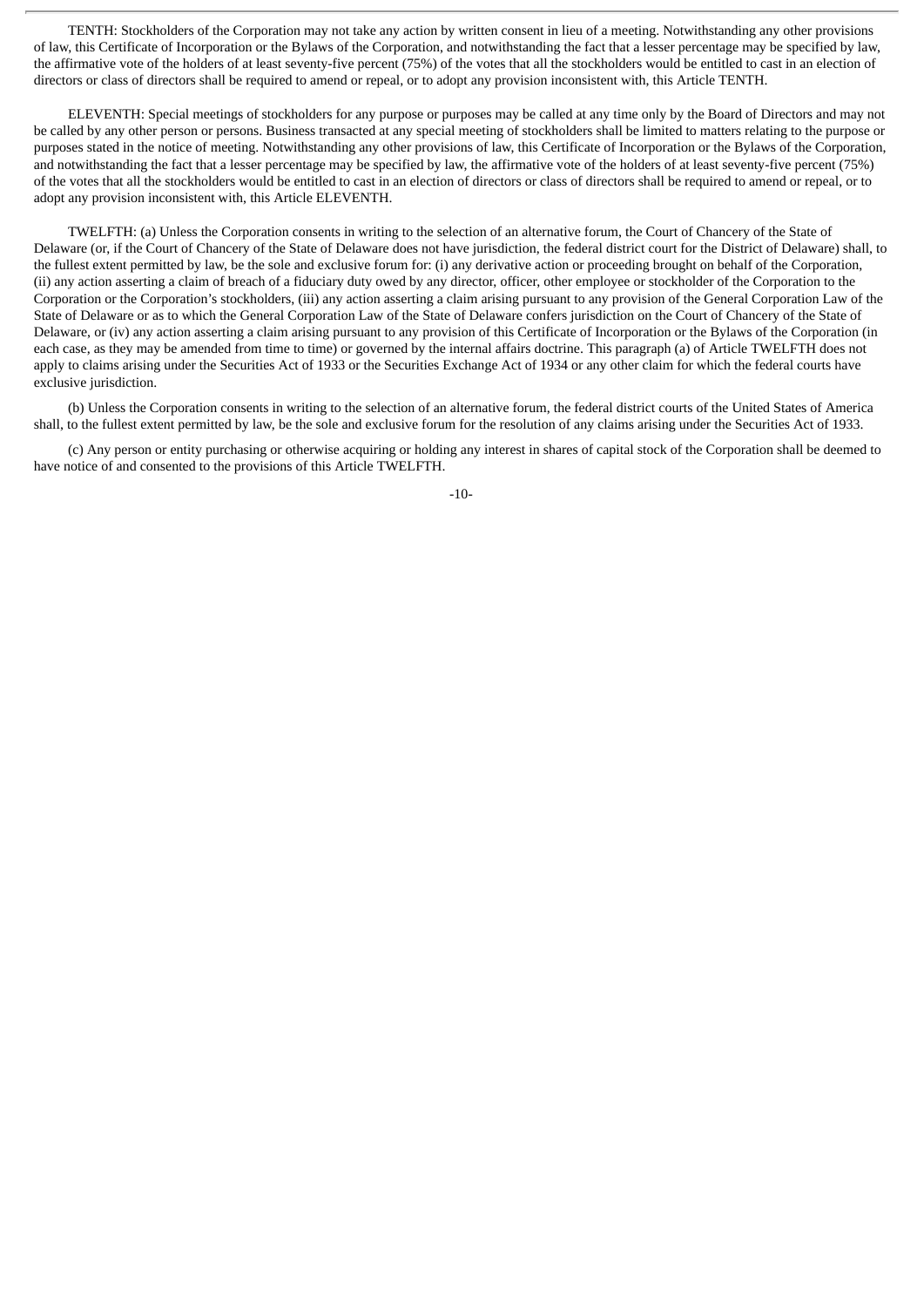IN WITNESS WHEREOF, this Restated Certificate of Incorporation, which restates, integrates and amends the certificate of incorporation of the Corporation, and which has been duly adopted in accordance with Sections 228, 242 and 245 of the General Corporation Law of the State of Delaware, has been executed by its duly authorized officer this 21st day of June, 2021.

## VERVE THERAPEUTICS, INC.

By: /s/ Sekar Kathiresan Name: Sekar Kathiresan Title: Chief Executive Officer

-11-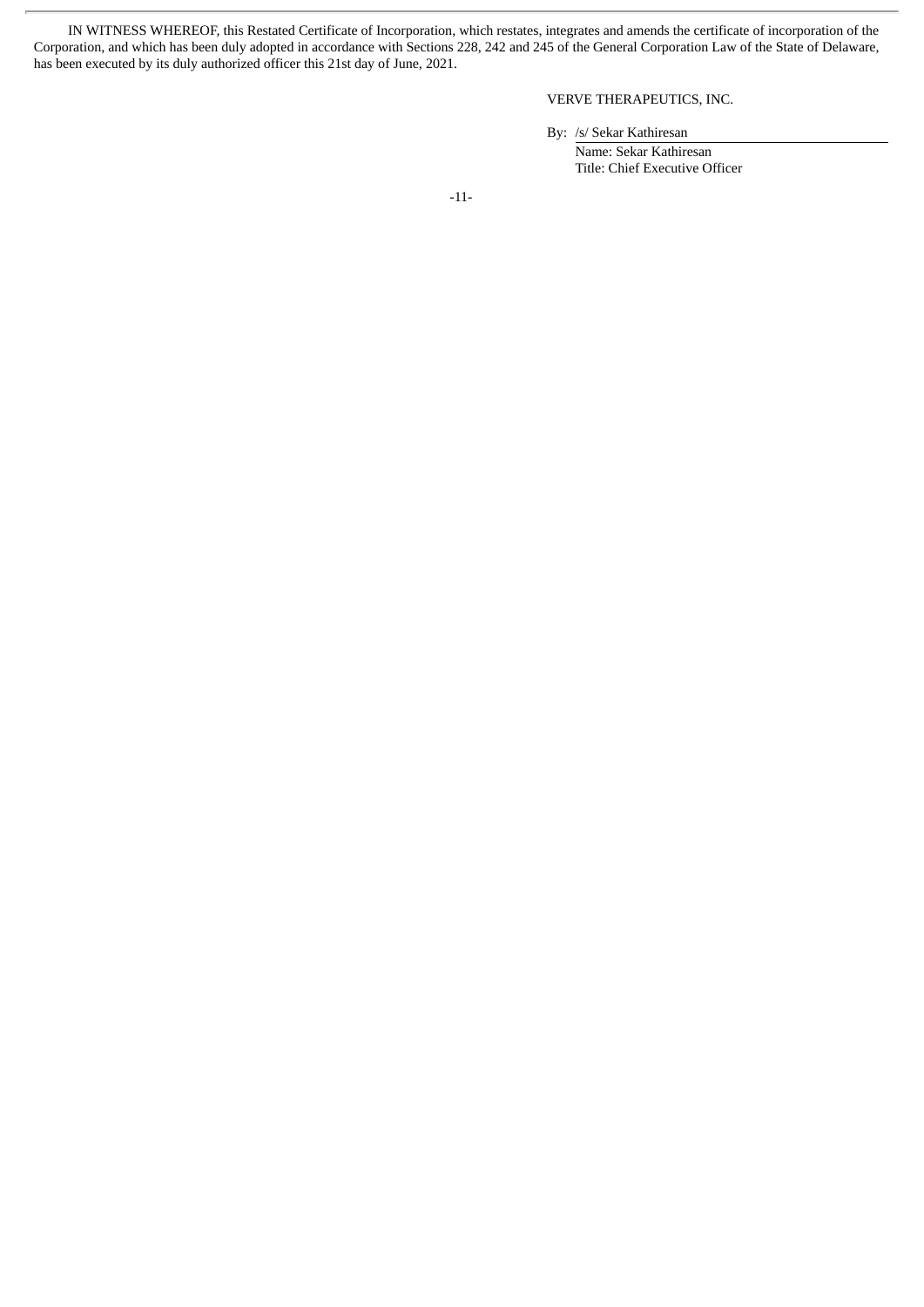## <span id="page-14-0"></span>AMENDED AND RESTATED

BYLAWS

OF

VERVE THERAPEUTICS, INC.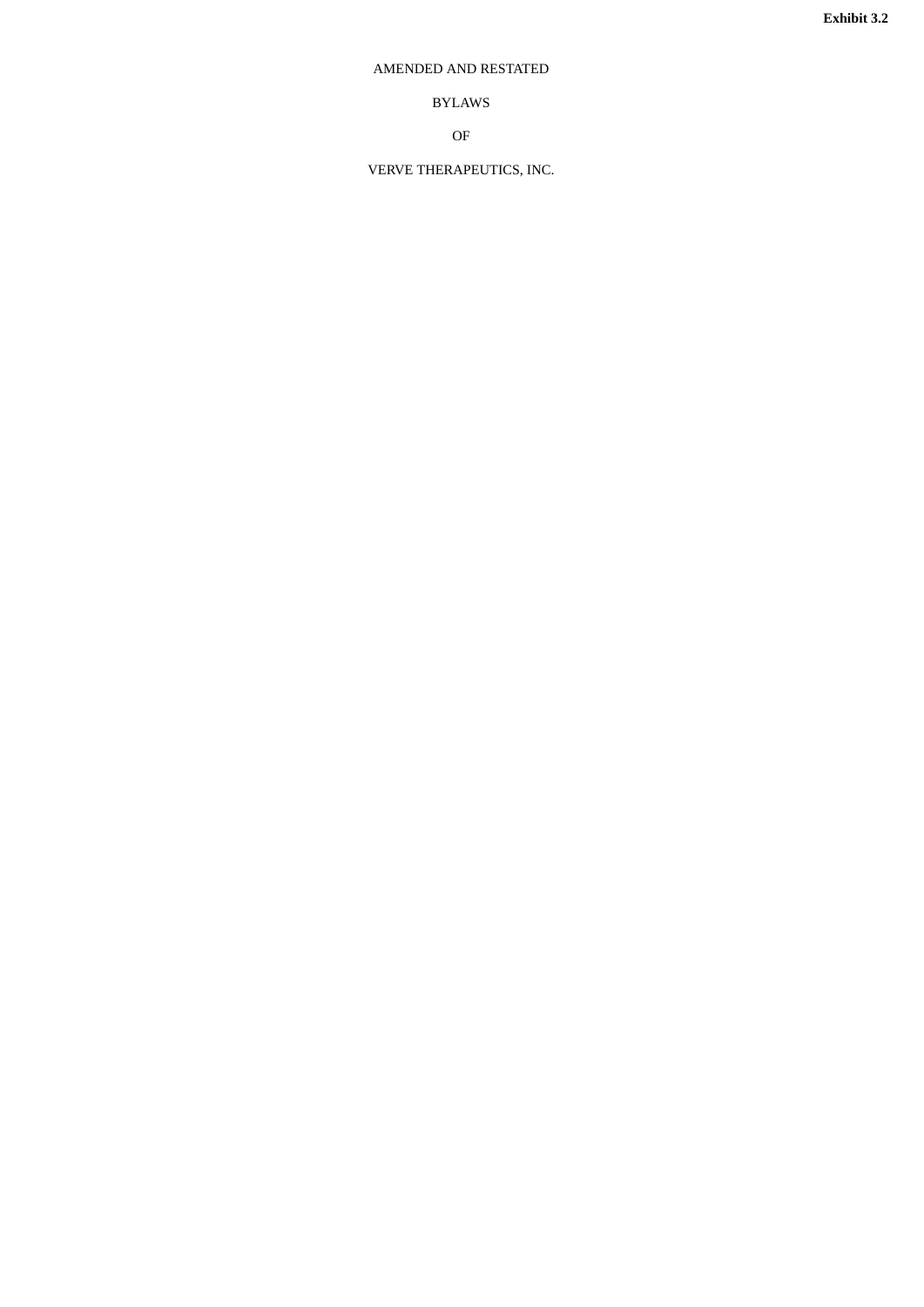# TABLE OF CONTENTS

|                   |                                                   | Page           |
|-------------------|---------------------------------------------------|----------------|
| <b>ARTICLE I</b>  | <b>STOCKHOLDERS</b>                               | $\mathbf{1}$   |
| $1.1\,$           | Place of Meetings                                 | $\,1\,$        |
| 1.2               | <b>Annual Meeting</b>                             | $\mathbf 1$    |
| 1.3               | <b>Special Meetings</b>                           | $\mathbf{1}$   |
| 1.4               | Record Date for Stockholder Meetings              | $\mathbf{1}$   |
| 1.5               | Notice of Meetings                                | $\overline{2}$ |
| 1.6               | <b>Voting List</b>                                | $\overline{2}$ |
| 1.7               | Quorum                                            | 3              |
| 1.8               | Adjournments                                      | 3              |
| 1.9               | Voting and Proxies                                | 4              |
| $1.10\,$          | <b>Action at Meeting</b>                          | $\overline{4}$ |
| $1.11\,$          | Nomination of Directors                           | 5              |
| 1.12              | Notice of Business at Annual Meetings             | 9              |
| 1.13              | <b>Conduct of Meetings</b>                        | 12             |
| 1.14              | No Action by Consent in Lieu of a Meeting         | 14             |
| <b>ARTICLE II</b> | <b>DIRECTORS</b>                                  | 14             |
| 2.1               | <b>General Powers</b>                             | 14             |
| 2.2               | Number, Election and Qualification                | 14             |
| 2.3               | Chairman of the Board; Vice Chairman of the Board | 14             |
| 2.4               | Terms of Office                                   | 14             |
| 2.5               | Quorum                                            | 15             |
| 2.6               | <b>Action at Meeting</b>                          | 15             |
| 2.7               | Removal                                           | 15             |
| 2.8               | Vacancies                                         | 15             |
| 2.9               | Resignation                                       | 15             |
| 2.10              | <b>Regular Meetings</b>                           | 15             |
| 2.11              | <b>Special Meetings</b>                           | 15             |
| 2.12              | Notice of Special Meetings                        | 16             |

- i -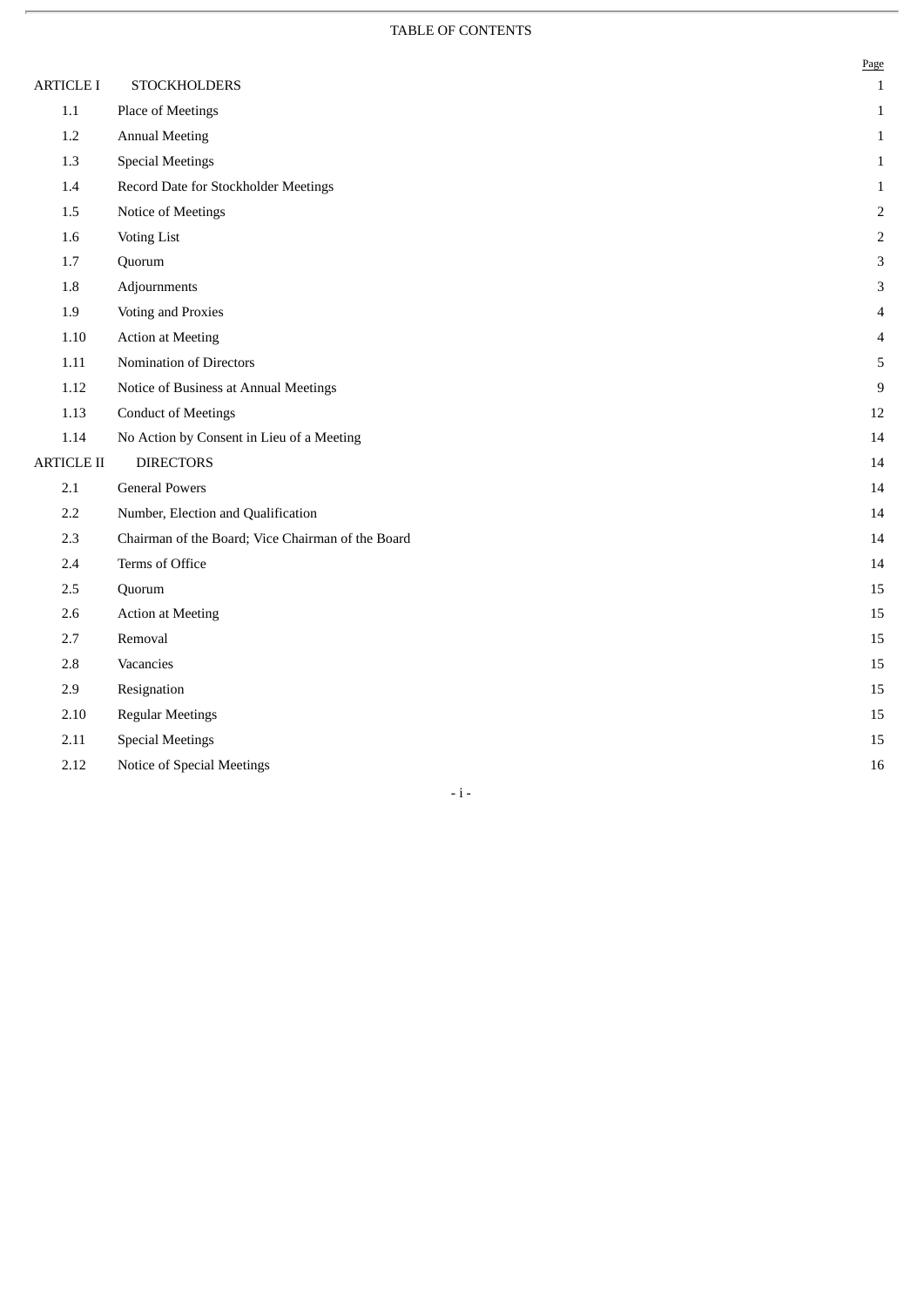| 2.13               | Meetings by Conference Communications Equipment          | 16     |
|--------------------|----------------------------------------------------------|--------|
| 2.14               | <b>Action by Consent</b>                                 | 16     |
| 2.15               | Committees                                               | 16     |
| 2.16               | <b>Compensation of Directors</b>                         | $17\,$ |
| 2.17               | <b>Emergency Bylaws</b>                                  | 17     |
| <b>ARTICLE III</b> | <b>OFFICERS</b>                                          | 18     |
| 3.1                | <b>Titles</b>                                            | 18     |
| 3.2                | Election                                                 | 18     |
| 3.3                | Qualification                                            | 18     |
| 3.4                | Tenure                                                   | 18     |
| 3.5                | Resignation and Removal                                  | 19     |
| 3.6                | Vacancies                                                | 19     |
| 3.7                | President; Chief Executive Officer                       | 19     |
| 3.8                | <b>Vice Presidents</b>                                   | $20\,$ |
| 3.9                | Secretary and Assistant Secretaries                      | 20     |
| 3.10               | <b>Treasurer and Assistant Treasurers</b>                | $20\,$ |
| 3.11               | Salaries                                                 | 21     |
| 3.12               | Delegation of Authority                                  | 21     |
| <b>ARTICLE IV</b>  | <b>CAPITAL STOCK</b>                                     | 21     |
| 4.1                | <b>Issuance of Stock</b>                                 | 21     |
| 4.2                | <b>Stock Certificates; Uncertificated Shares</b>         | 21     |
| 4.3                | <b>Transfers</b>                                         | 23     |
| 4.4                | Lost, Stolen or Destroyed Certificates                   | 23     |
| 4.5                | Regulations                                              | 23     |
| <b>ARTICLE V</b>   | <b>GENERAL PROVISIONS</b>                                | 24     |
| 5.1                | <b>Fiscal Year</b>                                       | 24     |
| 5.2                | Corporate Seal                                           | 24     |
| 5.3                | Record Date for Purposes Other Than Stockholder Meetings | 24     |
| 5.4                | Waiver of Notice                                         | 24     |
| 5.5                | Voting of Securities                                     | 25     |

# - ii -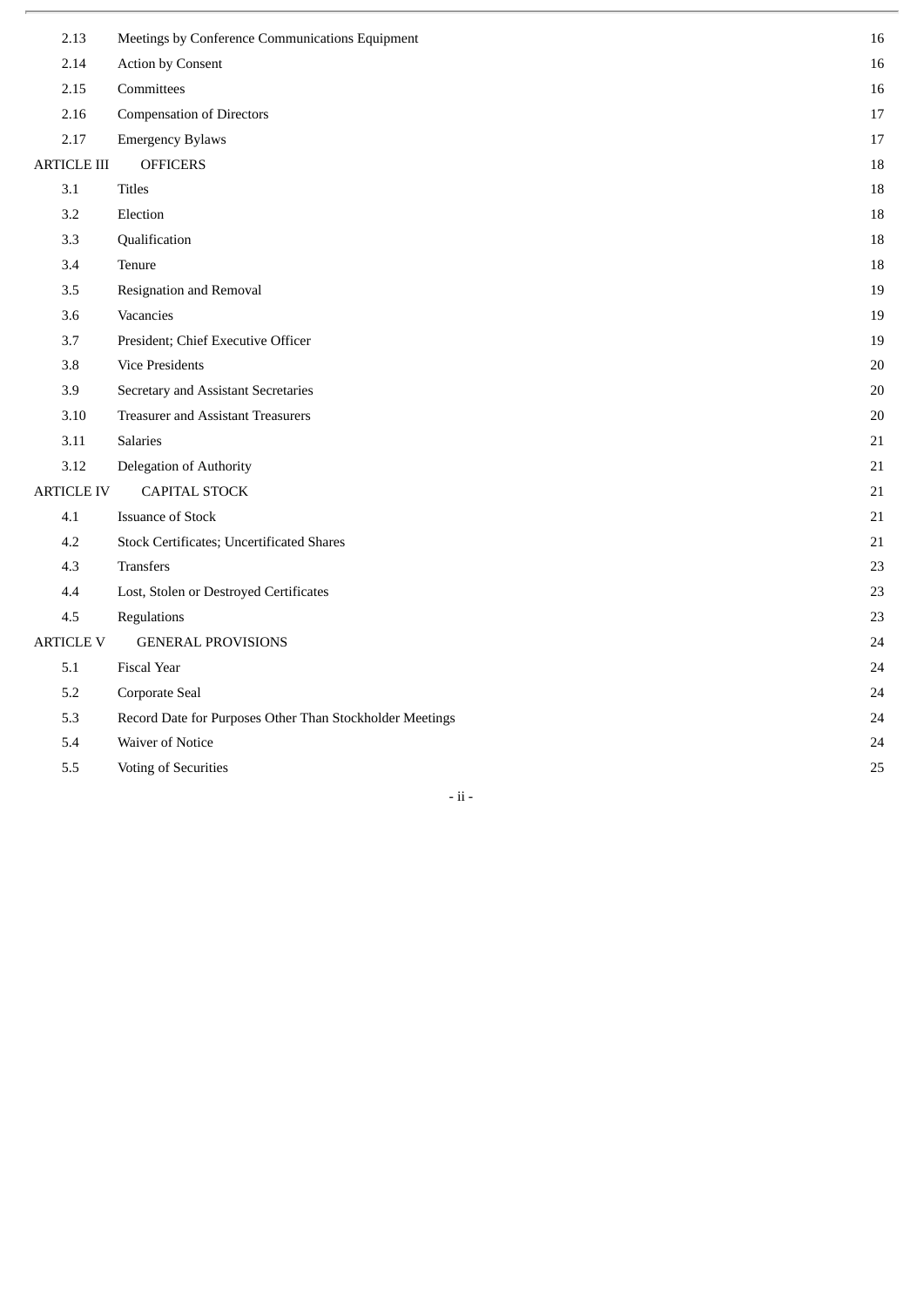| 5.6                   | <b>Evidence of Authority</b> | 25 |
|-----------------------|------------------------------|----|
| 5.7                   | Certificate of Incorporation | 25 |
| 5.8                   | Severability                 | 25 |
| 5.9                   | Pronouns                     | 25 |
| ARTICLE VI AMENDMENTS |                              | 25 |
|                       |                              |    |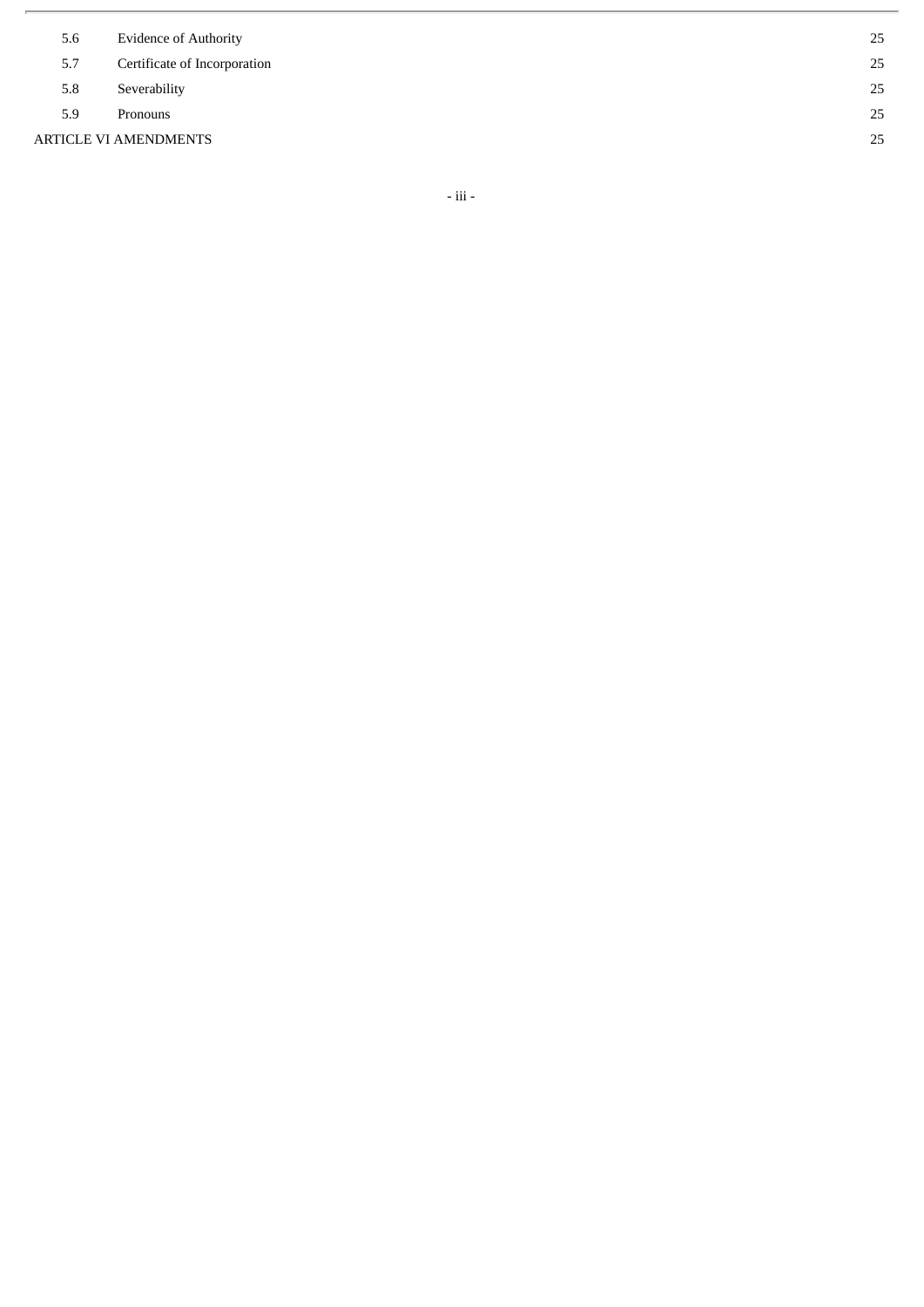#### **ARTICLE I**

#### **STOCKHOLDERS**

1.1 Place of Meetings. All meetings of stockholders shall be held at such place, if any, as may be designated from time to time by the Board of Directors, the Chairman of the Board or the Chief Executive Officer or, if not so designated, at the principal executive office of the corporation. The Board of Directors may, in its sole discretion, determine that a meeting shall not be held at any place, but shall instead be held solely by means of remote communication in a manner consistent with the General Corporation Law of the State of Delaware.

1.2 Annual Meeting. The annual meeting of stockholders for the election of directors to succeed those whose terms expire and for the transaction of such other business as may properly be brought before the meeting shall be held on a date and at a time designated by the Board of Directors, the Chairman of the Board or the Chief Executive Officer. The Board of Directors may postpone, reschedule or cancel any previously scheduled annual meeting of stockholders.

1.3 Special Meetings. Special meetings of stockholders for any purpose or purposes may be called at any time only by the Board of Directors, and may not be called by any other person or persons. Business transacted at any special meeting of stockholders shall be limited to matters relating to the purpose or purposes stated in the notice of meeting. The Board of Directors may postpone, reschedule or cancel any previously scheduled special meeting of stockholders.

1.4 Record Date for Stockholder Meetings. In order that the corporation may determine the stockholders entitled to notice of any meeting of stockholders or any adjournment thereof, the Board of Directors may fix a record date, which record date shall not precede the date upon which the resolution fixing the record date is adopted by the Board of Directors, and which record date shall not be more than 60 nor less than 10 days before the date of such meeting. If the Board of Directors so fixes a date, such date shall also be the record date for determining the stockholders entitled to vote at such meeting unless the Board of Directors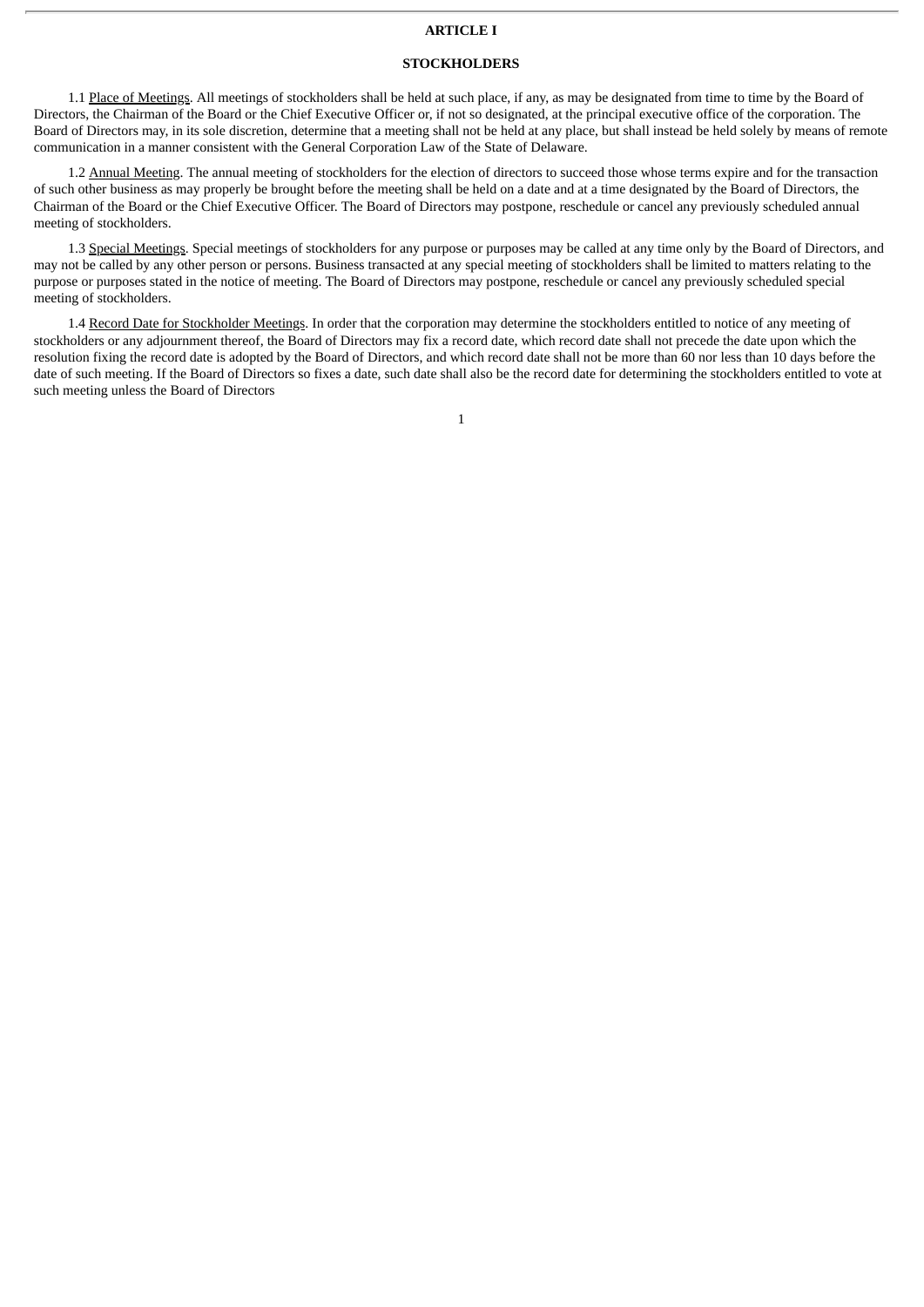determines, at the time it fixes such record date, that a later date on or before the date of the meeting shall be the date for making such determination. If no record date is fixed by the Board of Directors, the record date for determining stockholders entitled to notice of or to vote at a meeting of stockholders shall be at the close of business on the day next preceding the day on which notice is given, or, if notice is waived, at the close of business on the day next preceding the day on which the meeting is held. A determination of stockholders of record entitled to notice of or to vote at a meeting of stockholders shall apply to any adjournment of the meeting; provided, however, that the Board of Directors may fix a new record date for determination of stockholders entitled to vote at the adjourned meeting, and in such case shall also fix as the record date for stockholders entitled to notice of such adjourned meeting the same or an earlier date as that fixed for determination of stockholders entitled to vote in accordance herewith at the adjourned meeting.

1.5 Notice of Meetings. Except as otherwise provided by law, the Certificate of Incorporation or these bylaws, notice of each meeting of stockholders, whether annual or special, shall be given not less than 10 nor more than 60 days before the date of the meeting to each stockholder entitled to vote at such meeting as of the record date for determining the stockholders entitled to notice of the meeting. Without limiting the manner by which notice otherwise may be given to stockholders, any notice shall be effective if given in accordance with Section 232 of the General Corporation Law of the State of Delaware. The notices of all meetings shall state the place, if any, date and time of the meeting and the means of remote communications, if any, by which stockholders and proxyholders may be deemed to be present in person and vote at such meeting. The notice of a special meeting shall state, in addition, the purpose or purposes for which the meeting is called.

1.6 Voting List. The corporation shall prepare, at least 10 days before every meeting of stockholders, a complete list of the stockholders entitled to vote at the meeting (provided, however, if the record date for determining the stockholders entitled to vote is less than 10 days before the meeting date, the list shall reflect the stockholders entitled to vote as of the tenth day before the meeting), arranged in alphabetical order, and showing the address of each stockholder and the number of shares registered in the name of each stockholder. Such list shall be open to the examination of any stockholder, for any purpose germane to the meeting for a period of at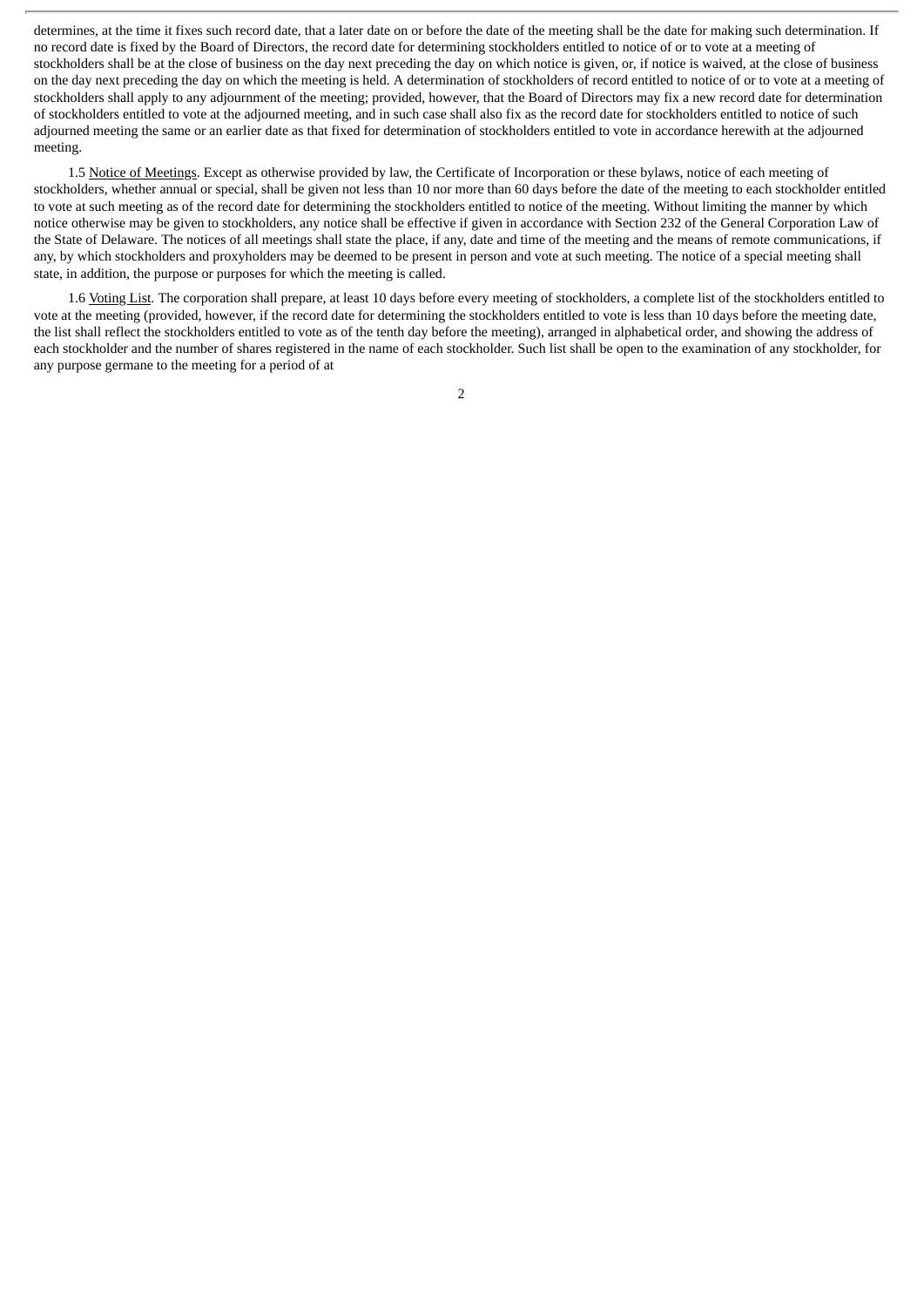least 10 days prior to the meeting: (a) on a reasonably accessible electronic network, provided that the information required to gain access to such list is provided with the notice of the meeting, or (b) during ordinary business hours, at the principal place of business of the corporation. If the meeting is to be held at a physical location (and not solely by means of remote communication), then the list shall be produced and kept at the time and place of the meeting during the whole time thereof, and may be examined by any stockholder who is present. If the meeting is to be held solely by means of remote communication, then the list shall also be open to the examination of any stockholder during the whole time of the meeting on a reasonably accessible electronic network, and the information required to access such list shall be provided with the notice of the meeting. Except as otherwise provided by law, such list shall be the only evidence as to who are the stockholders entitled to examine the list of stockholders required by this Section 1.6 or to vote in person or by proxy at any meeting of stockholders.

1.7 Quorum. Except as otherwise provided by law, the Certificate of Incorporation or these bylaws, the holders of a majority in voting power of the shares of the capital stock of the corporation issued and outstanding and entitled to vote at the meeting, present in person, present by means of remote communication in a manner, if any, authorized by the Board of Directors in its sole discretion, or represented by proxy, shall constitute a quorum for the transaction of business; provided, however, that where a separate vote by a class or classes or series of capital stock is required by law or the Certificate of Incorporation, the holders of a majority in voting power of the shares of such class or classes or series of the capital stock of the corporation issued and outstanding and entitled to vote on such matter, present in person, present by means of remote communication in a manner, if any, authorized by the Board of Directors in its sole discretion, or represented by proxy, shall constitute a quorum entitled to take action with respect to the vote on such matter. A quorum, once established at a meeting, shall not be broken by the withdrawal of enough votes to leave less than a quorum.

1.8 Adjournments. Any meeting of stockholders may be adjourned from time to time to reconvene at any other time and to any other place at which a meeting of stockholders may be held under these bylaws by the chairman of the meeting. It shall not be necessary to notify any stockholder of any adjournment of less than 30 days if the time and place, if any, of the adjourned meeting, and the means of remote communication, if any, by which stockholders and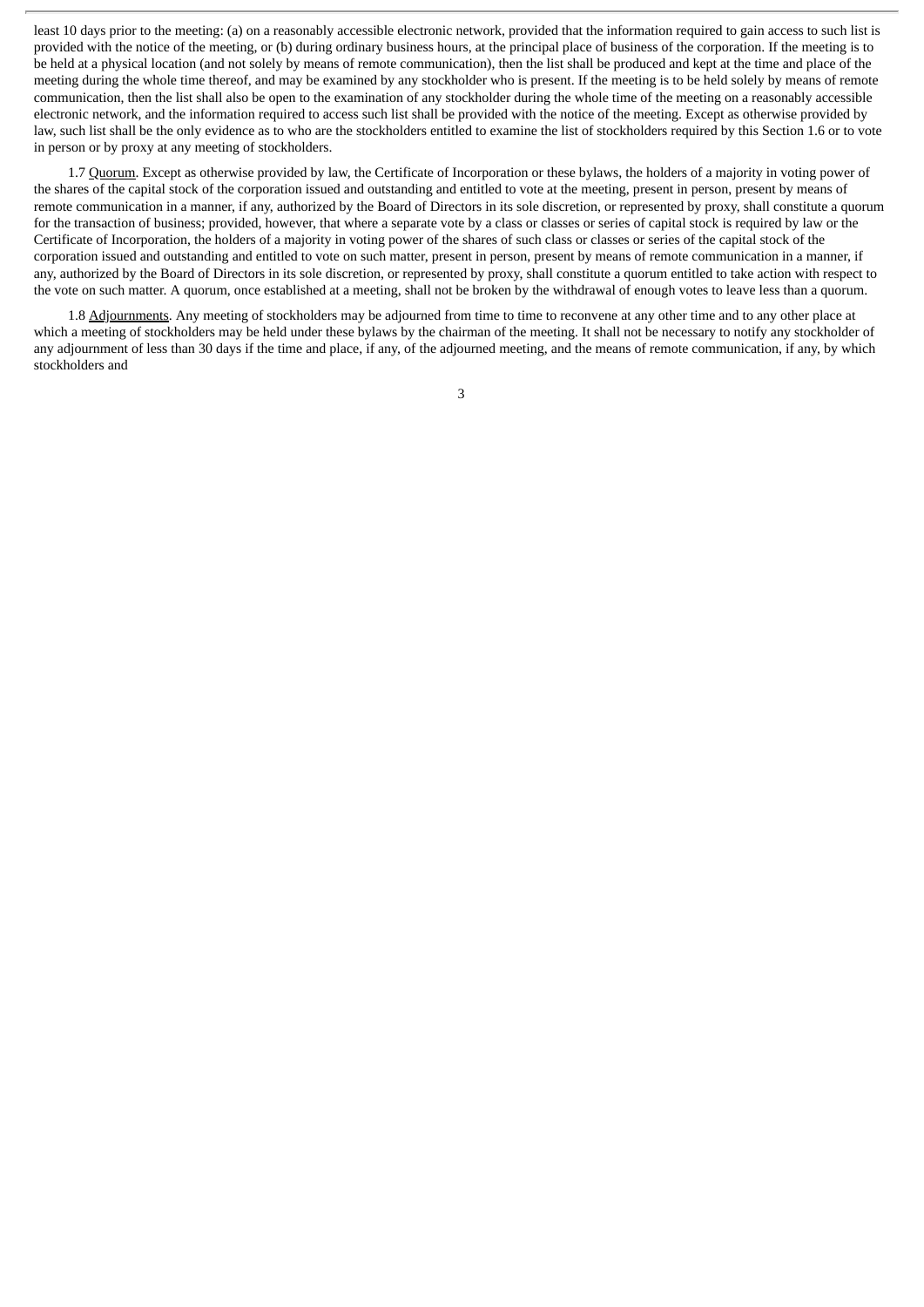proxyholders may be deemed to be present in person and vote at such adjourned meeting, are announced at the meeting at which adjournment is taken, unless after the adjournment a new record date is fixed for the adjourned meeting. At the adjourned meeting, the corporation may transact any business that might have been transacted at the original meeting. If the adjournment is for more than 30 days, a notice of the adjourned meeting shall be given to each stockholder of record entitled to vote at the meeting. If after the adjournment a new record date for determination of stockholders entitled to vote is fixed for the adjourned meeting, the Board of Directors shall fix as the record date for determining stockholders entitled to notice of such adjourned meeting the same or an earlier date as that fixed for determination of stockholders entitled to vote at the adjourned meeting, and shall give notice of the adjourned meeting to each stockholder of record as of the record date so fixed for notice of such adjourned meeting.

1.9 Voting and Proxies. Each stockholder shall have one vote upon the matter in question for each share of stock entitled to vote held of record by such stockholder and a proportionate vote for each fractional share so held, unless otherwise provided by law or the Certificate of Incorporation. Each stockholder of record entitled to vote at a meeting of stockholders may vote in person (including by means of remote communications, if any, by which stockholders may be deemed to be present in person and vote at such meeting) or may authorize another person or persons to vote for such stockholder by a proxy executed or transmitted in a manner permitted by the General Corporation Law of the State of Delaware by the stockholder or such stockholder's authorized officer, director, employee or agent and delivered (including by electronic transmission) to the Secretary of the corporation. No such proxy shall be voted upon after three years from the date of its execution, unless the proxy expressly provides for a longer period.

1.10 Action at Meeting. When a quorum is present at any meeting, any matter other than the election of directors to be voted upon by the stockholders at such meeting shall be decided by the vote of the holders of shares of stock having a majority in voting power of the votes cast by the holders of all of the shares of stock present or represented at the meeting and voting affirmatively or negatively on such matter (or if there are two or more classes or series of stock entitled to vote as separate classes, then in the case of each such class or series, the holders of a majority in voting power of the shares of stock of that class or series present or represented at the meeting and voting affirmatively or negatively on such matter), except when a different vote is required by law, the Certificate of Incorporation or these bylaws. When a quorum is present at any meeting, any election by stockholders of directors shall be determined by a plurality of the votes cast by the stockholders entitled to vote on the election.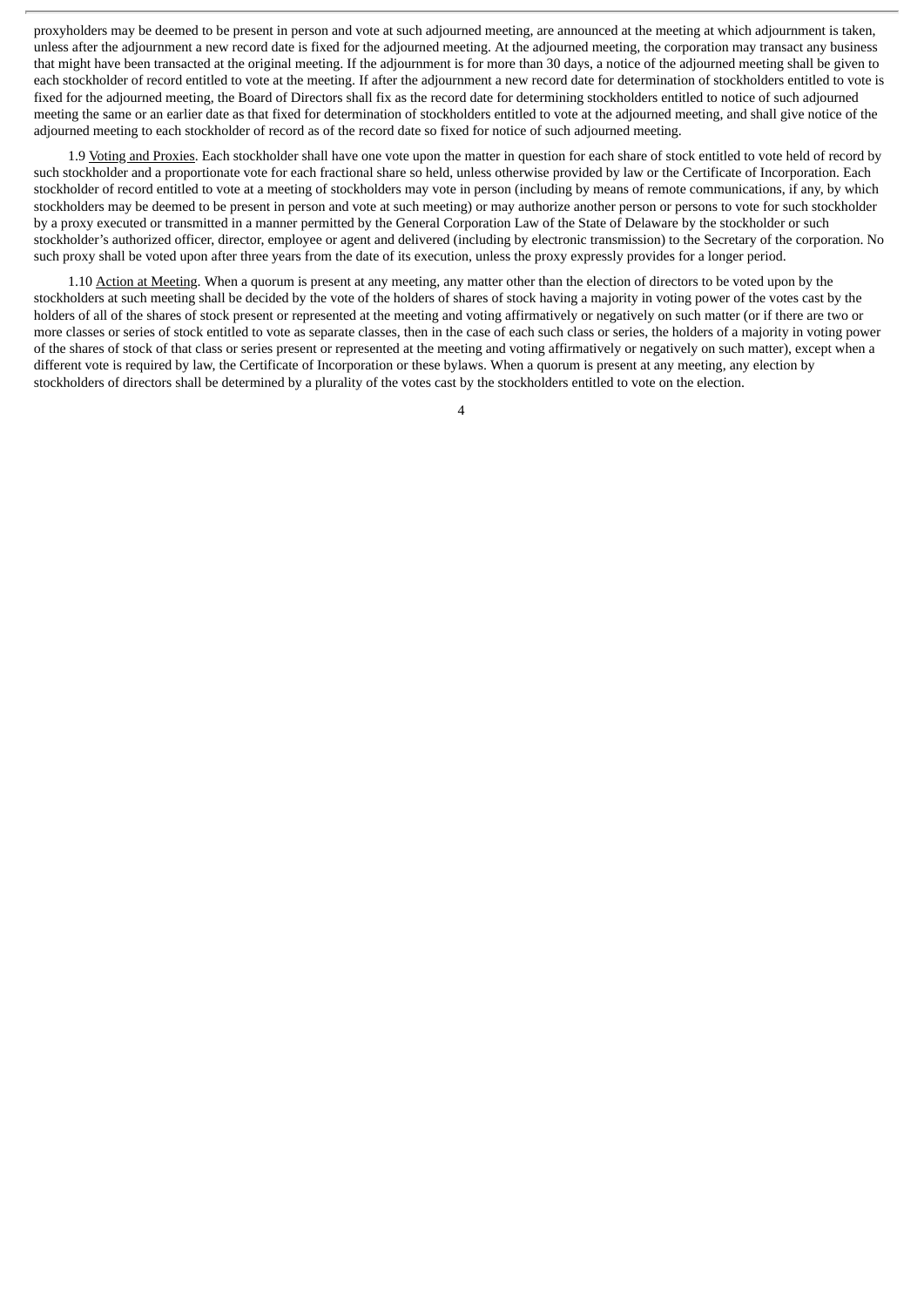#### 1.11 Nomination of Directors.

(a) Except for (1) any directors entitled to be elected by the holders of preferred stock, (2) any directors elected in accordance with Section 2.8 hereof by the Board of Directors to fill vacancies or newly-created directorships or (3) as otherwise required by applicable law or stock exchange regulation, at any meeting of stockholders, only persons who are nominated in accordance with the procedures in this Section 1.11 shall be eligible for election as directors. Nomination for election to the Board of Directors at a meeting of stockholders may be made (i) by or at the direction of the Board of Directors or (ii) by any stockholder of the corporation who (x) timely complies with the notice procedures in Section 1.11(b), (y) is a stockholder of record who is entitled to vote for the election of such nominee on the date of the giving of such notice and on the record date for the determination of stockholders entitled to vote at such meeting and (z) is entitled to vote at such meeting. The number of nominees a stockholder may nominate for election at a meeting (or in the case of a stockholder giving the notice on behalf of a beneficial owner, the number of nominees a stockholder may nominate for election at the annual meeting on behalf of such beneficial owner) shall not exceed the number of directors to be elected at such meeting.

(b) To be timely, a stockholder's notice must be received in writing by the Secretary at the principal executive office of the corporation as follows: (1) in the case of an election of directors at an annual meeting of stockholders, not less than 90 days nor more than 120 days prior to the first anniversary of the preceding year's annual meeting; provided, however, that in the event that the date of the annual meeting is advanced by more than 30 days, or delayed by more than 60 days, from the first anniversary of the preceding year's annual meeting, or if no annual meeting was held in the preceding year, a stockholder's notice must be so received not earlier than the 120th day prior to such annual meeting and not later than the close of business on the later of (A) the 90th day prior to such annual meeting and (B) the tenth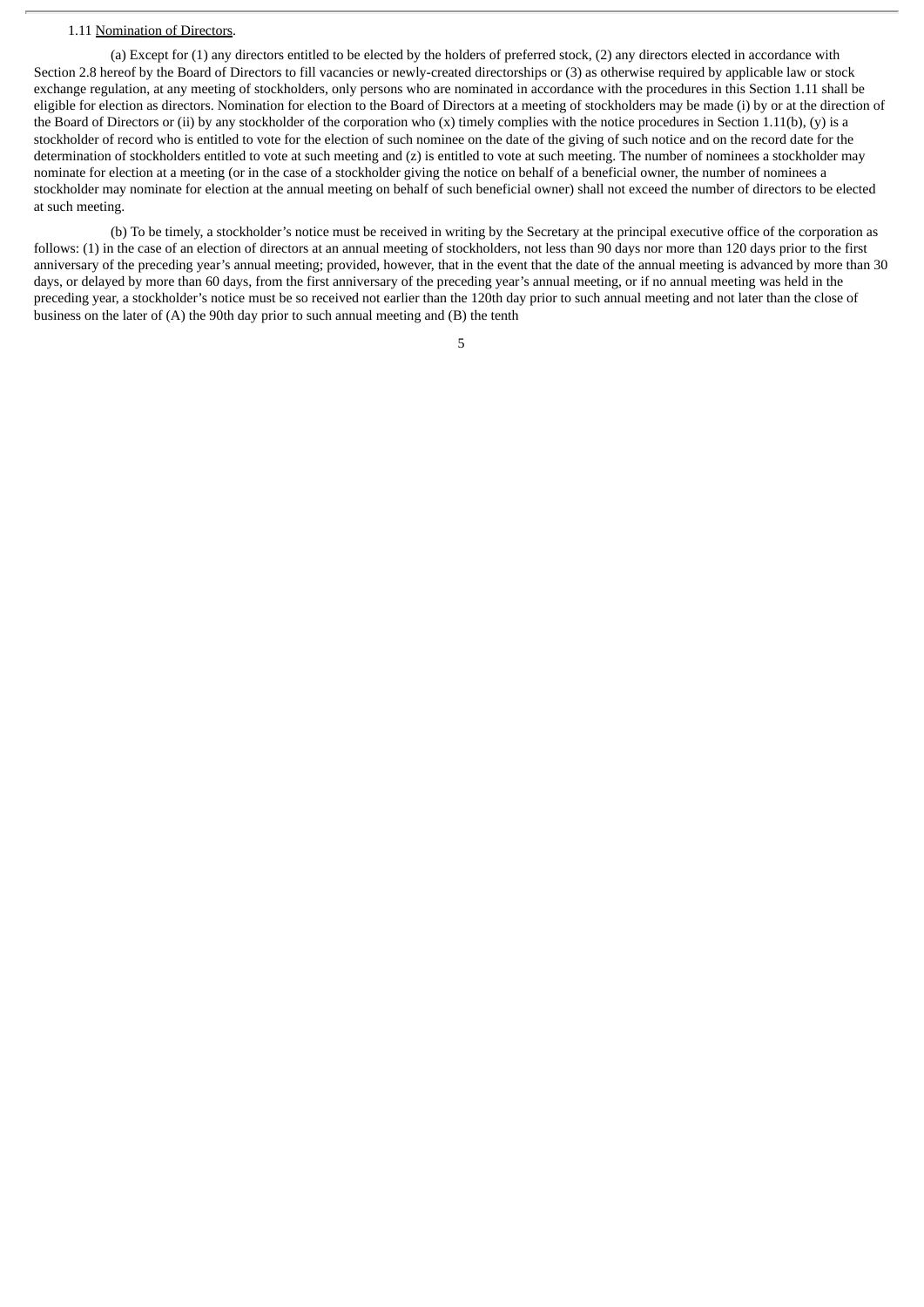day following the day on which notice of the date of such annual meeting was mailed or public disclosure of the date of such annual meeting was made, whichever first occurs; or (2) in the case of an election of directors at a special meeting of stockholders, provided that the Board of Directors has determined, in accordance with Section 1.3, that directors shall be elected at such special meeting and provided further that the nomination made by the stockholder is for one of the director positions that the Board of Directors has determined will be filled at such special meeting, not earlier than the 120th day prior to such special meeting and not later than the close of business on the later of  $(x)$  the 90th day prior to such special meeting and  $(y)$  the tenth day following the day on which notice of the date of such special meeting was mailed or public disclosure of the date of such special meeting was made, whichever first occurs. In no event shall the adjournment or postponement of a meeting (or the public disclosure thereof) commence a new time period (or extend any time period) for the giving of a stockholder's notice.

The stockholder's notice to the Secretary shall set forth: (A) as to each proposed nominee (1) such person's name, age, business address and, if known, residence address, (2) such person's principal occupation or employment, (3) the class and series and number of shares of stock of the corporation that are, directly or indirectly, owned, beneficially or of record, by such person, (4) a description of all direct and indirect compensation and other material monetary agreements, arrangements and understandings during the past three years, and any other material relationships, between or among (x) the stockholder, the beneficial owner, if any, on whose behalf the nomination is being made and the respective affiliates and associates of, or others acting in concert with, such stockholder and such beneficial owner, on the one hand, and (y) each proposed nominee, and his or her respective affiliates and associates, or others acting in concert with such nominee(s), on the other hand, including all information that would be required to be disclosed pursuant to Item 404 of Regulation S-K if the stockholder making the nomination and any beneficial owner on whose behalf the nomination is made or any affiliate or associate thereof or person acting in concert therewith were the "registrant" for purposes of such Item and the proposed nominee were a director or executive officer of such registrant, and (5) any other information concerning such person that must be disclosed as to nominees in proxy solicitations pursuant to Regulation 14A under the Securities Exchange Act of 1934, as amended (the "Exchange Act"); and (B) as to the stockholder giving the notice and the beneficial owner, if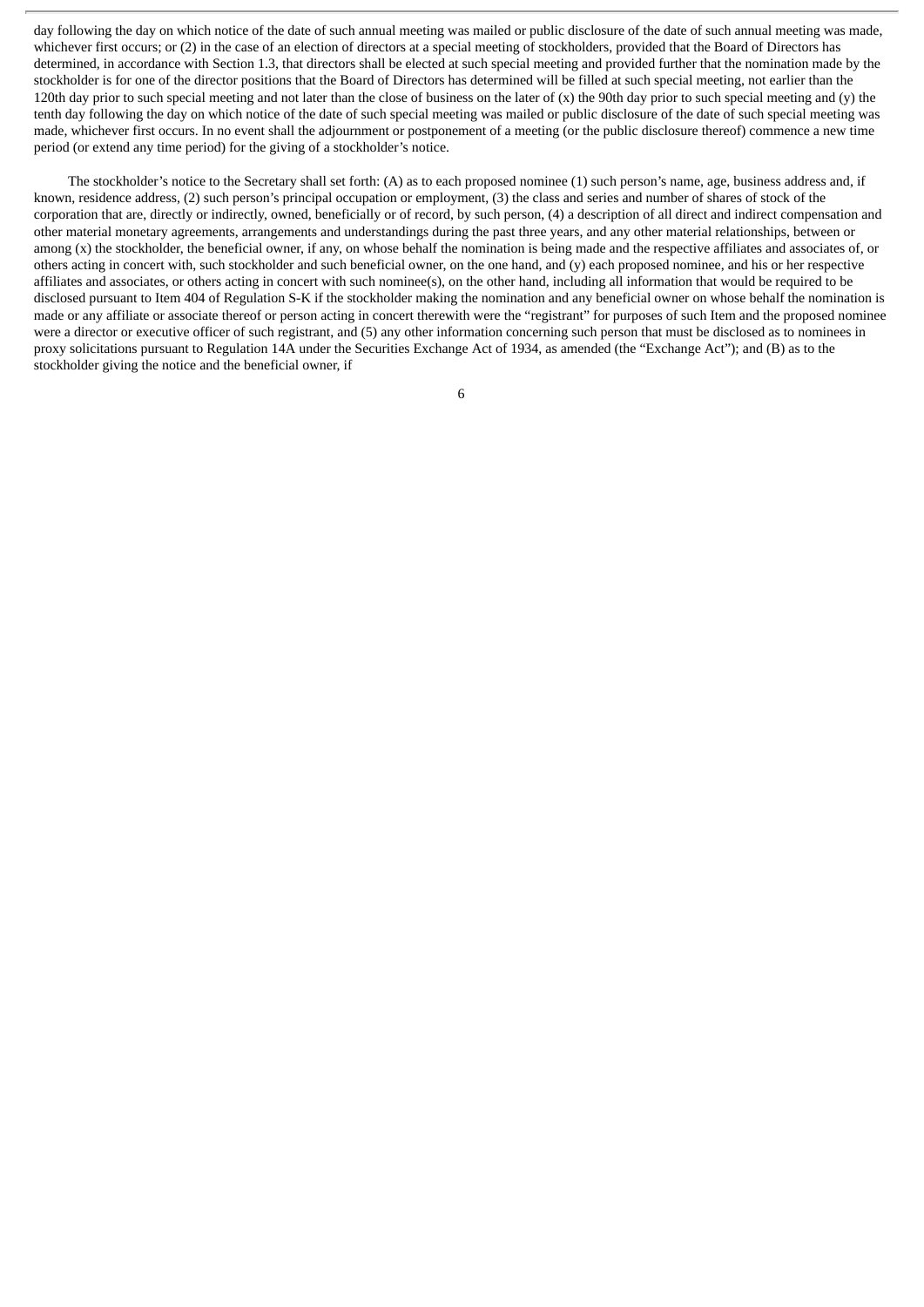any, on whose behalf the nomination is being made (1) the name and address of such stockholder, as they appear on the corporation's books, and of such beneficial owner, (2) the class and series and number of shares of stock of the corporation that are, directly or indirectly, owned, beneficially or of record, by such stockholder and such beneficial owner, (3) a description of any agreement, arrangement or understanding between or among such stockholder and/or such beneficial owner and each proposed nominee and any other person or persons (including their names) pursuant to which the nomination(s) are being made or who may participate in the solicitation of proxies or votes in favor of electing such nominee(s), (4) a description of any agreement, arrangement or understanding (including any derivative or short positions, swaps, profit interests, options, warrants, convertible securities, stock appreciation or similar rights, hedging transactions, and borrowed or loaned shares) that has been entered into by, or on behalf of, such stockholder or such beneficial owner, the effect or intent of which is to mitigate loss to, manage risk or benefit of share price changes for, or increase or decrease the voting power of, such stockholder or such beneficial owner with respect to shares of stock of the corporation, (5) any other information relating to such stockholder and such beneficial owner that would be required to be disclosed in a proxy statement or other filings required to be made in connection with solicitations of proxies for the election of directors in a contested election pursuant to Section 14 of the Exchange Act and the rules and regulations promulgated thereunder, (6) a representation that such stockholder intends to appear in person or by proxy at the meeting to nominate the person(s) named in its notice and (7) a representation whether such stockholder and/or such beneficial owner intends or is part of a group that intends (x) to deliver a proxy statement and/or form of proxy to holders of at least the percentage of the corporation's outstanding capital stock reasonably believed by such stockholder or such beneficial owner to be sufficient to elect the nominee (and such representation shall be included in any such proxy statement and form of proxy) and/or (y) otherwise to solicit proxies or votes from stockholders in support of such nomination (and such representation shall be included in any such solicitation materials). Not later than 10 days after the record date for the meeting, the information required by Items (A)(1)-(5) and (B)(1)-(5) of the prior sentence shall be supplemented by the stockholder giving the notice to provide updated information as of the record date. In addition, to be effective, the stockholder's notice must be accompanied by the written consent of the proposed nominee to serve as a director if elected. The corporation may require any proposed nominee to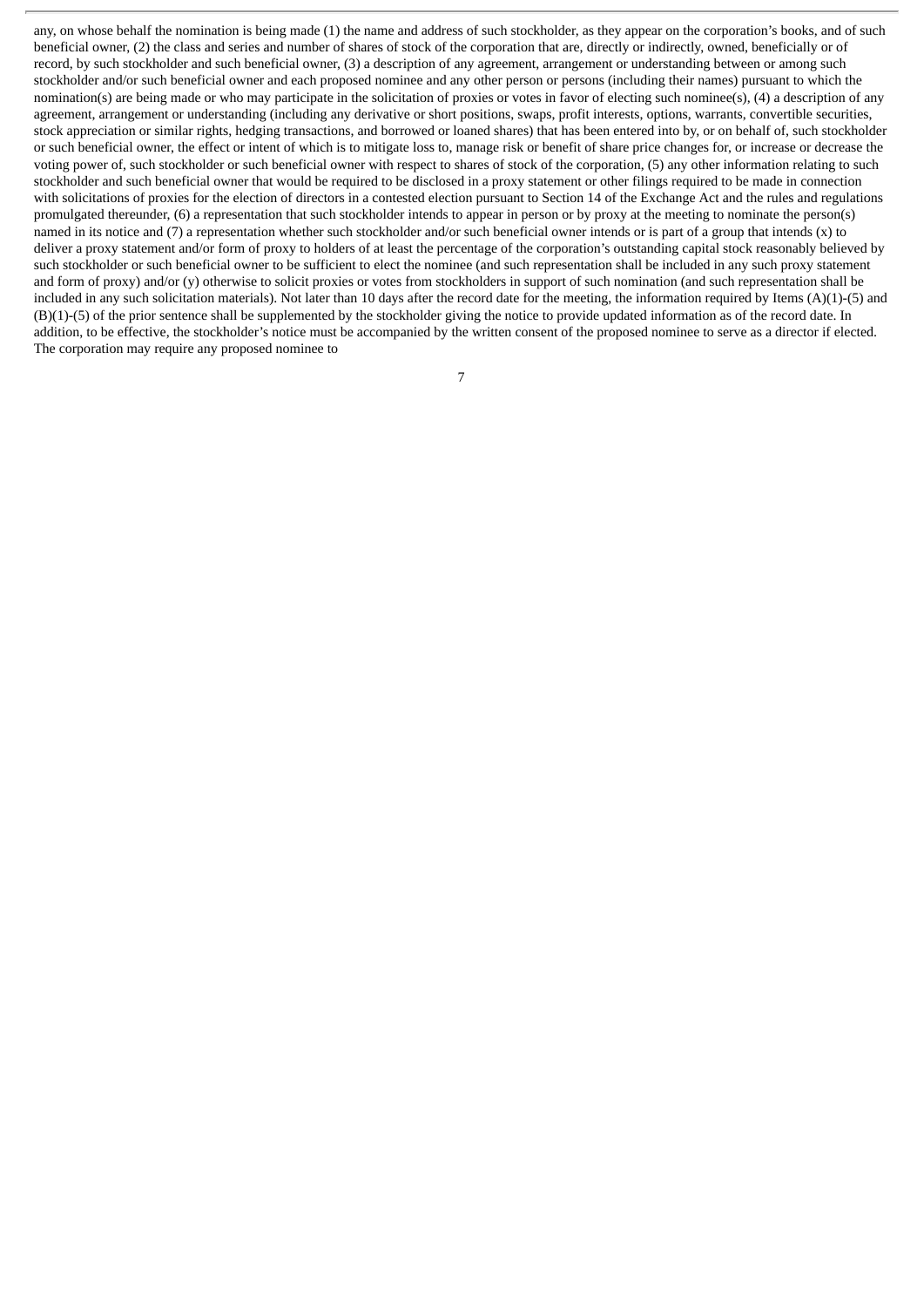furnish such other information as the corporation may reasonably require to determine the eligibility of such proposed nominee to serve as a director of the corporation or whether such nominee would be independent under applicable Securities and Exchange Commission and stock exchange rules and the corporation's publicly disclosed corporate governance guidelines. A stockholder shall not have complied with this Section 1.11(b) if the stockholder (or beneficial owner, if any, on whose behalf the nomination is made) solicits or does not solicit, as the case may be, proxies or votes in support of such stockholder's nominee in contravention of the representations with respect thereto required by this Section 1.11.

(c) The chairman of any meeting shall have the power and duty to determine whether a nomination was made in accordance with the provisions of this Section 1.11 (including whether the stockholder or beneficial owner, if any, on whose behalf the nomination is made solicited (or is part of a group that solicited) or did not so solicit, as the case may be, proxies or votes in support of such stockholder's nominee in compliance with the representations with respect thereto required by this Section 1.11), and if the chairman should determine that a nomination was not made in accordance with the provisions of this Section 1.11, the chairman shall so declare to the meeting and such nomination shall not be brought before the meeting.

(d) Except as otherwise required by law, nothing in this Section 1.11 shall obligate the corporation or the Board of Directors to include in any proxy statement or other stockholder communication distributed on behalf of the corporation or the Board of Directors information with respect to any nominee for director submitted by a stockholder.

(e) Notwithstanding the foregoing provisions of this Section 1.11, unless otherwise required by law, if the stockholder (or a qualified representative of the stockholder) does not appear at the meeting to present a nomination, such nomination shall not be brought before the meeting, notwithstanding that proxies in respect of such nominee may have been received by the corporation. For purposes of this Section 1.11, to be considered a "qualified representative of the stockholder", a person must be a duly authorized officer, manager or partner of such stockholder or must be authorized by a written instrument executed by such stockholder or an electronic transmission delivered by such stockholder to act for such stockholder as proxy at the meeting of stockholders and such person must produce such written instrument or electronic transmission, or a reliable reproduction of the written instrument or electronic transmission, at the meeting of stockholders.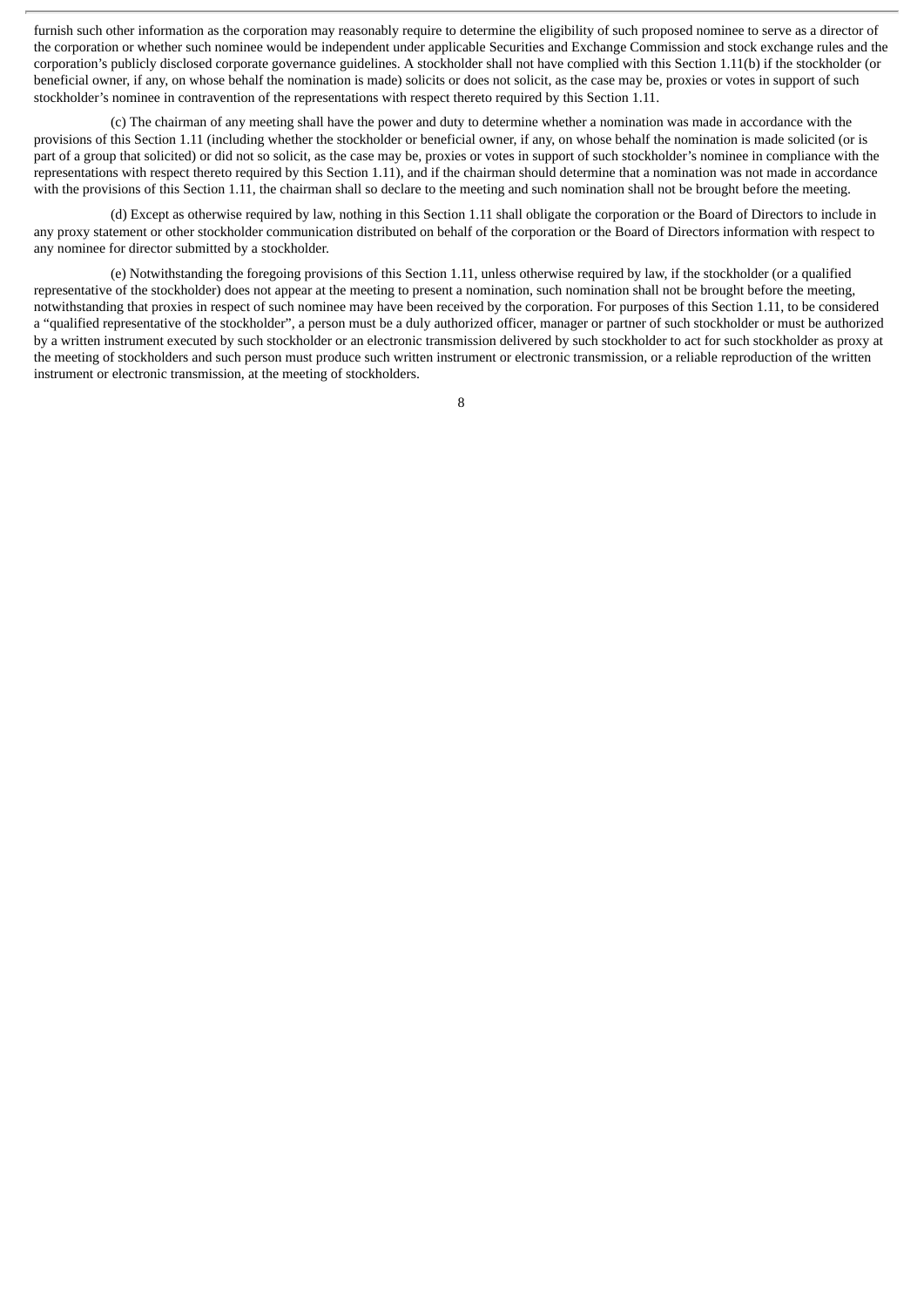(f) For purposes of this Section 1.11, "public disclosure" shall include disclosure in a press release reported by the Dow Jones News Service, Associated Press or comparable national news service or in a document publicly filed by the corporation with the Securities and Exchange Commission pursuant to Section 13, 14 or 15(d) of the Exchange Act.

#### 1.12 Notice of Business at Annual Meetings.

(a) At any annual meeting of the stockholders, only such business shall be conducted as shall have been properly brought before the meeting. To be properly brought before an annual meeting, business must be (1) specified in the notice of meeting (or any supplement thereto) given by or at the direction of the Board of Directors, (2) otherwise properly brought before the meeting by or at the direction of the Board of Directors, or (3) properly brought before the meeting by a stockholder. For business to be properly brought before an annual meeting by a stockholder, (i) if such business relates to the nomination of a person for election as a director of the corporation, the procedures in Section 1.11 must be complied with and (ii) if such business relates to any other matter, the business must constitute a proper matter under Delaware law for stockholder action and the stockholder must (x) have given timely notice thereof in writing to the Secretary in accordance with the procedures in Section 1.12(b), (y) be a stockholder of record who is entitled to vote on such business on the date of the giving of such notice and on the record date for the determination of stockholders entitled to vote at such annual meeting and (z) be entitled to vote at such annual meeting.

(b) To be timely, a stockholder's notice must be received in writing by the Secretary at the principal executive office of the corporation not less than 90 days nor more than 120 days prior to the first anniversary of the preceding year's annual meeting; provided, however, that in the event that the date of the annual meeting is advanced by more than 30 days, or delayed by more than 60 days, from the first anniversary of the preceding year's annual meeting, or if no annual meeting was held in the preceding year, a stockholder's notice must be so received not earlier than the 120th day prior to such annual meeting and not later than the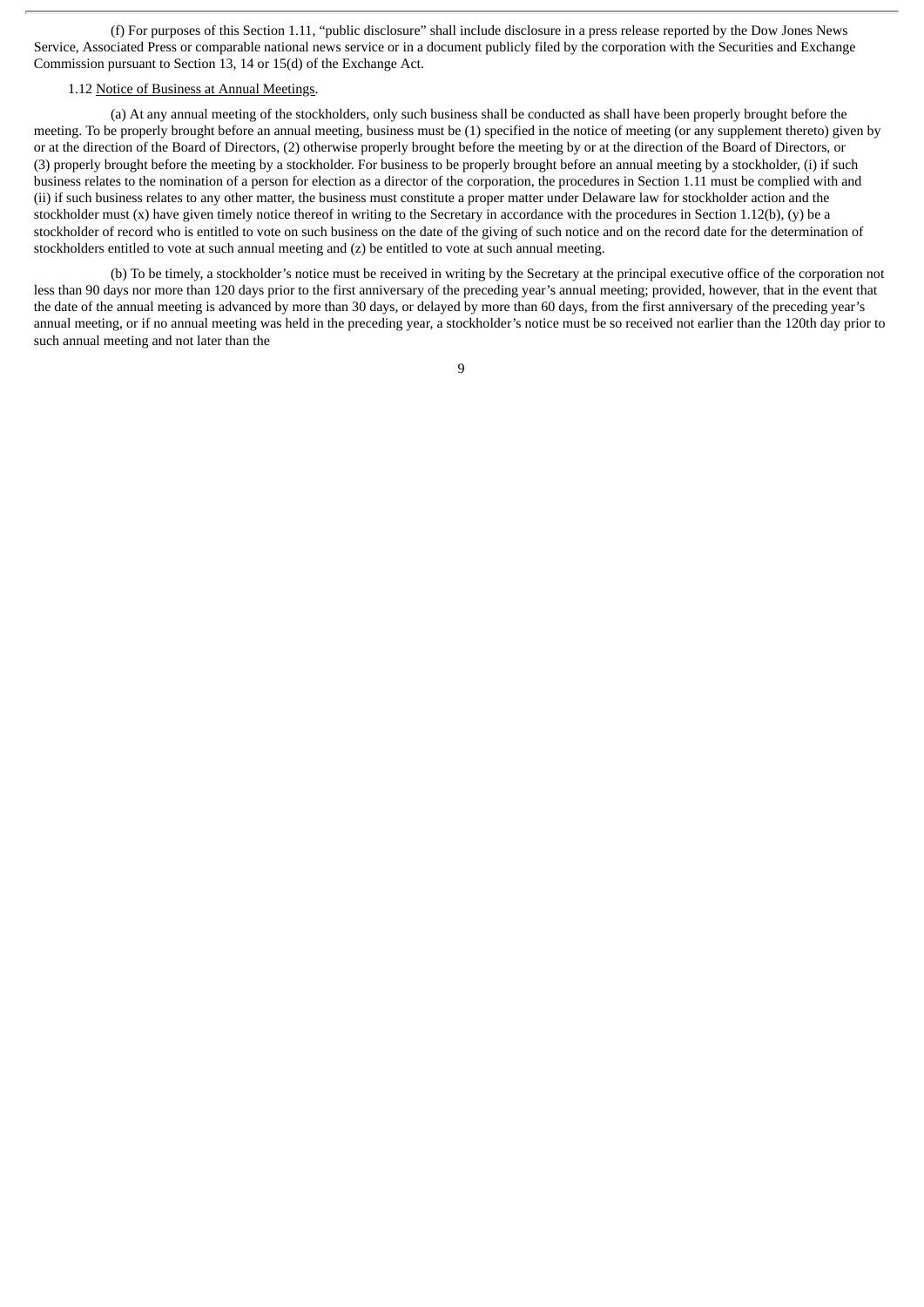close of business on the later of (x) the 90th day prior to such annual meeting and (y) the tenth day following the day on which notice of the date of such annual meeting was mailed or public disclosure of the date of such annual meeting was made, whichever first occurs. In no event shall the adjournment or postponement of an annual meeting (or the public disclosure thereof) commence a new time period (or extend any time period) for the giving of a stockholder's notice.

The stockholder's notice to the Secretary shall set forth: (A) as to each matter the stockholder proposes to bring before the annual meeting (1) a brief description of the business desired to be brought before the annual meeting, (2) the text of the proposal (including the exact text of any resolutions proposed for consideration and, in the event that such business includes a proposal to amend the bylaws, the exact text of the proposed amendment), and (3) the reasons for conducting such business at the annual meeting, and (B) as to the stockholder giving the notice and the beneficial owner, if any, on whose behalf the proposal is being made (1) the name and address of such stockholder, as they appear on the corporation's books, and of such beneficial owner, (2) the class and series and number of shares of stock of the corporation that are, directly or indirectly, owned, beneficially or of record, by such stockholder and such beneficial owner, (3) a description of any material interest of such stockholder or such beneficial owner and the respective affiliates and associates of, or others acting in concert with, such stockholder or such beneficial owner in such business, (4) a description of any agreement, arrangement or understanding between or among such stockholder and/or such beneficial owner and any other person or persons (including their names) in connection with the proposal of such business or who may participate in the solicitation of proxies in favor of such proposal, (5) a description of any agreement, arrangement or understanding (including any derivative or short positions, swaps, profit interests, options, warrants, convertible securities, stock appreciation or similar rights, hedging transactions, and borrowed or loaned shares) that has been entered into by, or on behalf of, such stockholder or such beneficial owner, the effect or intent of which is to mitigate loss to, manage risk or benefit of share price changes for, or increase or decrease the voting power of, such stockholder or such beneficial owner with respect to shares of stock of the corporation, (6) any other information relating to such stockholder and such beneficial owner that would be required to be disclosed in a proxy statement or other filings required to be made in connection with solicitations of proxies for the business proposed pursuant to Section 14 of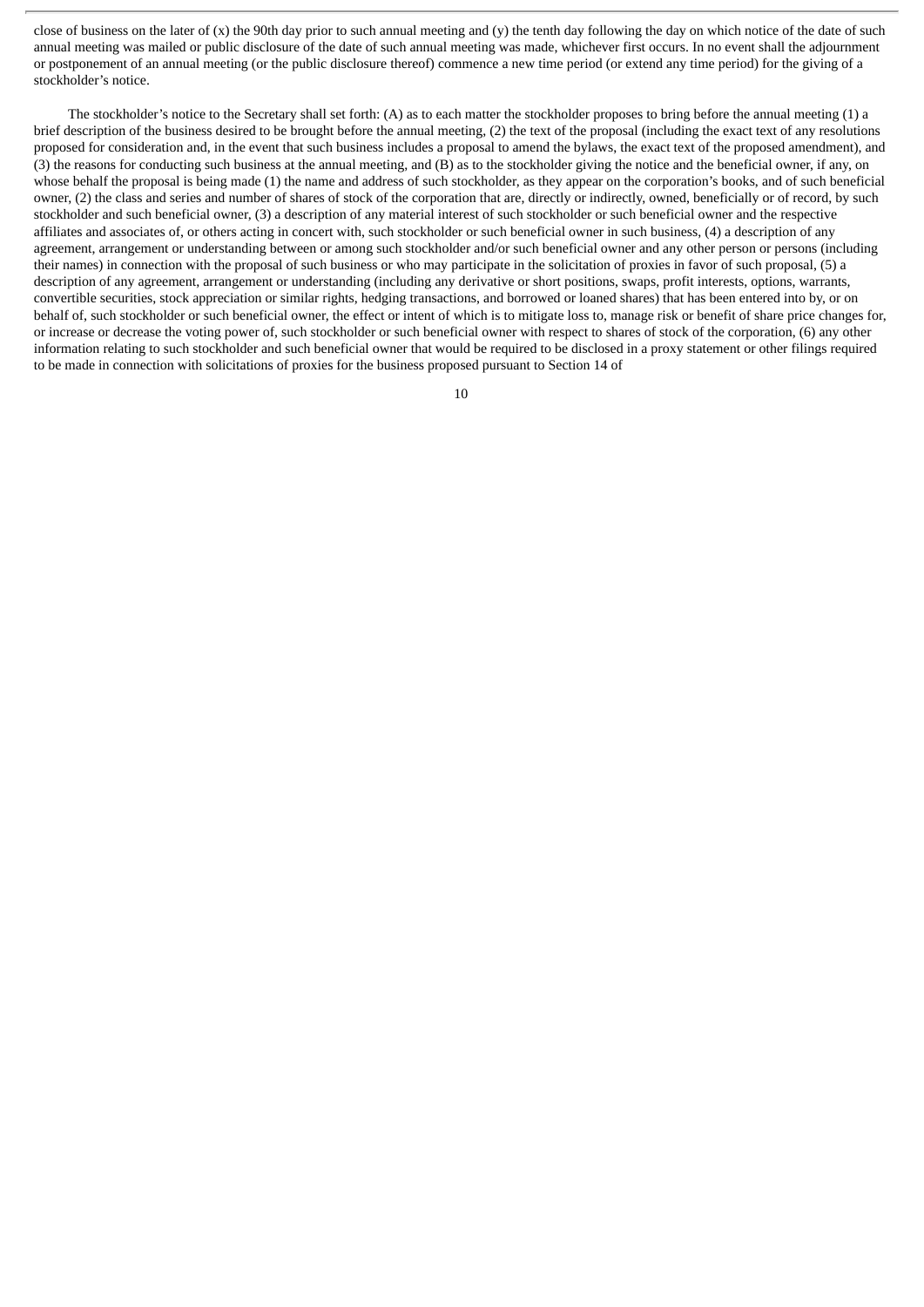the Exchange Act and the rules and regulations promulgated thereunder, (7) a representation that such stockholder intends to appear in person or by proxy at the annual meeting to bring such business before the meeting and (8) a representation whether such stockholder and/or such beneficial owner intends or is part of a group that intends (x) to deliver a proxy statement and/or form of proxy to holders of at least the percentage of the corporation's outstanding capital stock required to approve or adopt the proposal (and such representation shall be included in any such proxy statement and form of proxy) and/or (y) otherwise to solicit proxies or votes from stockholders in support of such proposal (and such representation shall be included in any such solicitation materials). Not later than 10 days after the record date for the meeting, the information required by Items (A)(3) and (B)(1)-(6) of the prior sentence shall be supplemented by the stockholder giving the notice to provide updated information as of the record date. Notwithstanding anything in these bylaws to the contrary, no business shall be conducted at any annual meeting of stockholders except in accordance with the procedures in this Section 1.12; provided that any stockholder proposal that complies with Rule 14a-8 of the proxy rules (or any successor provision) promulgated under the Exchange Act and is to be included in the corporation's proxy statement for an annual meeting of stockholders shall be deemed to comply with the notice requirements of this Section 1.12. A stockholder shall not have complied with this Section 1.12(b) if the stockholder (or beneficial owner, if any, on whose behalf the proposal is made) solicits or does not solicit, as the case may be, proxies or votes in support of such stockholder's proposal in contravention of the representations with respect thereto required by this Section 1.12.

(c) The chairman of any annual meeting shall have the power and duty to determine whether business was properly brought before the annual meeting in accordance with the provisions of this Section 1.12 (including whether the stockholder or beneficial owner, if any, on whose behalf the proposal is made solicited (or is part of a group that solicited) or did not so solicit, as the case may be, proxies or votes in support of such stockholder's proposal in compliance with the representation with respect thereto required by this Section 1.12), and if the chairman should determine that business was not properly brought before the annual meeting in accordance with the provisions of this Section 1.12, the chairman shall so declare to the meeting and such business shall not be brought before the annual meeting.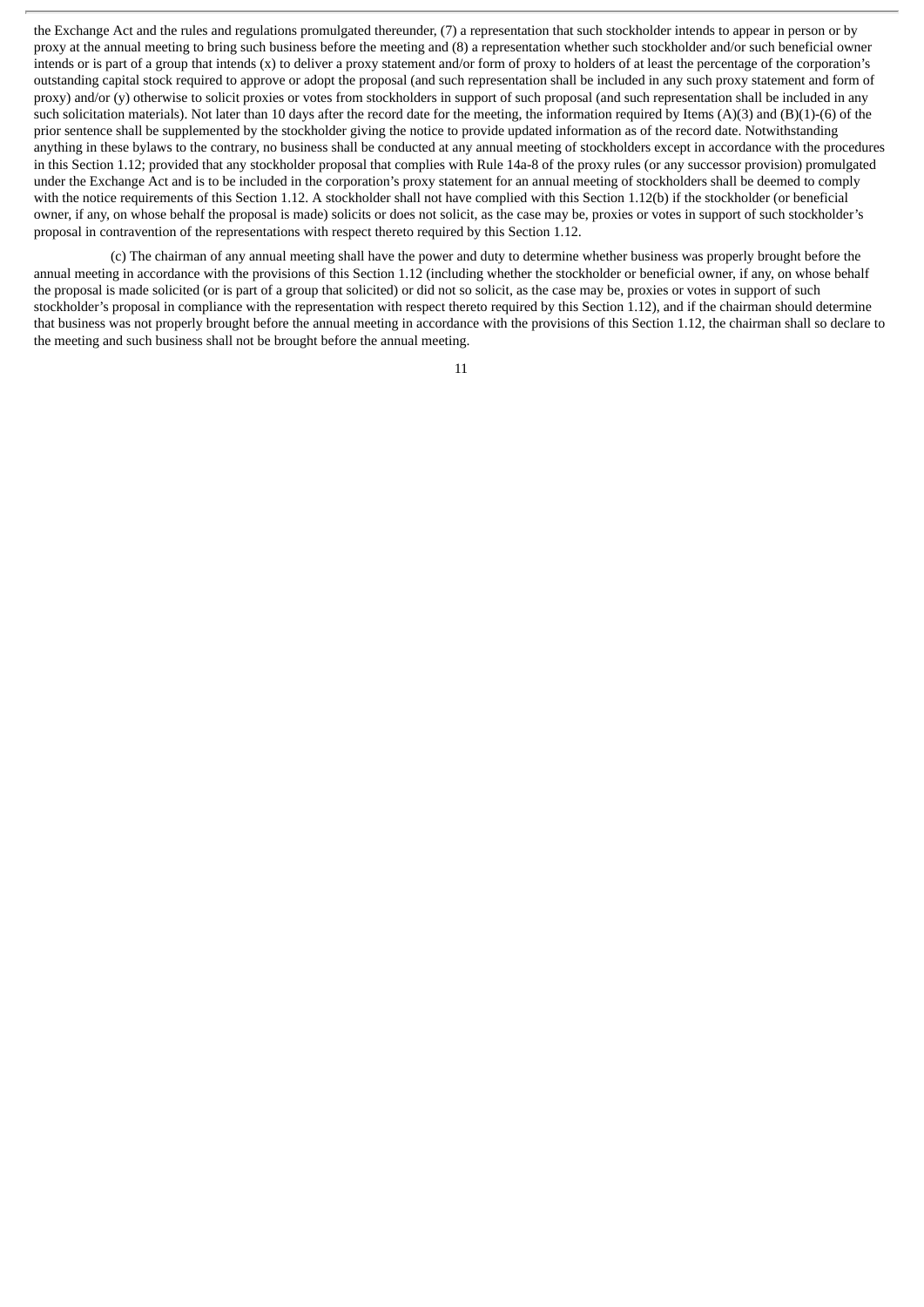(d) Except as otherwise required by law, nothing in this Section 1.12 shall obligate the corporation or the Board of Directors to include in any proxy statement or other stockholder communication distributed on behalf of the corporation or the Board of Directors information with respect to any proposal submitted by a stockholder.

(e) Notwithstanding the foregoing provisions of this Section 1.12, unless otherwise required by law, if the stockholder (or a qualified representative of the stockholder) does not appear at the annual meeting to present business, such business shall not be considered, notwithstanding that proxies in respect of such business may have been received by the corporation.

(f) For purposes of this Section 1.12, the terms "qualified representative of the stockholder" and "public disclosure" shall have the same meaning as in Section 1.11.

#### 1.13 Conduct of Meetings.

(a) Unless otherwise provided by the Board of Directors, meetings of stockholders shall be presided over by the Chairman of the Board, if any, or in the Chairman's absence by the Vice Chairman of the Board, if any, or in the Vice Chairman's absence by the Chief Executive Officer, or in the Chief Executive Officer's absence by the President, or in the President's absence by a Vice President, or in the absence of all of the foregoing persons by a chairman designated by the Board of Directors. The Secretary shall act as secretary of the meeting, but in the Secretary's absence the chairman of the meeting may appoint any person to act as secretary of the meeting.

(b) The Board of Directors may adopt by resolution such rules, regulations and procedures for the conduct of any meeting of stockholders of the corporation as it shall deem appropriate including, without limitation, such guidelines and procedures as it may deem appropriate regarding the participation by means of remote communication of stockholders and proxyholders not physically present at a meeting. Except to the extent inconsistent with such rules, regulations and procedures as adopted by the Board of Directors, the chairman of any meeting of stockholders shall have the right and authority to convene and (for any or no reason) to recess and/or adjourn the meeting and prescribe such rules, regulations and procedures and to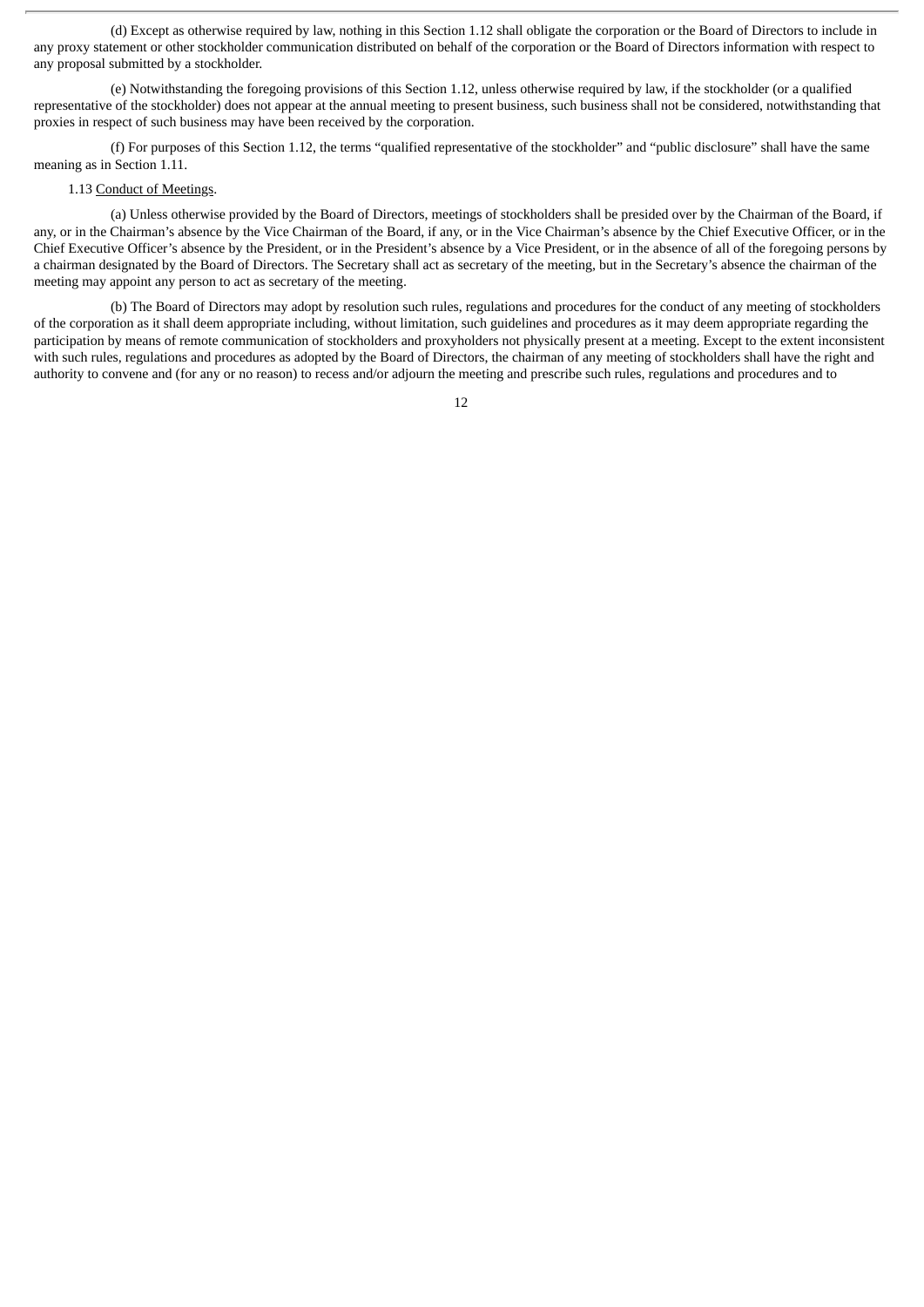do all such acts as, in the judgment of such chairman, are appropriate for the proper conduct of the meeting. Such rules, regulations or procedures, whether adopted by the Board of Directors or prescribed by the chairman of the meeting, may include, without limitation, the following: (i) the establishment of an agenda or order of business for the meeting; (ii) rules and procedures for maintaining order at the meeting and the safety of those present; (iii) limitations on attendance at or participation in the meeting to stockholders entitled to vote at the meeting, their duly authorized and constituted proxies or such other persons as shall be determined; (iv) restrictions on entry to the meeting after the time fixed for the commencement thereof; and (v) limitations on the time allotted to questions or comments by participants. Unless and to the extent determined by the Board of Directors or the chairman of the meeting, meetings of stockholders shall not be required to be held in accordance with the rules of parliamentary procedure.

(c) The chairman of the meeting shall announce at the meeting when the polls for each matter to be voted upon at the meeting will be opened and closed. After the polls close, no ballots, proxies or votes or any revocations or changes thereto may be accepted.

(d) In advance of any meeting of stockholders, the Board of Directors, the Chairman of the Board, the Chief Executive Officer or the President shall appoint one or more inspectors of election to act at the meeting and make a written report thereof. One or more other persons may be designated as alternate inspectors to replace any inspector who fails to act. If no inspector or alternate is present, ready and willing to act at a meeting of stockholders, the chairman of the meeting shall appoint one or more inspectors to act at the meeting. Unless otherwise required by law, inspectors may be officers, employees or agents of the corporation. Each inspector, before entering upon the discharge of such inspector's duties, shall take and sign an oath faithfully to execute the duties of inspector with strict impartiality and according to the best of such inspector's ability. The inspector shall have the duties prescribed by law and shall take charge of the polls and, when the vote is completed, shall make a certificate of the result of the vote taken and of such other facts as may be required by law. Every vote taken by ballots shall be counted by a duly appointed inspector or duly appointed inspectors.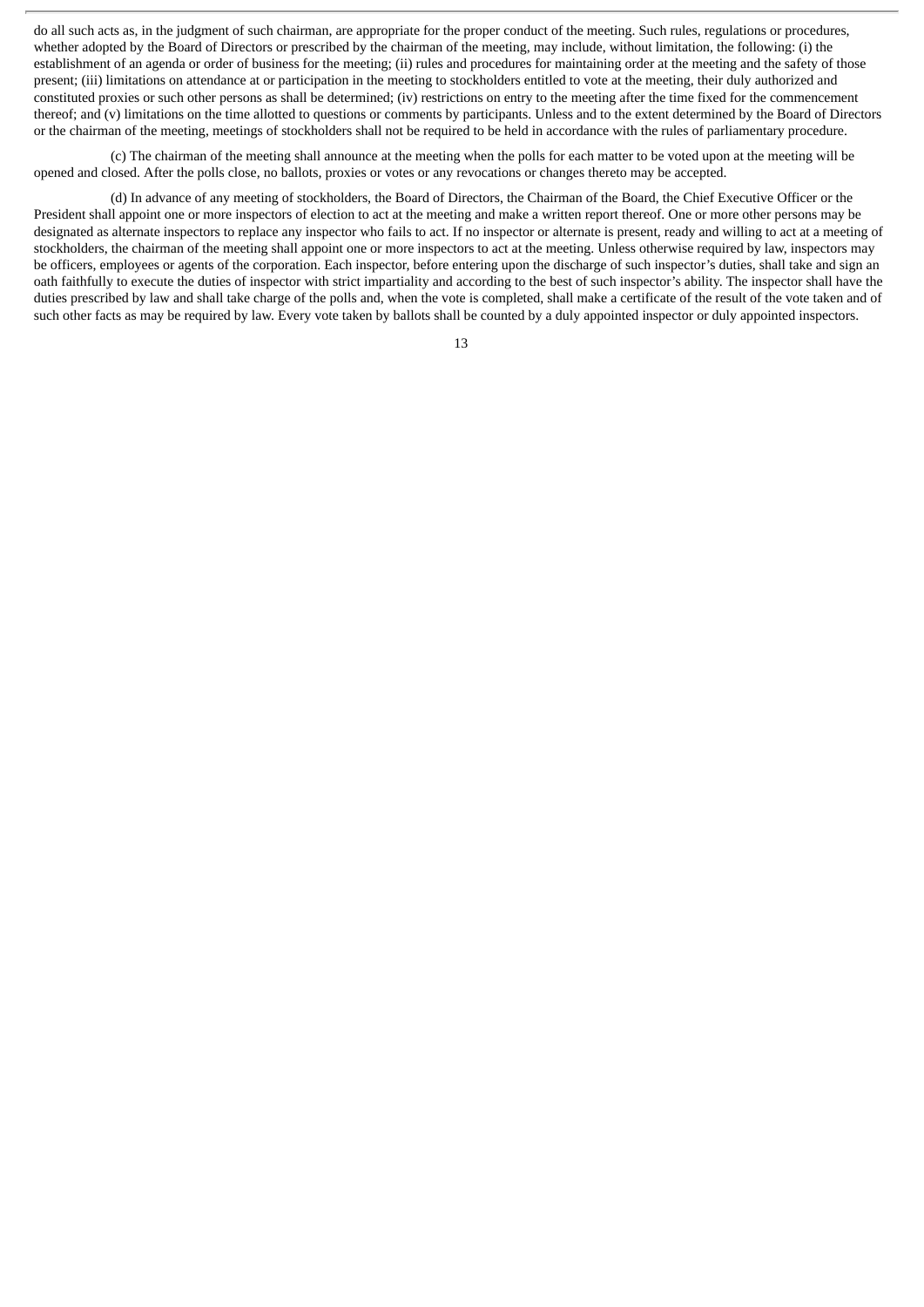1.14 No Action by Consent in Lieu of a Meeting. Stockholders of the corporation may not take any action by written consent in lieu of a meeting.

#### **ARTICLE II**

#### **DIRECTORS**

2.1 General Powers. The business and affairs of the corporation shall be managed by or under the direction of a Board of Directors, who may exercise all of the powers of the corporation except as otherwise provided by law or the Certificate of Incorporation.

2.2 Number, Election and Qualification. The number of directors of the corporation shall be the number fixed by, or determined in the manner provided in, the Certificate of Incorporation. Election of directors need not be by written ballot. Directors need not be stockholders of the corporation.

2.3 Chairman of the Board; Vice Chairman of the Board. The Board of Directors may appoint from its members a Chairman of the Board and a Vice Chairman of the Board, neither of whom need be an employee or officer of the corporation. If the Board of Directors appoints a Chairman of the Board, such Chairman shall perform such duties and possess such powers as are assigned by the Board of Directors and, if the Chairman of the Board is also designated as the corporation's Chief Executive Officer, shall have the powers and duties of the Chief Executive Officer prescribed in Section 3.7 of these bylaws. If the Board of Directors appoints a Vice Chairman of the Board, such Vice Chairman shall perform such duties and possess such powers as are assigned by the Board of Directors or the Chairman of the Board. Unless otherwise provided by the Board of Directors, the Chairman of the Board or, in the Chairman's absence, the Vice Chairman of the Board, if any, shall preside at all meetings of the Board of Directors.

2.4 Terms of Office. Directors shall be elected for such terms and in the manner provided by the Certificate of Incorporation and applicable law. The term of each director shall continue until the election and qualification of his or her successor and be subject to his or her earlier death, resignation or removal.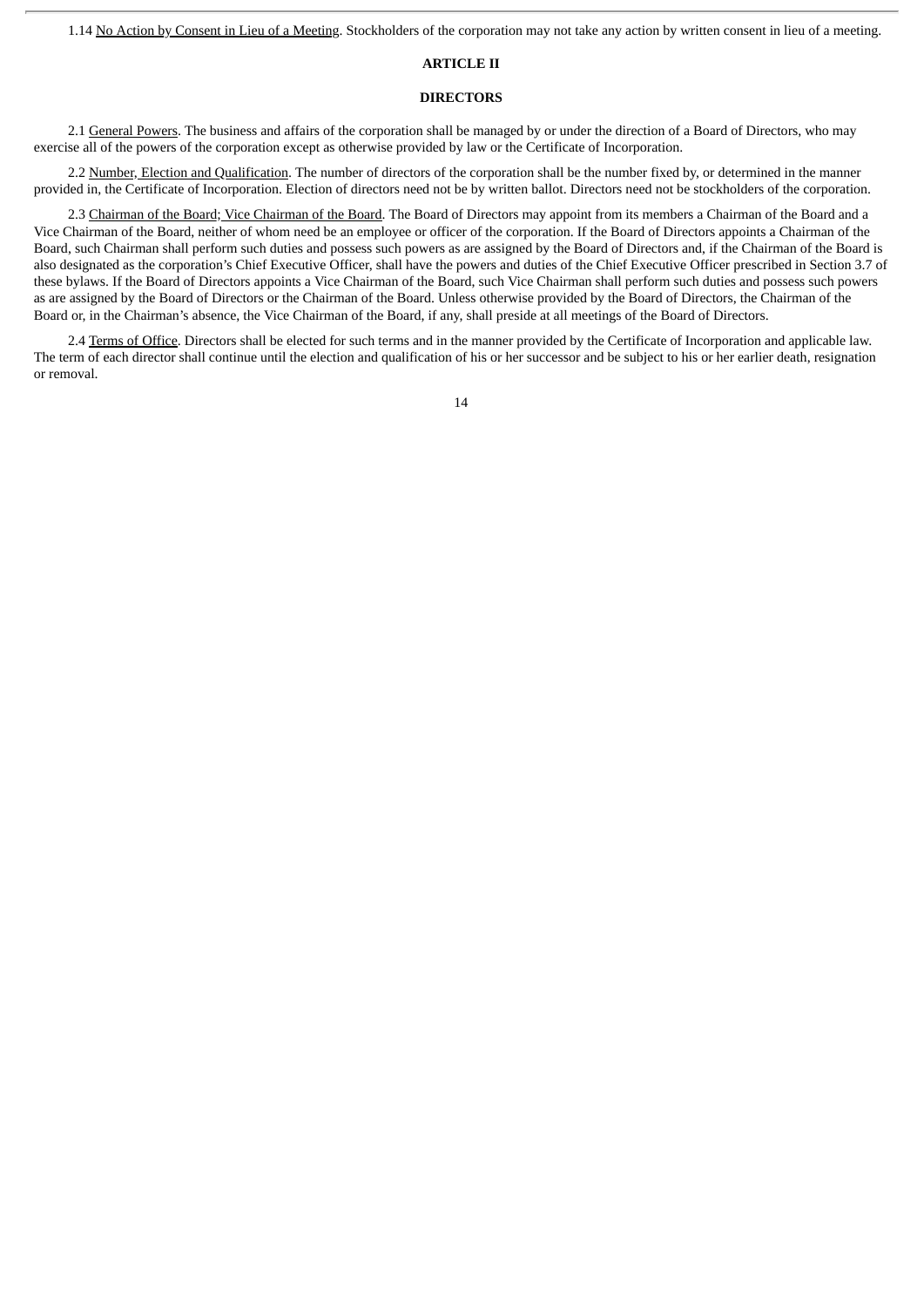2.5 Quorum. The greater of (a) a majority of the directors at any time in office and (b) one-third of the number of directors established by the Board of Directors pursuant to the Certificate of Incorporation shall constitute a quorum of the Board of Directors. If at any meeting of the Board of Directors there shall be less than such a quorum, a majority of the directors present may adjourn the meeting from time to time without further notice other than announcement at the meeting, until a quorum shall be present.

2.6 Action at Meeting. Every act or decision done or made by a majority of the directors present at a meeting duly held at which a quorum is present shall be regarded as the act of the Board of Directors, unless a greater number is required by law or by the Certificate of Incorporation.

2.7 Removal. Directors of the corporation may be removed in the manner specified by the Certificate of Incorporation and applicable law.

2.8 Vacancies. Any vacancy or newly-created directorship on the Board of Directors, however occurring, shall be filled in the manner specified by the Certificate of Incorporation and applicable law.

2.9 Resignation. Any director may resign by delivering a resignation in writing or by electronic transmission to the corporation at its principal executive office or to the Chairman of the Board, the Chief Executive Officer, the President or the Secretary. Such resignation shall be effective upon receipt unless it is specified to be effective at some later time or upon the happening of some later event.

2.10 Regular Meetings. Regular meetings of the Board of Directors may be held without notice at such time and place as shall be determined from time to time by the Board of Directors; provided that any director who is absent when such a determination is made shall be given notice of the determination. A regular meeting of the Board of Directors may be held without notice immediately after and at the same place as the annual meeting of stockholders.

2.11 Special Meetings. Special meetings of the Board of Directors may be held at any time and place designated in a call by the Chairman of the Board, the Chief Executive Officer, the President, two or more directors, or by one director in the event that there is only a single director in office.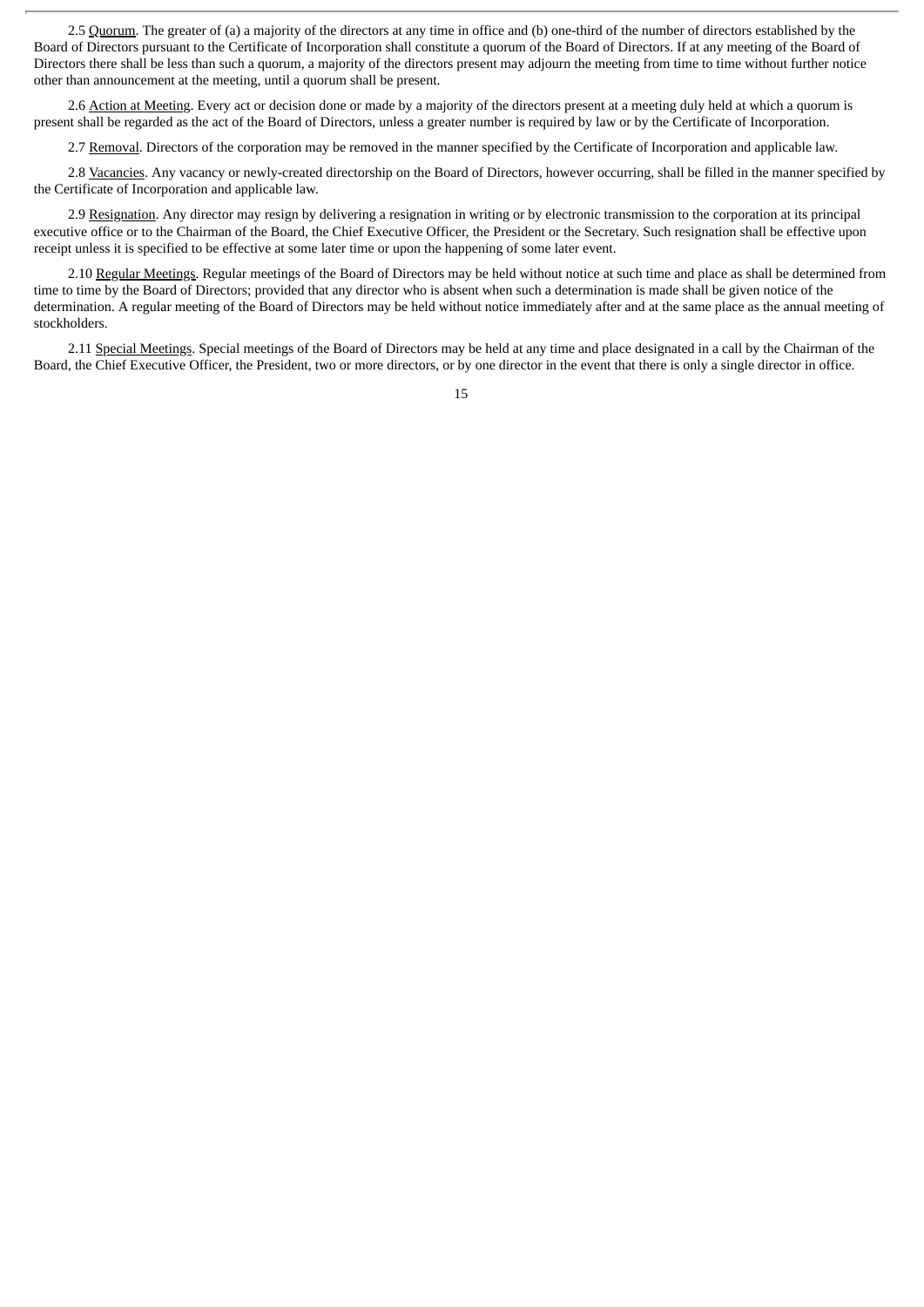2.12 Notice of Special Meetings. Notice of the date, place and time of any special meeting of directors shall be given to each director by the Secretary or by the officer or one of the directors calling the meeting. Notice shall be duly given to each director (a) in person, by telephone or by electronic transmission at least 24 hours in advance of the meeting, (b) by delivering written notice by hand to such director's last known business or home address at least 48 hours in advance of the meeting, or (c) by sending written notice by first-class mail to such director's last known business or home address at least 72 hours in advance of the meeting. A notice or waiver of notice of a meeting of the Board of Directors need not specify the purposes of the meeting.

2.13 Meetings by Conference Communications Equipment. Directors may participate in meetings of the Board of Directors or any committee thereof by means of conference telephone or other communications equipment by means of which all persons participating in the meeting can hear each other, and participation by such means shall constitute presence in person at such meeting.

2.14 Action by Consent. Any action required or permitted to be taken at any meeting of the Board of Directors or of any committee thereof may be taken without a meeting if all members of the Board of Directors or committee, as the case may be, consent to the action in writing or by electronic transmission. After an action is taken, the consent or consents relating thereto shall be filed with the minutes of proceedings of the Board of Directors or committee in the same paper or electronic form as the minutes are maintained.

2.15 Committees. The Board of Directors may designate one or more committees, each committee to consist of one or more of the directors of the corporation with such lawfully delegable powers and duties as the Board of Directors thereby confers, to serve at the pleasure of the Board of Directors. The Board of Directors may designate one or more directors as alternate members of any committee, who may replace any absent or disqualified member at any meeting of the committee. In the absence or disqualification of a member of a committee, the member or members of the committee present at any meeting and not disqualified from voting, whether or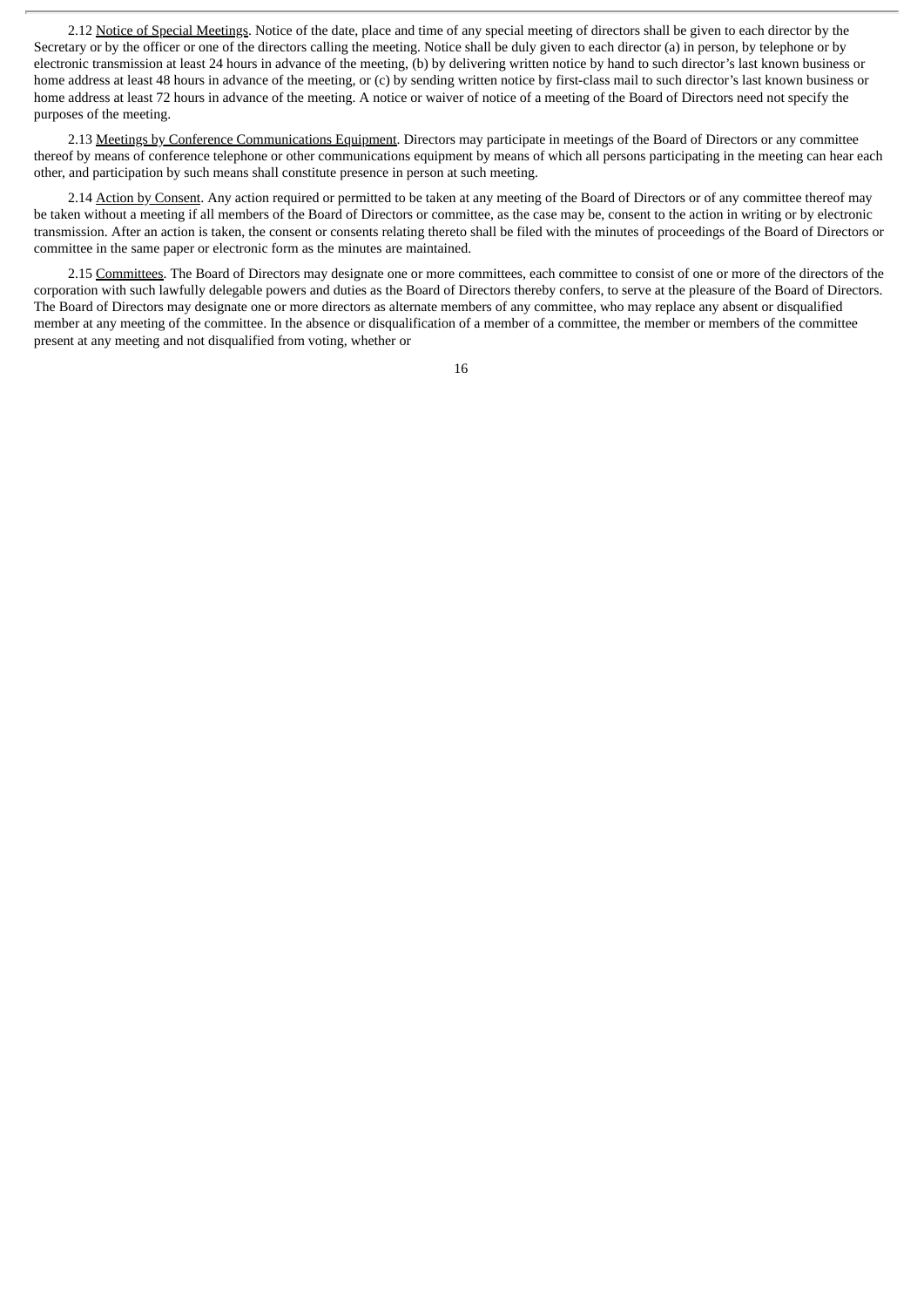not such member or members constitute a quorum, may unanimously appoint another member of the Board of Directors to act at the meeting in the place of any such absent or disqualified member. Any such committee, to the extent provided in the resolution of the Board of Directors and subject to the provisions of law, shall have and may exercise all the powers and authority of the Board of Directors in the management of the business and affairs of the corporation and may authorize the seal of the corporation to be affixed to all papers that may require it. Each such committee shall keep minutes and make such reports as the Board of Directors may from time to time request. Except as the Board of Directors may otherwise determine, any committee may make rules for the conduct of its business, but unless otherwise provided by the directors or in such rules, its business shall be conducted as nearly as possible in the same manner as is provided in these bylaws for the Board of Directors. Except as otherwise provided in the Certificate of Incorporation, these bylaws, or the resolution of the Board of Directors designating the committee, a committee may create one or more subcommittees, each subcommittee to consist of one or more members of the committee, and delegate to a subcommittee any or all of the powers and authority of the committee.

2.16 Compensation of Directors. Directors may be paid such compensation for their services and such reimbursement for expenses of attendance at meetings as the Board of Directors may from time to time determine. No such payment shall preclude any director from serving the corporation or any of its parent or subsidiary entities in any other capacity and receiving compensation for such service.

2.17 Emergency Bylaws. In the event of any emergency, disaster, catastrophe or other similar emergency condition of a type described in Section 110(a) of the General Corporation Law of the State of Delaware (an "Emergency"), notwithstanding any different or conflicting provisions in the Certificate of Incorporation or these bylaws, during such Emergency:

(a) Notice. A meeting of the Board of Directors or a committee thereof may be called by any director, the Chairman of the Board, the Chief Executive Officer, the President or the Secretary by such means as, in the judgment of the person calling the meeting, may be feasible at the time, and notice of any such meeting of the Board of Directors or any committee may be given, in the judgment of the person calling the meeting, only to such directors as it may be feasible to reach at the time and by such means as may be feasible at the time. Such notice shall be given at such time in advance of the meeting as, in the judgment of the person calling the meeting, circumstances permit.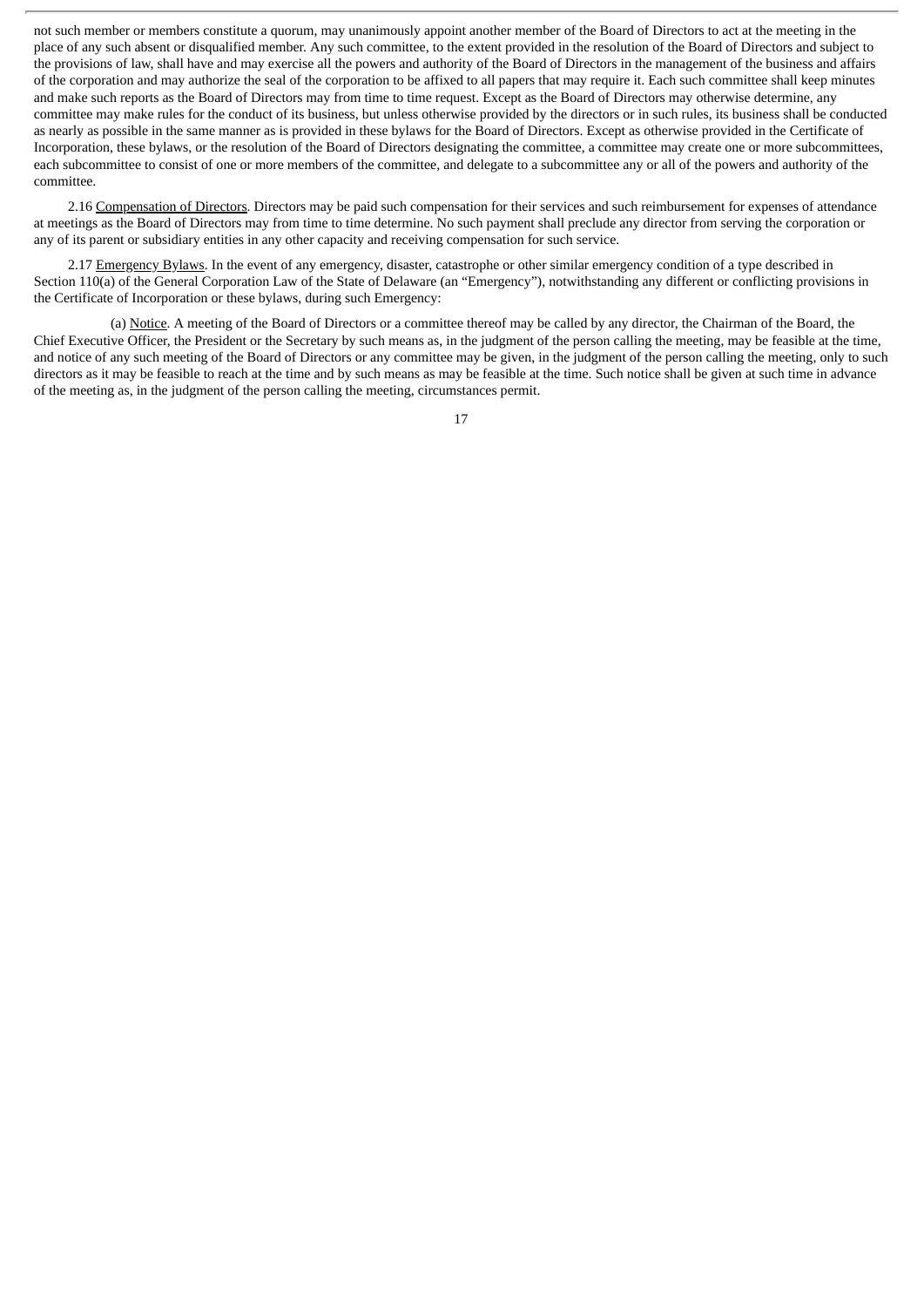(b) Quorum. The director or directors in attendance at a meeting called in accordance with Section 2.17(a) shall constitute a quorum.

(c) Liability. No officer, director or employee acting in accordance with this Section 2.17 shall be liable except for willful misconduct. No amendment, repeal or change to this Section 2.17 shall modify the prior sentence with regard to actions taken prior to the time of such amendment, repeal or change.

#### **ARTICLE III**

#### **OFFICERS**

3.1 Titles. The officers of the corporation shall consist of a Chief Executive Officer, a President, a Secretary, a Treasurer and such other officers with such other titles as the Board of Directors shall determine, including one or more Vice Presidents, Assistant Treasurers and Assistant Secretaries. The Board of Directors may appoint such other officers as it may deem appropriate.

3.2 Election. The Chief Executive Officer, President, Treasurer and Secretary shall be elected annually by the Board of Directors at its first meeting following the annual meeting of stockholders. Other officers may be appointed by the Board of Directors at such meeting or at any other meeting.

3.3 Qualification. No officer need be a stockholder. Any two or more offices may be held by the same person.

3.4 Tenure. Except as otherwise provided by law, by the Certificate of Incorporation or by these bylaws, each officer shall hold office until such officer's successor is elected and qualified, unless a different term is specified in the resolution electing or appointing such officer, or until such officer's earlier death, resignation or removal.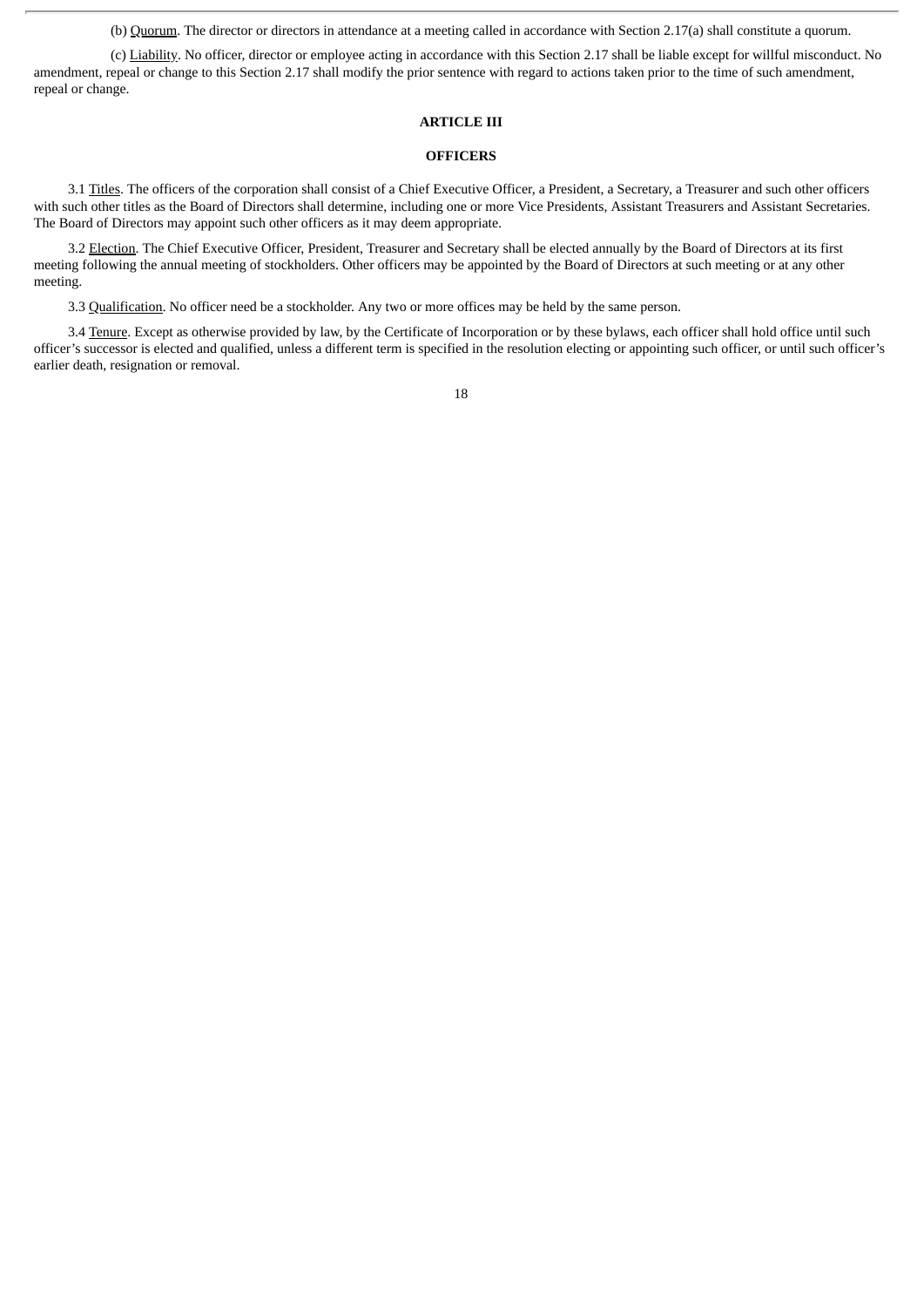3.5 Resignation and Removal. Any officer may resign by delivering a resignation in writing or by electronic transmission to the corporation at its principal executive office or to the Chief Executive Officer, the President or the Secretary. Such resignation shall be effective upon receipt unless it is specified to be effective at some later time or upon the happening of some later event. Any officer may be removed at any time, with or without cause, by vote of a majority of the directors then in office. Except as the Board of Directors may otherwise determine, no officer who resigns or is removed shall have any right to any compensation as an officer for any period following such officer's resignation or removal, or any right to damages on account of such removal, whether such officer's compensation be by the month or by the year or otherwise, unless such compensation is expressly provided for in a duly authorized written agreement with the corporation.

3.6 Vacancies. The Board of Directors may fill any vacancy occurring in any office for any reason and may, in its discretion, leave unfilled for such period as it may determine any offices. Each such successor shall hold office for the unexpired term of such officer's predecessor and until a successor is elected and qualified, or until such officer's earlier death, resignation or removal.

3.7 President; Chief Executive Officer. Unless the Board of Directors has designated another person as the corporation's Chief Executive Officer, the President shall be the Chief Executive Officer of the corporation. The Chief Executive Officer shall have general charge and supervision of the business of the corporation subject to the direction of the Board of Directors, and shall perform all duties and have all powers that are commonly incident to the office of the chief executive or that are delegated to such officer by the Board of Directors. The President shall perform such other duties and shall have such other powers as the Board of Directors or the Chief Executive Officer (if the President is not the Chief Executive Officer) may from time to time prescribe. In the event of the absence, inability or refusal to act of the Chief Executive Officer or the President (if the President is not the Chief Executive Officer), the Vice President (or if there shall be more than one, the Vice Presidents in the order determined by the Board of Directors) shall perform the duties of the Chief Executive Officer and when so performing such duties shall have all the powers of and be subject to all the restrictions upon the Chief Executive Officer.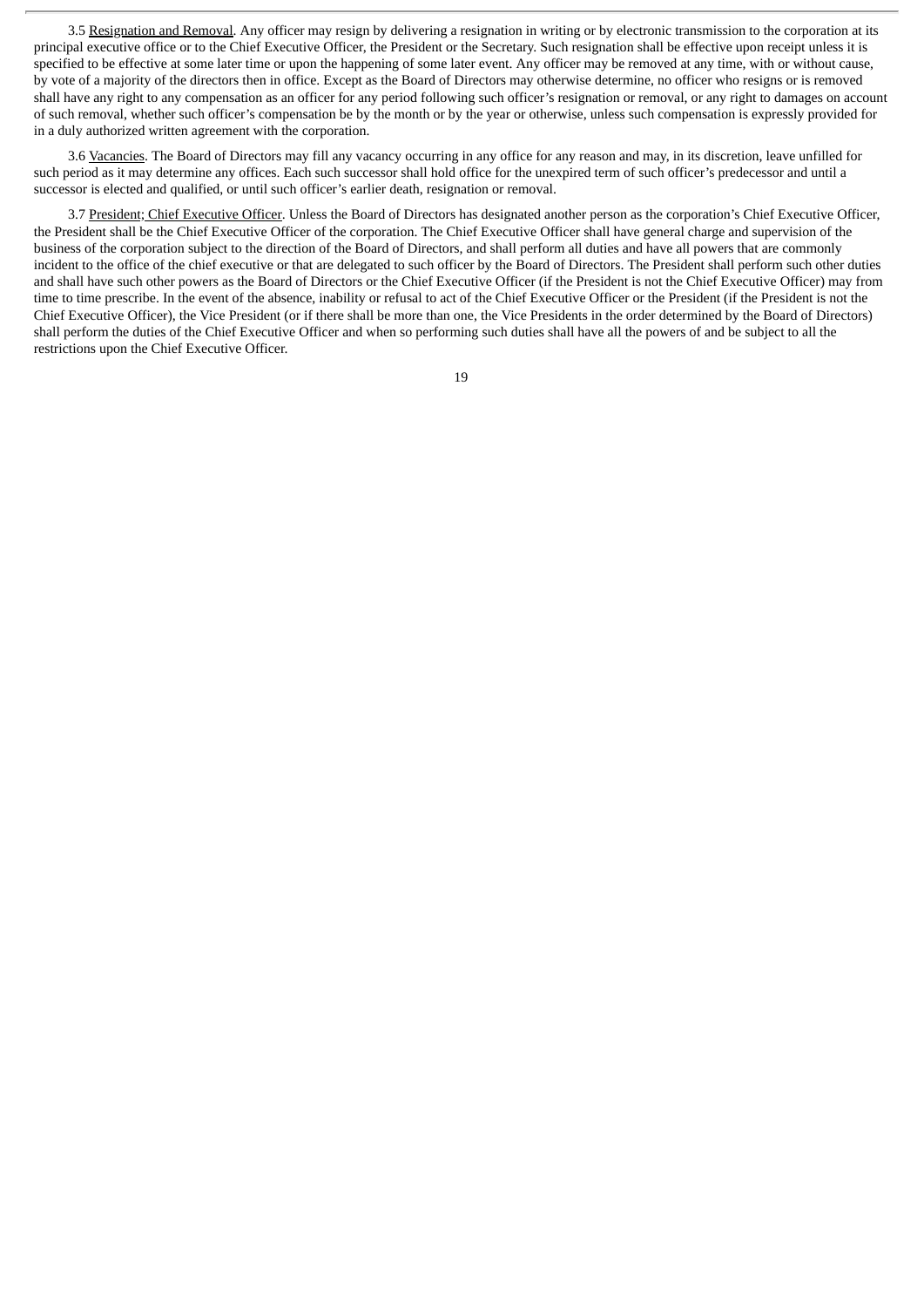3.8 Vice Presidents. Each Vice President shall perform such duties and possess such powers as the Board of Directors or the Chief Executive Officer may from time to time prescribe. The Board of Directors may assign to any Vice President the title of Executive Vice President, Senior Vice President or any other title selected by the Board of Directors.

3.9 Secretary and Assistant Secretaries. The Secretary shall perform such duties and shall have such powers as the Board of Directors or the Chief Executive Officer may from time to time prescribe. In addition, the Secretary shall perform such duties and have such powers as are incident to the office of the secretary, including without limitation the duty and power to give notices of all meetings of stockholders and special meetings of the Board of Directors, to attend all meetings of stockholders and the Board of Directors and keep a record of the proceedings, to maintain a stock ledger and prepare lists of stockholders and their addresses as required, to be custodian of corporate records and the corporate seal and to affix and attest to the same on documents.

Any Assistant Secretary shall perform such duties and possess such powers as the Board of Directors, the Chief Executive Officer or the Secretary may from time to time prescribe. In the event of the absence, inability or refusal to act of the Secretary, the Assistant Secretary (or if there shall be more than one, the Assistant Secretaries in the order determined by the Board of Directors) shall perform the duties and exercise the powers of the Secretary.

In the absence of the Secretary or any Assistant Secretary at any meeting of stockholders or directors, the chairman of the meeting shall designate a temporary secretary to keep a record of the meeting.

3.10 Treasurer and Assistant Treasurers. The Treasurer shall perform such duties and shall have such powers as may from time to time be assigned by the Board of Directors or the Chief Executive Officer. In addition, the Treasurer shall perform such duties and have such powers as are incident to the office of treasurer, including without limitation the duty and power to keep and be responsible for all funds and securities of the corporation, to deposit funds of the corporation in depositories selected in accordance with these bylaws, to disburse such funds as ordered by the Board of Directors, to make proper accounts of such funds, and to render as required by the Board of Directors statements of all such transactions and of the financial condition of the corporation.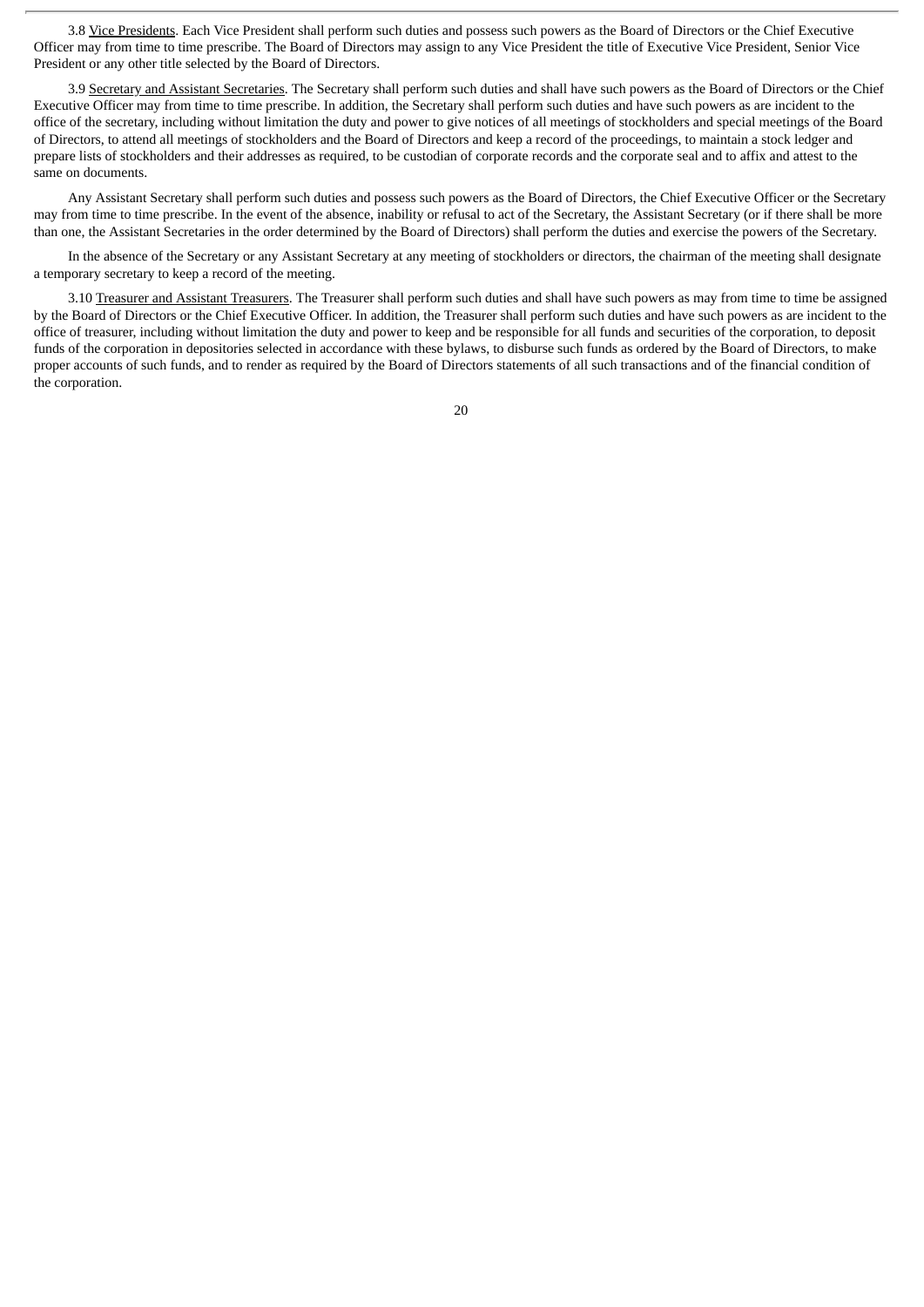The Assistant Treasurers shall perform such duties and possess such powers as the Board of Directors, the Chief Executive Officer or the Treasurer may from time to time prescribe. In the event of the absence, inability or refusal to act of the Treasurer, the Assistant Treasurer (or if there shall be more than one, the Assistant Treasurers in the order determined by the Board of Directors) shall perform the duties and exercise the powers of the Treasurer.

3.11 Salaries. Officers of the corporation shall be entitled to such salaries, compensation or reimbursement as shall be fixed or allowed from time to time by the Board of Directors.

3.12 Delegation of Authority. The Board of Directors may from time to time delegate the powers or duties of any officer to any other officer or agent, notwithstanding any provision hereof.

#### **ARTICLE IV**

#### **CAPITAL STOCK**

4.1 Issuance of Stock. Subject to the provisions of the Certificate of Incorporation, the whole or any part of any unissued balance of the authorized capital stock of the corporation or the whole or any part of any shares of the authorized capital stock of the corporation held in the corporation's treasury may be issued, sold, transferred or otherwise disposed of by vote of the Board of Directors in such manner, for such lawful consideration and on such terms as the Board of Directors may determine.

4.2 Stock Certificates; Uncertificated Shares. The shares of the corporation shall be represented by certificates, provided that the Board of Directors may provide by resolution or resolutions that some or all of any or all classes or series of the corporation's stock shall be uncertificated shares. Any such resolution shall not apply to shares represented by a certificate until such certificate is surrendered to the corporation. Every holder of stock of the corporation represented by certificates shall be entitled to have a certificate, in such form as may be prescribed by law and by the Board of Directors, representing the number of shares held by such holder registered in certificate form. Each such certificate shall be signed in a manner that complies with Section 158 of the General Corporation Law of the State of Delaware.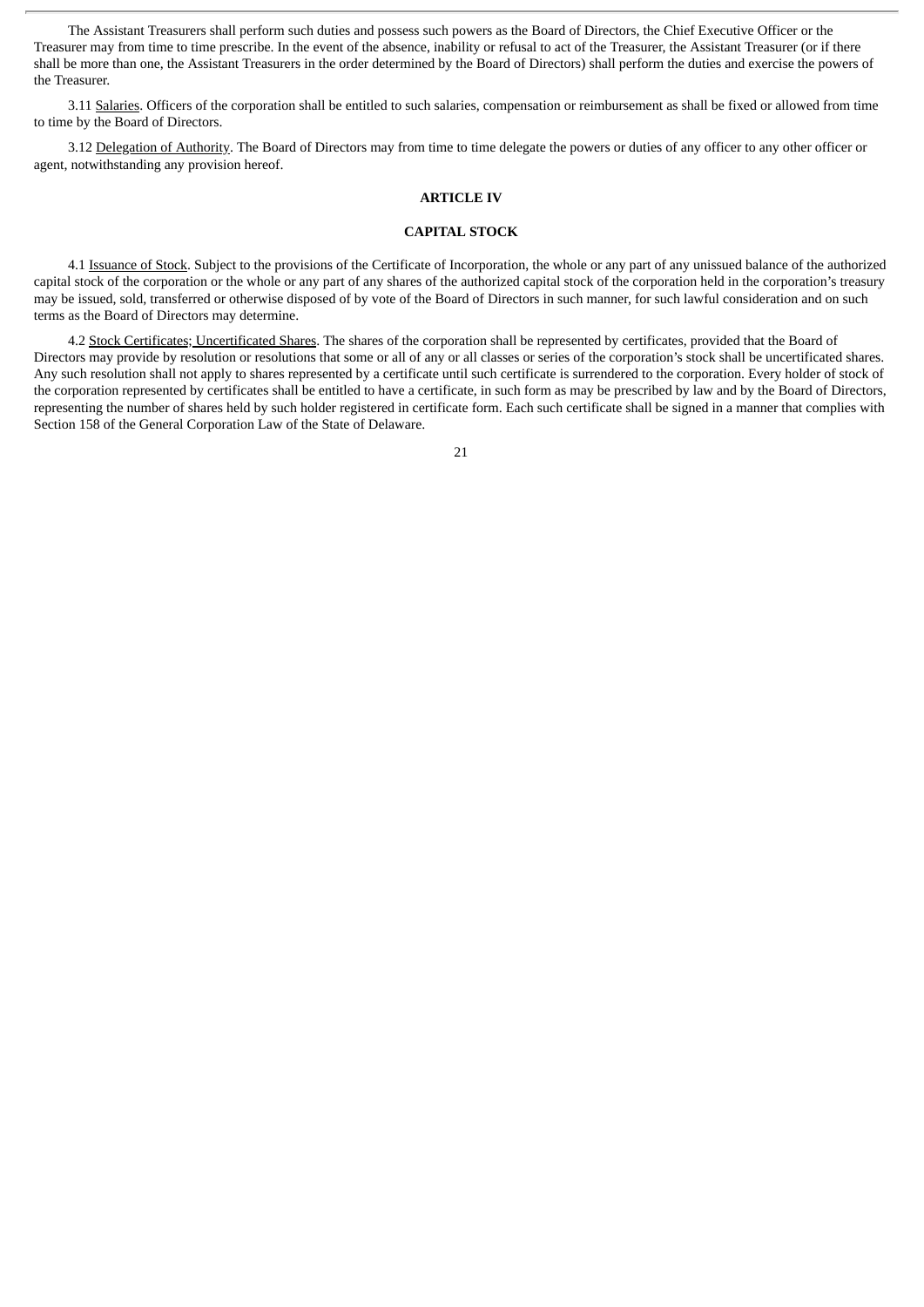Each certificate for shares of stock that are subject to any restriction on transfer pursuant to the Certificate of Incorporation, these bylaws, applicable securities laws or any agreement among any number of stockholders or among such holders and the corporation shall have conspicuously noted on the face or back of the certificate either the full text of the restriction or a statement of the existence of such restriction.

If the corporation shall be authorized to issue more than one class of stock or more than one series of any class, the powers, designations, preferences and relative, participating, optional or other special rights of each class of stock or series thereof and the qualifications, limitations or restrictions of such preferences and/or rights shall be set forth in full or summarized on the face or back of each certificate representing shares of such class or series of stock, provided that in lieu of the foregoing requirements there may be set forth on the face or back of each certificate representing shares of such class or series of stock a statement that the corporation will furnish without charge to each stockholder who so requests a copy of the full text of the powers, designations, preferences and relative, participating, optional or other special rights of each class of stock or series thereof and the qualifications, limitations or restrictions of such preferences and/or rights.

Within a reasonable time after the issuance or transfer of uncertificated shares, the registered owner thereof shall be given a notice, in writing or by electronic transmission, containing the information required to be set forth or stated on certificates pursuant to Sections 151, 156, 202(a) or 218(a) of the General Corporation Law of the State of Delaware or, with respect to Section 151 of the General Corporation Law of the State of Delaware, a statement that the corporation will furnish without charge to each stockholder who so requests the powers, designations, preferences and relative participating, optional or other special rights of each class of stock or series thereof and the qualifications, limitations or restrictions of such preferences and/or rights.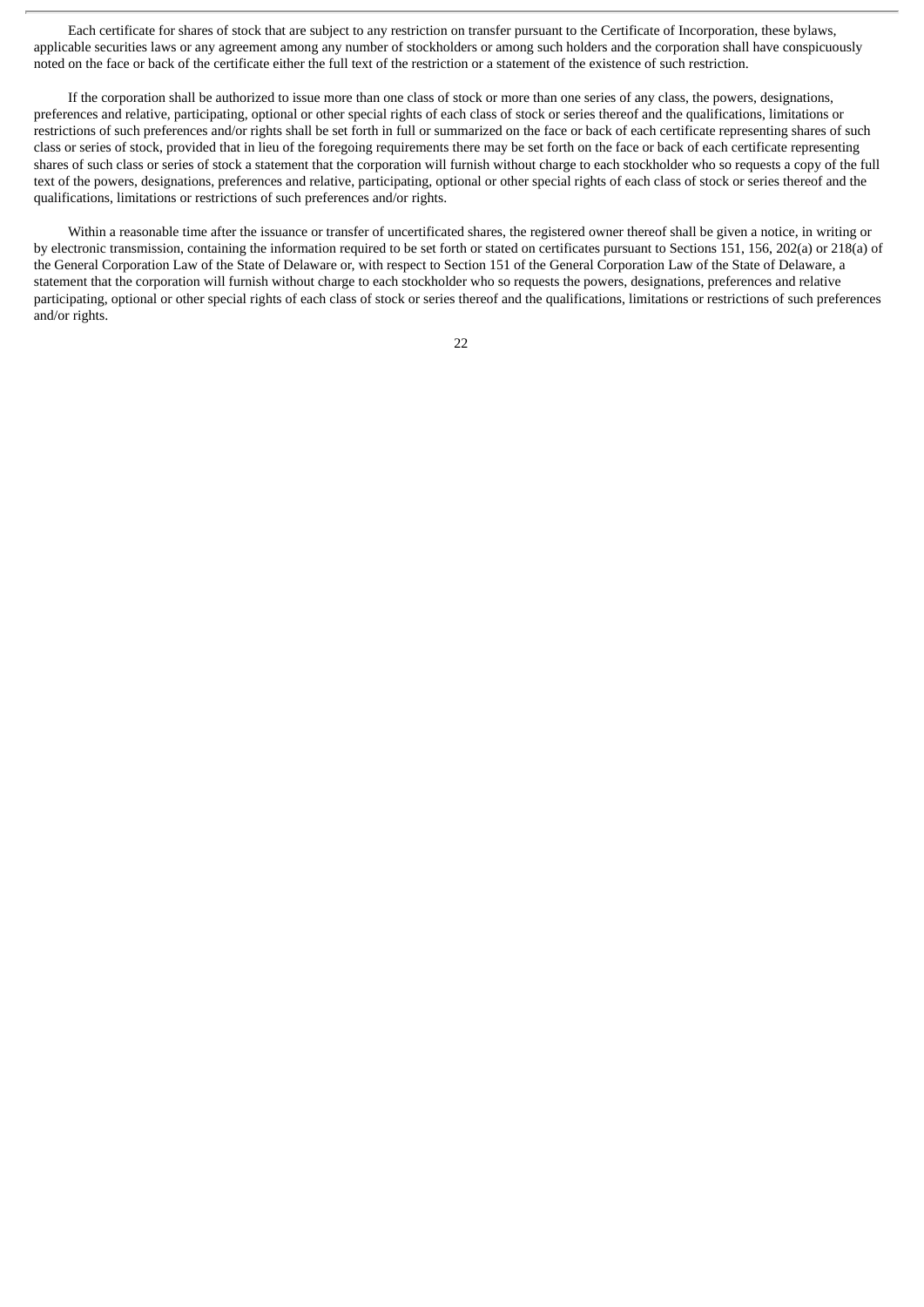4.3 Transfers. Shares of stock of the corporation shall be transferable in the manner prescribed by law and in these bylaws. Transfers of shares of stock of the corporation shall be made only on the books of the corporation or by transfer agents designated to transfer shares of stock of the corporation. Subject to applicable law, shares of stock represented by certificates shall be transferred only on the books of the corporation by the surrender to the corporation or its transfer agent of the certificate representing such shares properly endorsed or accompanied by a written assignment or power of attorney properly executed, and with such proof of authority or the authenticity of signature as the corporation or its transfer agent may reasonably require. Uncertificated shares may be transferred by delivery of a written assignment or power of attorney properly executed, and with such proof of authority or the authenticity of signature as the corporation or its transfer agent may reasonably require. Except as may be otherwise required by law, by the Certificate of Incorporation or by these bylaws, the corporation shall be entitled to treat the record holder of stock as shown on its books as the owner of such stock for all purposes, including the payment of dividends and the right to vote with respect to such stock, regardless of any transfer, pledge or other disposition of such stock until the shares have been transferred on the books of the corporation in accordance with the requirements of these bylaws.

4.4 Lost, Stolen or Destroyed Certificates. The corporation may issue a new certificate of stock in place of any previously issued certificate alleged to have been lost, stolen or destroyed, upon such terms and conditions as the corporation may prescribe, including the presentation of reasonable evidence of such loss, theft or destruction and the giving of such indemnity and posting of such bond as the corporation may require for the protection of the corporation or any transfer agent or registrar.

4.5 Regulations. The issue, transfer, conversion and registration of shares of stock of the corporation shall be governed by such other regulations as the Board of Directors may establish.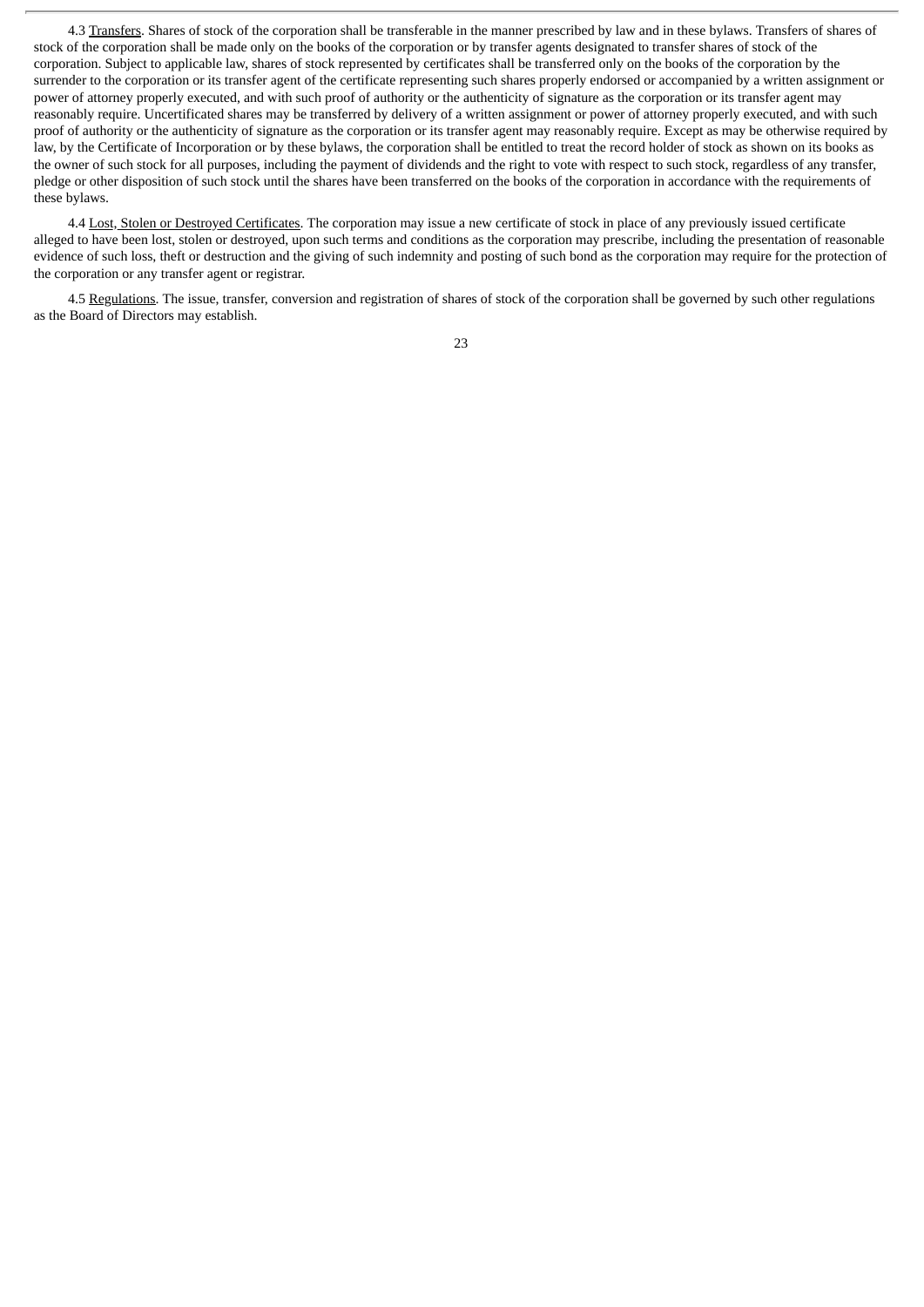#### **ARTICLE V**

#### **GENERAL PROVISIONS**

5.1 Fiscal Year. Except as from time to time otherwise designated by the Board of Directors, the fiscal year of the corporation shall begin on the first day of January of each year and end on the last day of December in each year.

5.2 Corporate Seal. The corporate seal shall be in such form as shall be approved by the Board of Directors.

5.3 Record Date for Purposes Other Than Stockholder Meetings. In order that the corporation may determine the stockholders entitled to receive payment of any dividend or other distribution or allotment of any rights, entitled to exercise any rights in respect of any change, conversion or exchange of stock, or for the purpose of any other lawful action (other than with respect to determining stockholders entitled to notice of or to vote at a meeting of stockholders, which is addressed in Section 1.4 of these bylaws), the Board of Directors may fix a record date, which shall not precede the date upon which the resolution fixing the record date is adopted, and which record date shall not be more than 60 days prior to such action. If no such record date is fixed, the record date for determining stockholders for any such purpose shall be at the close of business on the day on which the Board of Directors adopts the resolution relating thereto.

5.4 Waiver of Notice. Whenever notice is required to be given by law, by the Certificate of Incorporation or by these bylaws, a written waiver signed by the person entitled to notice, or a waiver by electronic transmission by the person entitled to notice, whether provided before, at or after the time of the event for which notice is to be given, shall be deemed equivalent to notice required to be given to such person. Neither the business nor the purpose of any meeting need be specified in any such waiver. Attendance of a person at a meeting shall constitute a waiver of notice of such meeting, except when the person attends a meeting for the express purpose of objecting at the beginning of the meeting, to the transaction of any business because the meeting is not lawfully called or convened.